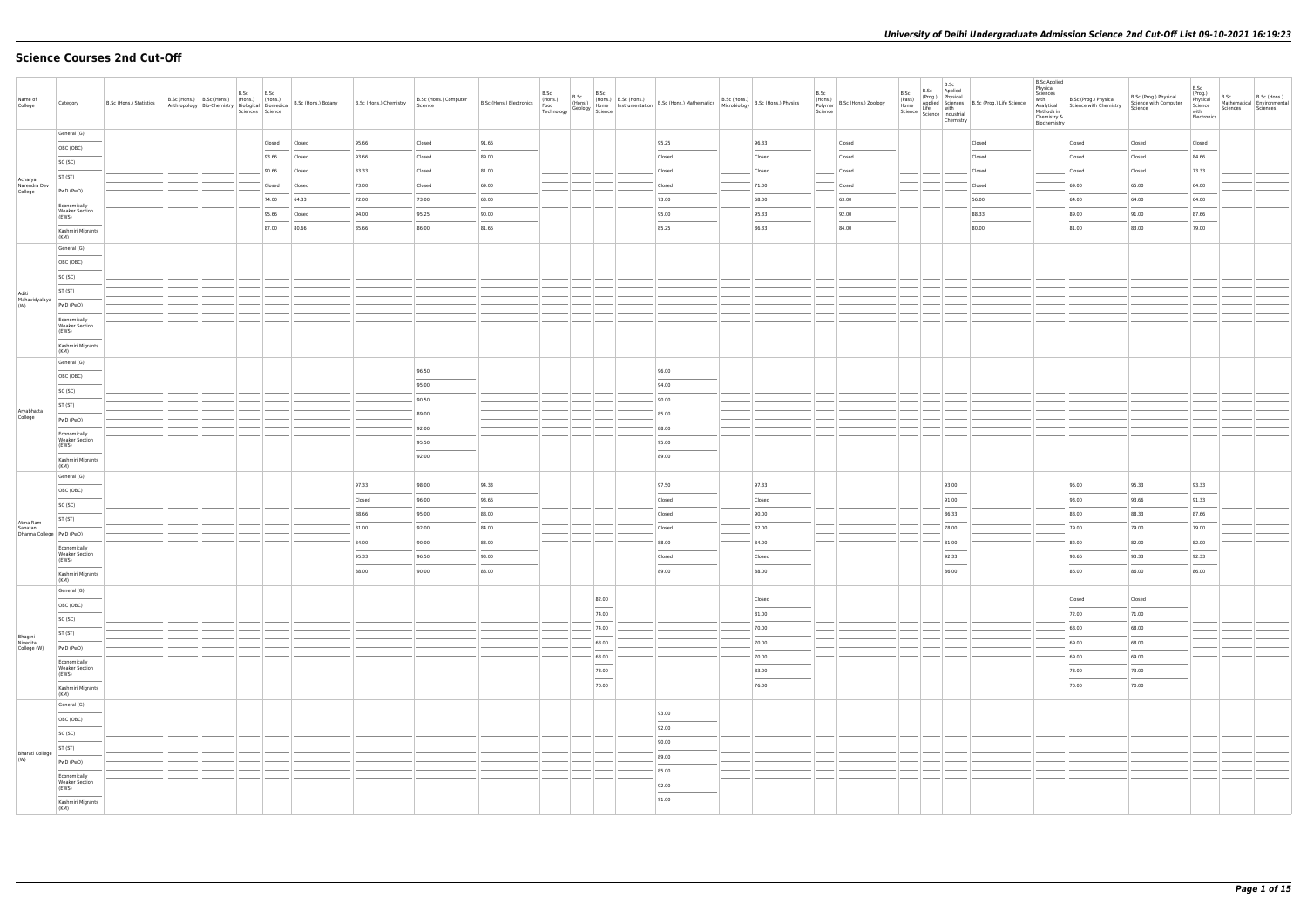| Name of<br>College                     | Category                                       | B.Sc (Hons.) Statistics | B.Sc (Hons.) B.Sc (Hons.) (Hons.) (Hons.) | B.Sc | B.Sc<br>Sciences Science |        | Anthropology   Bio-Chemistry   Thoms.)   (Hons.)   B.Sc (Hons.) Botany   B.Sc (Hons.) Chemistry   Anthropology   Bio-Chemistry   Biological   Biomedical | B.Sc (Hons.) Computer<br>Science | $\begin{array}{ l l l }\n \hline\n B.Sc (Hons.) \,\, \text{Electronic} & \begin{array}{ l l } \hline\n B.3c \\  \text{(Hons.)} & \begin{array}{ l l } \hline\n \text{trons.} \\  \text{(Hons.)} & \begin{array}{ l } \text{trons.} \\  \text{(Hons.)} & \begin{array}{ l } \text{trons.} \\  \text{Hence} \\  \text{Sechology} \\  \text{Science} \\  \end{array} \\  \hline\n \end{array}\n \end{array}\n \end{array}$ |                 |  |       | (Hons.) B.Sc (Hons.) B.Sc (Hons.) Mathematics B.Sc (Hons.) B.Sc (Hons.) Physics<br>Home Instrumentation B.Sc (Hons.) Mathematics Microbiology                                                                                                                                                                                                                                                                                                                                       |       |       | B.Sc<br>(Hons.)<br>Polymer<br>Science | B.Sc (Hons.) Zoology | B.Sc<br>(Pass)<br>Home<br>Science Science Industrial | B.Sc<br>Chemistry | B.Sc Applied<br>(Prog.) Physical<br>Applied Sciences B.Sc (Prog.) Life Science<br>Life with Science B.Sc (Prog.) Life Science | <b>B.Sc Applied</b><br>Physical<br>Sciences<br>with<br>Analytical<br>Methods in<br>Chemistry &<br>Biochemistry | B.Sc (Prog.) Physical<br>Science with Chemistry | B.Sc (Prog.) Physical<br>Science with Computer<br>Science | B.Sc<br>(Prog.)<br>Physical<br>Science<br>with<br>Electronics | B.Sc<br>Sciences | B.Sc (Hons.)<br>Mathematical Environmental<br>Sciences |
|----------------------------------------|------------------------------------------------|-------------------------|-------------------------------------------|------|--------------------------|--------|----------------------------------------------------------------------------------------------------------------------------------------------------------|----------------------------------|-------------------------------------------------------------------------------------------------------------------------------------------------------------------------------------------------------------------------------------------------------------------------------------------------------------------------------------------------------------------------------------------------------------------------|-----------------|--|-------|-------------------------------------------------------------------------------------------------------------------------------------------------------------------------------------------------------------------------------------------------------------------------------------------------------------------------------------------------------------------------------------------------------------------------------------------------------------------------------------|-------|-------|---------------------------------------|----------------------|------------------------------------------------------|-------------------|-------------------------------------------------------------------------------------------------------------------------------|----------------------------------------------------------------------------------------------------------------|-------------------------------------------------|-----------------------------------------------------------|---------------------------------------------------------------|------------------|--------------------------------------------------------|
|                                        | General (G)                                    |                         |                                           |      |                          | 92.00  | 94.66                                                                                                                                                    | 95.00                            | 92.00                                                                                                                                                                                                                                                                                                                                                                                                                   |                 |  | 91.00 |                                                                                                                                                                                                                                                                                                                                                                                                                                                                                     | 95.00 | 95.00 |                                       | 91.00 94.00          |                                                      |                   |                                                                                                                               |                                                                                                                |                                                 |                                                           |                                                               |                  |                                                        |
|                                        | OBC (OBC)                                      |                         |                                           |      | 96.66<br>93.66           | 90.00  | 92.00                                                                                                                                                    | 93.00                            | 90.00                                                                                                                                                                                                                                                                                                                                                                                                                   | Closed<br>93.00 |  | 89.00 |                                                                                                                                                                                                                                                                                                                                                                                                                                                                                     | 93.00 | 93.00 |                                       | 89.00 91.00          |                                                      |                   |                                                                                                                               |                                                                                                                |                                                 |                                                           |                                                               |                  |                                                        |
|                                        | SC (SC)                                        |                         |                                           |      | 92.66                    | 88.00  | 89.00                                                                                                                                                    | 92.00                            | 88.00                                                                                                                                                                                                                                                                                                                                                                                                                   | 92.00           |  | 88.00 |                                                                                                                                                                                                                                                                                                                                                                                                                                                                                     | 92.00 | 92.00 |                                       | 88.00 88.00          |                                                      |                   |                                                                                                                               |                                                                                                                |                                                 |                                                           |                                                               |                  |                                                        |
| Bhaskaracharya   ST (ST)<br>College of |                                                |                         |                                           |      | 89.66                    | 86.00  | 87.00                                                                                                                                                    | 90.00                            | 86.00                                                                                                                                                                                                                                                                                                                                                                                                                   | 89.00           |  | 86.00 |                                                                                                                                                                                                                                                                                                                                                                                                                                                                                     | 90.00 | 90.00 |                                       | 86.00 86.00          |                                                      |                   |                                                                                                                               |                                                                                                                |                                                 |                                                           |                                                               |                  |                                                        |
| Applied<br>Sciences                    | PwD (PwD)                                      |                         |                                           |      | 92.66                    | 88.00  | 91.00                                                                                                                                                    | 92.00                            | 88.00                                                                                                                                                                                                                                                                                                                                                                                                                   | 92.00           |  | 89.00 |                                                                                                                                                                                                                                                                                                                                                                                                                                                                                     | 92.00 | 92.00 |                                       | 89.00 91.00          |                                                      |                   |                                                                                                                               |                                                                                                                |                                                 |                                                           |                                                               |                  |                                                        |
|                                        | Economically<br><b>Weaker Section</b>          |                         |                                           |      | 96.00                    | 91.66  | 93.66                                                                                                                                                    | 94.50                            | 91.66                                                                                                                                                                                                                                                                                                                                                                                                                   | 95.66           |  | 90.66 |                                                                                                                                                                                                                                                                                                                                                                                                                                                                                     | 94.66 | 94.66 |                                       | 90.66 93.00          |                                                      |                   |                                                                                                                               |                                                                                                                |                                                 |                                                           |                                                               |                  |                                                        |
|                                        | (EWS)<br>Kashmiri Migrants                     |                         |                                           |      | 95.66                    | 91.00  | 92.66                                                                                                                                                    | 92.00                            | 91.00                                                                                                                                                                                                                                                                                                                                                                                                                   | 94.00           |  | 89.00 |                                                                                                                                                                                                                                                                                                                                                                                                                                                                                     | 92.00 | 92.00 |                                       | 89.00 91.00          |                                                      |                   |                                                                                                                               |                                                                                                                |                                                 |                                                           |                                                               |                  |                                                        |
|                                        | (KM)<br>General (G)                            |                         |                                           |      |                          |        |                                                                                                                                                          |                                  |                                                                                                                                                                                                                                                                                                                                                                                                                         |                 |  |       |                                                                                                                                                                                                                                                                                                                                                                                                                                                                                     |       |       |                                       |                      |                                                      |                   |                                                                                                                               |                                                                                                                |                                                 |                                                           |                                                               |                  |                                                        |
|                                        | OBC (OBC)                                      |                         |                                           |      |                          |        |                                                                                                                                                          | Closed                           |                                                                                                                                                                                                                                                                                                                                                                                                                         |                 |  |       |                                                                                                                                                                                                                                                                                                                                                                                                                                                                                     |       |       |                                       |                      |                                                      |                   |                                                                                                                               |                                                                                                                |                                                 |                                                           |                                                               |                  |                                                        |
|                                        | SC (SC)                                        |                         |                                           |      |                          |        |                                                                                                                                                          | Closed                           |                                                                                                                                                                                                                                                                                                                                                                                                                         |                 |  |       |                                                                                                                                                                                                                                                                                                                                                                                                                                                                                     |       |       |                                       |                      |                                                      |                   |                                                                                                                               |                                                                                                                |                                                 |                                                           |                                                               |                  |                                                        |
|                                        | ST (ST)                                        |                         |                                           |      |                          |        |                                                                                                                                                          | 85.25                            |                                                                                                                                                                                                                                                                                                                                                                                                                         |                 |  |       |                                                                                                                                                                                                                                                                                                                                                                                                                                                                                     |       |       |                                       |                      |                                                      |                   |                                                                                                                               |                                                                                                                |                                                 |                                                           |                                                               |                  |                                                        |
| College of<br>Vocational<br>Studies    | PwD (PwD)                                      |                         |                                           |      |                          |        |                                                                                                                                                          | 84.00                            |                                                                                                                                                                                                                                                                                                                                                                                                                         |                 |  |       |                                                                                                                                                                                                                                                                                                                                                                                                                                                                                     |       |       |                                       |                      |                                                      |                   |                                                                                                                               |                                                                                                                |                                                 |                                                           |                                                               |                  |                                                        |
|                                        | Economically                                   |                         |                                           |      |                          |        |                                                                                                                                                          | 83.00                            |                                                                                                                                                                                                                                                                                                                                                                                                                         |                 |  |       |                                                                                                                                                                                                                                                                                                                                                                                                                                                                                     |       |       |                                       |                      |                                                      |                   |                                                                                                                               |                                                                                                                |                                                 |                                                           |                                                               |                  |                                                        |
|                                        | <b>Weaker Section</b><br>(EWS)                 |                         |                                           |      |                          |        |                                                                                                                                                          | Closed                           |                                                                                                                                                                                                                                                                                                                                                                                                                         |                 |  |       |                                                                                                                                                                                                                                                                                                                                                                                                                                                                                     |       |       |                                       |                      |                                                      |                   |                                                                                                                               |                                                                                                                |                                                 |                                                           |                                                               |                  |                                                        |
|                                        | Kashmiri Migrants<br>(KM)                      |                         |                                           |      |                          |        |                                                                                                                                                          | 85.00                            |                                                                                                                                                                                                                                                                                                                                                                                                                         |                 |  |       |                                                                                                                                                                                                                                                                                                                                                                                                                                                                                     |       |       |                                       |                      |                                                      |                   |                                                                                                                               |                                                                                                                |                                                 |                                                           |                                                               |                  |                                                        |
|                                        | General (G)                                    |                         |                                           |      |                          | Closed | 97.00                                                                                                                                                    |                                  |                                                                                                                                                                                                                                                                                                                                                                                                                         |                 |  |       | Closed                                                                                                                                                                                                                                                                                                                                                                                                                                                                              |       | 97.66 |                                       | 96.00                |                                                      |                   | 94.66                                                                                                                         |                                                                                                                |                                                 |                                                           |                                                               |                  |                                                        |
|                                        | OBC (OBC)                                      |                         | Closed<br>92.00                           |      |                          | 91.00  | 95.00                                                                                                                                                    |                                  |                                                                                                                                                                                                                                                                                                                                                                                                                         |                 |  |       | Closed                                                                                                                                                                                                                                                                                                                                                                                                                                                                              |       | 95.33 |                                       | Closed               |                                                      |                   | 92.33                                                                                                                         |                                                                                                                |                                                 |                                                           |                                                               |                  |                                                        |
|                                        | SC (SC)                                        |                         | 87.00                                     |      |                          | 87.00  | 89.66                                                                                                                                                    |                                  |                                                                                                                                                                                                                                                                                                                                                                                                                         |                 |  |       | Closed                                                                                                                                                                                                                                                                                                                                                                                                                                                                              |       | 90.00 |                                       | 89.00                |                                                      |                   | 87.00                                                                                                                         |                                                                                                                |                                                 |                                                           |                                                               |                  |                                                        |
| Daulat Ram                             | ST (ST)                                        |                         | 83.00                                     |      |                          | 84.00  | 86.00                                                                                                                                                    |                                  |                                                                                                                                                                                                                                                                                                                                                                                                                         |                 |  |       | Closed                                                                                                                                                                                                                                                                                                                                                                                                                                                                              |       | 82.66 |                                       | 88.00                |                                                      |                   | 85.00                                                                                                                         |                                                                                                                |                                                 |                                                           |                                                               |                  |                                                        |
| College (W)                            | PwD (PwD)                                      |                         | 85.00                                     |      |                          | 90.00  | 87.00                                                                                                                                                    |                                  |                                                                                                                                                                                                                                                                                                                                                                                                                         |                 |  |       | 92.50                                                                                                                                                                                                                                                                                                                                                                                                                                                                               |       | 90.00 |                                       | 94.00                |                                                      |                   | 86.00                                                                                                                         |                                                                                                                |                                                 |                                                           |                                                               |                  |                                                        |
|                                        | Economically<br><b>Weaker Section</b><br>(EWS) |                         | Closed                                    |      |                          | 91.33  | 96.00                                                                                                                                                    |                                  |                                                                                                                                                                                                                                                                                                                                                                                                                         |                 |  |       | 97.00                                                                                                                                                                                                                                                                                                                                                                                                                                                                               |       | 95.33 |                                       | 96.00                |                                                      |                   | 94.33                                                                                                                         |                                                                                                                |                                                 |                                                           |                                                               |                  |                                                        |
|                                        | Kashmiri Migrants                              |                         | 92.00                                     |      |                          | 90.00  | 89.66                                                                                                                                                    |                                  |                                                                                                                                                                                                                                                                                                                                                                                                                         |                 |  |       | $\frac{1}{2} \left( \frac{1}{2} \right) \left( \frac{1}{2} \right) \left( \frac{1}{2} \right) \left( \frac{1}{2} \right) \left( \frac{1}{2} \right) \left( \frac{1}{2} \right) \left( \frac{1}{2} \right) \left( \frac{1}{2} \right) \left( \frac{1}{2} \right) \left( \frac{1}{2} \right) \left( \frac{1}{2} \right) \left( \frac{1}{2} \right) \left( \frac{1}{2} \right) \left( \frac{1}{2} \right) \left( \frac{1}{2} \right) \left( \frac{1}{2} \right) \left( \frac$<br>95.00 |       | 95.00 |                                       | 92.00                |                                                      |                   | $\frac{1}{2}$<br>91.00                                                                                                        |                                                                                                                |                                                 |                                                           |                                                               |                  |                                                        |
|                                        | (KM)<br>General (G)                            |                         |                                           |      |                          |        |                                                                                                                                                          |                                  |                                                                                                                                                                                                                                                                                                                                                                                                                         |                 |  |       |                                                                                                                                                                                                                                                                                                                                                                                                                                                                                     |       |       |                                       |                      |                                                      |                   |                                                                                                                               |                                                                                                                |                                                 |                                                           |                                                               |                  |                                                        |
|                                        | OBC (OBC)                                      |                         |                                           |      |                          | 95.00  | 97.00                                                                                                                                                    | 98.50                            | 93.00                                                                                                                                                                                                                                                                                                                                                                                                                   |                 |  |       | Closed                                                                                                                                                                                                                                                                                                                                                                                                                                                                              |       | 97.00 |                                       | Closed               |                                                      |                   | Closed                                                                                                                        |                                                                                                                | 94.00                                           | 95.00                                                     |                                                               | 95.00            |                                                        |
|                                        | SC (SC)                                        |                         |                                           |      |                          | 91.00  | Closed                                                                                                                                                   | 97.00                            | 90.00                                                                                                                                                                                                                                                                                                                                                                                                                   |                 |  |       | Closed                                                                                                                                                                                                                                                                                                                                                                                                                                                                              |       | 95.00 |                                       | Closed               |                                                      |                   | Closed                                                                                                                        |                                                                                                                | Closed                                          | 91.00                                                     |                                                               | 92.00            |                                                        |
| Deen Dayal                             | ST (ST)                                        |                         |                                           |      |                          | 84.00  | Closed                                                                                                                                                   | Closed                           | 85.00                                                                                                                                                                                                                                                                                                                                                                                                                   |                 |  |       | Closed                                                                                                                                                                                                                                                                                                                                                                                                                                                                              |       | 90.00 |                                       | Closed               |                                                      |                   | Closed                                                                                                                        |                                                                                                                | Closed                                          | Closed                                                    |                                                               | 84.00            |                                                        |
| Upadhyaya<br>College                   | PwD (PwD)                                      |                         |                                           |      |                          | 75.00  | Closed                                                                                                                                                   | Closed                           | 73.00                                                                                                                                                                                                                                                                                                                                                                                                                   |                 |  |       | Closed                                                                                                                                                                                                                                                                                                                                                                                                                                                                              |       | 83.00 |                                       | Closed               |                                                      |                   | Closed                                                                                                                        |                                                                                                                | 73.00                                           | 74.00                                                     |                                                               | Closed           |                                                        |
|                                        | Economically                                   |                         |                                           |      |                          | 70.00  | 70.00                                                                                                                                                    | Closed                           | 70.00                                                                                                                                                                                                                                                                                                                                                                                                                   |                 |  |       | 70.00                                                                                                                                                                                                                                                                                                                                                                                                                                                                               |       | 75.00 |                                       | Closed               |                                                      |                   | 65.00                                                                                                                         |                                                                                                                | 65.00                                           | 65.00                                                     |                                                               | 65.00            |                                                        |
|                                        | <b>Weaker Section</b><br>(EWS)                 |                         |                                           |      |                          | 90.00  | 95.00                                                                                                                                                    | Closed                           | 91.00                                                                                                                                                                                                                                                                                                                                                                                                                   |                 |  |       | 96.25                                                                                                                                                                                                                                                                                                                                                                                                                                                                               |       | 95.00 |                                       | 94.66                |                                                      |                   | 91.00                                                                                                                         |                                                                                                                | Closed                                          | Closed                                                    |                                                               | 93.00            |                                                        |
|                                        | Kashmiri Migrants<br>(KM)                      |                         |                                           |      |                          | 85.00  | 87.00                                                                                                                                                    | 88.50                            | 83.00                                                                                                                                                                                                                                                                                                                                                                                                                   |                 |  |       | 87.50                                                                                                                                                                                                                                                                                                                                                                                                                                                                               |       | 87.00 |                                       | 86.00                |                                                      |                   | 84.00                                                                                                                         |                                                                                                                | 84.00                                           | 85.00                                                     |                                                               | 85.00            |                                                        |
|                                        | General (G)                                    |                         |                                           |      |                          |        |                                                                                                                                                          |                                  |                                                                                                                                                                                                                                                                                                                                                                                                                         |                 |  |       |                                                                                                                                                                                                                                                                                                                                                                                                                                                                                     |       |       |                                       |                      |                                                      |                   |                                                                                                                               |                                                                                                                |                                                 |                                                           |                                                               |                  |                                                        |
|                                        | OBC (OBC)                                      |                         |                                           |      |                          |        |                                                                                                                                                          |                                  |                                                                                                                                                                                                                                                                                                                                                                                                                         |                 |  |       |                                                                                                                                                                                                                                                                                                                                                                                                                                                                                     |       |       |                                       |                      |                                                      |                   |                                                                                                                               |                                                                                                                |                                                 |                                                           |                                                               |                  |                                                        |
|                                        | SC (SC)                                        |                         |                                           |      |                          |        |                                                                                                                                                          |                                  |                                                                                                                                                                                                                                                                                                                                                                                                                         |                 |  |       |                                                                                                                                                                                                                                                                                                                                                                                                                                                                                     |       |       |                                       |                      |                                                      |                   |                                                                                                                               |                                                                                                                |                                                 |                                                           |                                                               |                  |                                                        |
| Delhi College of<br>Arts and           | ST (ST)                                        |                         |                                           |      |                          |        |                                                                                                                                                          |                                  |                                                                                                                                                                                                                                                                                                                                                                                                                         |                 |  |       |                                                                                                                                                                                                                                                                                                                                                                                                                                                                                     |       |       |                                       |                      |                                                      |                   |                                                                                                                               |                                                                                                                |                                                 |                                                           |                                                               |                  |                                                        |
| Commerce                               | PwD (PwD)                                      |                         |                                           |      |                          |        |                                                                                                                                                          |                                  |                                                                                                                                                                                                                                                                                                                                                                                                                         |                 |  |       |                                                                                                                                                                                                                                                                                                                                                                                                                                                                                     |       |       |                                       |                      |                                                      |                   |                                                                                                                               |                                                                                                                |                                                 |                                                           |                                                               |                  |                                                        |
|                                        | Economically<br><b>Weaker Section</b><br>(EWS) |                         |                                           |      |                          |        |                                                                                                                                                          |                                  |                                                                                                                                                                                                                                                                                                                                                                                                                         |                 |  |       |                                                                                                                                                                                                                                                                                                                                                                                                                                                                                     |       |       |                                       |                      |                                                      |                   |                                                                                                                               |                                                                                                                |                                                 |                                                           |                                                               |                  |                                                        |
|                                        | Kashmiri Migrants                              |                         |                                           |      |                          |        |                                                                                                                                                          |                                  |                                                                                                                                                                                                                                                                                                                                                                                                                         |                 |  |       |                                                                                                                                                                                                                                                                                                                                                                                                                                                                                     |       |       |                                       |                      |                                                      |                   |                                                                                                                               |                                                                                                                |                                                 |                                                           |                                                               |                  |                                                        |
|                                        | (KM)<br>General (G)                            |                         |                                           |      |                          |        |                                                                                                                                                          |                                  |                                                                                                                                                                                                                                                                                                                                                                                                                         |                 |  |       |                                                                                                                                                                                                                                                                                                                                                                                                                                                                                     |       |       |                                       |                      |                                                      |                   |                                                                                                                               |                                                                                                                |                                                 |                                                           |                                                               |                  |                                                        |
|                                        | OBC (OBC)                                      |                         |                                           |      |                          |        |                                                                                                                                                          |                                  |                                                                                                                                                                                                                                                                                                                                                                                                                         |                 |  |       |                                                                                                                                                                                                                                                                                                                                                                                                                                                                                     |       |       |                                       |                      |                                                      |                   |                                                                                                                               |                                                                                                                |                                                 |                                                           |                                                               |                  |                                                        |
|                                        | SC (SC)                                        |                         |                                           |      |                          |        |                                                                                                                                                          |                                  |                                                                                                                                                                                                                                                                                                                                                                                                                         |                 |  |       |                                                                                                                                                                                                                                                                                                                                                                                                                                                                                     |       |       |                                       |                      |                                                      |                   |                                                                                                                               |                                                                                                                |                                                 |                                                           |                                                               |                  |                                                        |
| Department of ST (ST)                  |                                                |                         |                                           |      |                          |        |                                                                                                                                                          |                                  |                                                                                                                                                                                                                                                                                                                                                                                                                         |                 |  |       |                                                                                                                                                                                                                                                                                                                                                                                                                                                                                     |       |       |                                       |                      |                                                      |                   |                                                                                                                               |                                                                                                                |                                                 |                                                           |                                                               |                  |                                                        |
| Germanic and<br>Romance<br>Studies     | PwD (PwD)                                      |                         |                                           |      |                          |        |                                                                                                                                                          |                                  |                                                                                                                                                                                                                                                                                                                                                                                                                         |                 |  |       |                                                                                                                                                                                                                                                                                                                                                                                                                                                                                     |       |       |                                       |                      |                                                      |                   |                                                                                                                               |                                                                                                                |                                                 |                                                           |                                                               |                  |                                                        |
|                                        | Economically                                   |                         |                                           |      |                          |        |                                                                                                                                                          |                                  |                                                                                                                                                                                                                                                                                                                                                                                                                         |                 |  |       |                                                                                                                                                                                                                                                                                                                                                                                                                                                                                     |       |       |                                       |                      |                                                      |                   |                                                                                                                               |                                                                                                                |                                                 |                                                           |                                                               |                  |                                                        |
|                                        | <b>Weaker Section</b><br>(EWS)                 |                         |                                           |      |                          |        |                                                                                                                                                          |                                  |                                                                                                                                                                                                                                                                                                                                                                                                                         |                 |  |       |                                                                                                                                                                                                                                                                                                                                                                                                                                                                                     |       |       |                                       |                      |                                                      |                   |                                                                                                                               |                                                                                                                |                                                 |                                                           |                                                               |                  |                                                        |
|                                        | Kashmiri Migrants<br>(KM)                      |                         |                                           |      |                          |        |                                                                                                                                                          |                                  |                                                                                                                                                                                                                                                                                                                                                                                                                         |                 |  |       |                                                                                                                                                                                                                                                                                                                                                                                                                                                                                     |       |       |                                       |                      |                                                      |                   |                                                                                                                               |                                                                                                                |                                                 |                                                           |                                                               |                  |                                                        |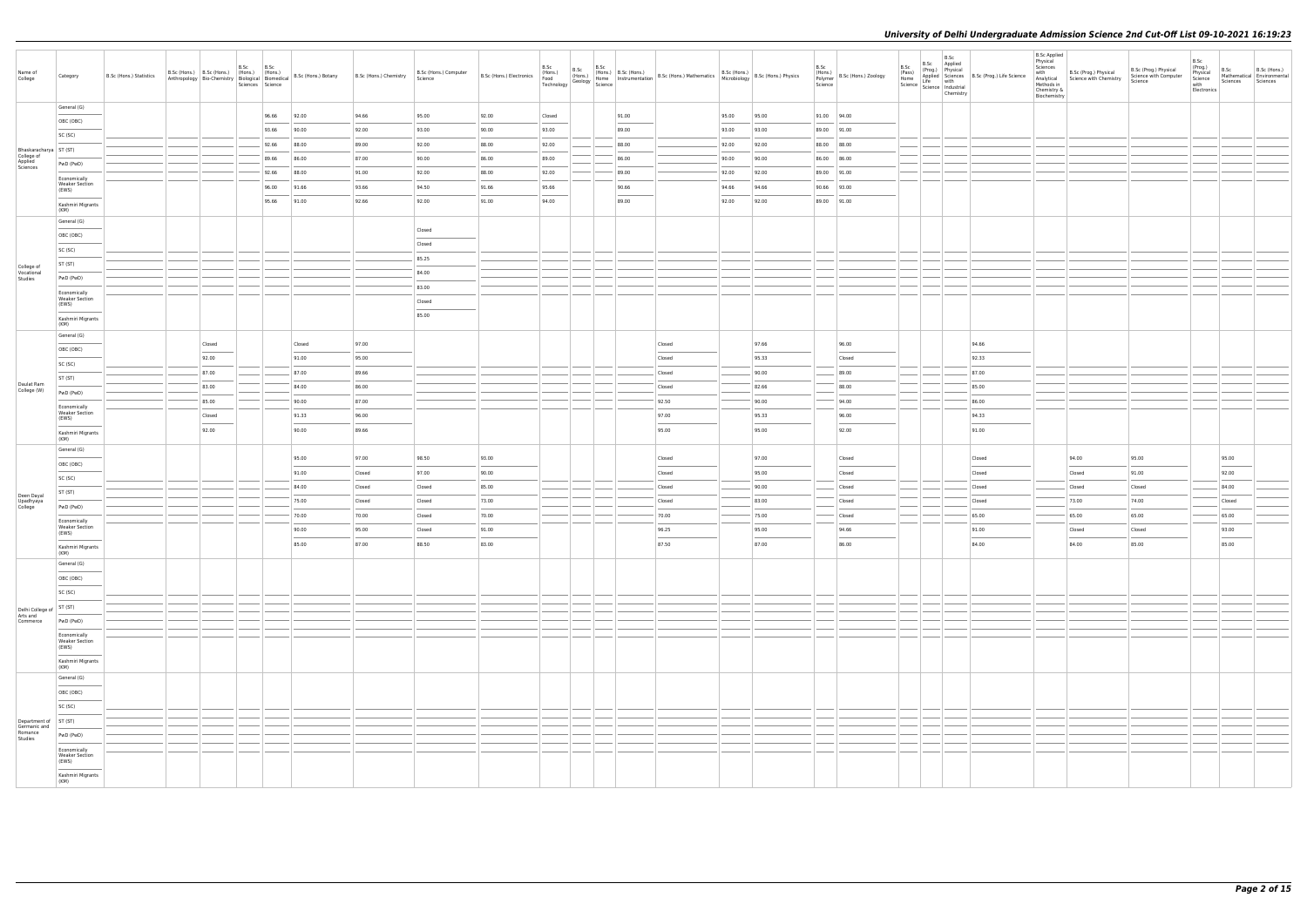| Name of<br>College                 | Category                                       | B.Sc (Hons.) Statistics |                                                                                                                                                                                                                                                                                                                                                                                                                                                                                     |        | B.Sc<br>B.Sc<br>B.Sc (Hons.) B.Sc (Hons.) (Hons.) (Hons.)<br>Sciences Science | Anthropology Bio-Chemistry Biological Biomedical B.Sc (Hons.) Botany | B.Sc (Hons.) Chemistry | B.Sc (Hons.) Computer<br>Science | B.Sc (Hons.) Electronics | B.Sc<br>B.Sc<br>(Hons.)<br>Food<br>(Hons.)<br>Food (Hons.) Home<br>Technology Geology Science                                                                                                                                                                                                                                                                                                                                                                                       | B.Sc |        | (Hons.) B.Sc (Hons.) B.Sc (Hons.) Mathematics B.Sc (Hons.) B.Sc (Hons.) Physics<br>Home Instrumentation B.Sc (Hons.) Mathematics Microbiology B.Sc (Hons.) Physics | B.Sc<br>(Hons.)<br>Polymer<br>Science | B.Sc (Hons.) Zoology | B.Sc<br>(Pass)<br>Home | B.Sc<br>Science   Science   Industrial<br>Chemistry | B.Sc Applied<br>(Prog.) Physical<br>Applied Sciences B.Sc (Prog.) Life Science<br>Life with | <b>B.Sc Applied</b><br>Physical<br>Sciences<br>with<br>Methods in<br>Chemistry &<br>Biochemistry | B.Sc (Prog.) Physical<br>Analytical Science with Chemistry | B.Sc (Prog.) Physical<br>Science with Computer<br>Science | B.Sc<br>(Prog.)<br>Physical<br>Science<br>with<br>Electronics | B.Sc<br>Sciences | B.Sc (Hons.)<br>Mathematical Environmental<br>Sciences |
|------------------------------------|------------------------------------------------|-------------------------|-------------------------------------------------------------------------------------------------------------------------------------------------------------------------------------------------------------------------------------------------------------------------------------------------------------------------------------------------------------------------------------------------------------------------------------------------------------------------------------|--------|-------------------------------------------------------------------------------|----------------------------------------------------------------------|------------------------|----------------------------------|--------------------------|-------------------------------------------------------------------------------------------------------------------------------------------------------------------------------------------------------------------------------------------------------------------------------------------------------------------------------------------------------------------------------------------------------------------------------------------------------------------------------------|------|--------|--------------------------------------------------------------------------------------------------------------------------------------------------------------------|---------------------------------------|----------------------|------------------------|-----------------------------------------------------|---------------------------------------------------------------------------------------------|--------------------------------------------------------------------------------------------------|------------------------------------------------------------|-----------------------------------------------------------|---------------------------------------------------------------|------------------|--------------------------------------------------------|
|                                    | General (G)                                    |                         |                                                                                                                                                                                                                                                                                                                                                                                                                                                                                     | Closed |                                                                               | 91.33                                                                | Closed                 |                                  |                          |                                                                                                                                                                                                                                                                                                                                                                                                                                                                                     |      | 95.00  | 96.00                                                                                                                                                              |                                       | 93.00                |                        | 86.00                                               | 90.00                                                                                       |                                                                                                  | 88.00                                                      | 90.66                                                     |                                                               |                  |                                                        |
|                                    | OBC (OBC)                                      |                         |                                                                                                                                                                                                                                                                                                                                                                                                                                                                                     | 90.33  |                                                                               | 89.00                                                                | Closed                 |                                  |                          |                                                                                                                                                                                                                                                                                                                                                                                                                                                                                     |      | 93.00  | 94.00                                                                                                                                                              |                                       | 91.00                |                        | 84.00 87.00                                         |                                                                                             |                                                                                                  | 86.00                                                      | 88.66                                                     |                                                               |                  |                                                        |
|                                    | SC (SC)                                        |                         |                                                                                                                                                                                                                                                                                                                                                                                                                                                                                     | 85.33  |                                                                               | 84.00                                                                | Closed                 |                                  |                          |                                                                                                                                                                                                                                                                                                                                                                                                                                                                                     |      | 89.00  | 87.33                                                                                                                                                              |                                       | 85.00                |                        | 74.00 83.00                                         |                                                                                             |                                                                                                  | 77.00                                                      | 83.00                                                     |                                                               |                  |                                                        |
| Deshbandhu<br>College              | ST (ST)                                        |                         |                                                                                                                                                                                                                                                                                                                                                                                                                                                                                     | 79.00  |                                                                               | 77.00                                                                | 74.00                  |                                  |                          |                                                                                                                                                                                                                                                                                                                                                                                                                                                                                     |      | 80.00  | 81.66                                                                                                                                                              |                                       | 79.00                |                        | 60.00 76.00                                         |                                                                                             |                                                                                                  | 62.00                                                      | 78.00                                                     |                                                               |                  |                                                        |
|                                    | PwD (PwD)                                      |                         |                                                                                                                                                                                                                                                                                                                                                                                                                                                                                     | 84.00  |                                                                               | 83.00                                                                | 85.00                  |                                  |                          |                                                                                                                                                                                                                                                                                                                                                                                                                                                                                     |      | 87.00  | 87.00                                                                                                                                                              |                                       | 85.00                |                        | 65.00 80.00                                         |                                                                                             |                                                                                                  | 68.00                                                      | 80.00                                                     |                                                               |                  |                                                        |
|                                    | Economically<br><b>Weaker Section</b><br>(EWS) |                         |                                                                                                                                                                                                                                                                                                                                                                                                                                                                                     | Closed |                                                                               | 90.00                                                                | Closed                 |                                  |                          |                                                                                                                                                                                                                                                                                                                                                                                                                                                                                     |      | 94.50  | 95.00                                                                                                                                                              |                                       | 91.00                |                        | 85.00 88.00                                         |                                                                                             |                                                                                                  | 87.00                                                      | 89.66                                                     |                                                               |                  |                                                        |
|                                    | Kashmiri Migrants                              |                         |                                                                                                                                                                                                                                                                                                                                                                                                                                                                                     | 87.00  |                                                                               | 84.00                                                                | 85.00                  |                                  |                          |                                                                                                                                                                                                                                                                                                                                                                                                                                                                                     |      | 87.00  | 88.00                                                                                                                                                              |                                       | 83.00                |                        | 76.00 80.00                                         |                                                                                             |                                                                                                  | 75.00                                                      | 82.00                                                     |                                                               |                  |                                                        |
|                                    | (KM)<br>General (G)                            |                         |                                                                                                                                                                                                                                                                                                                                                                                                                                                                                     |        |                                                                               |                                                                      |                        |                                  |                          |                                                                                                                                                                                                                                                                                                                                                                                                                                                                                     |      |        |                                                                                                                                                                    |                                       |                      |                        |                                                     |                                                                                             |                                                                                                  |                                                            |                                                           |                                                               |                  |                                                        |
|                                    | OBC (OBC)                                      |                         |                                                                                                                                                                                                                                                                                                                                                                                                                                                                                     |        |                                                                               |                                                                      |                        |                                  |                          |                                                                                                                                                                                                                                                                                                                                                                                                                                                                                     |      |        |                                                                                                                                                                    |                                       |                      |                        |                                                     |                                                                                             |                                                                                                  |                                                            |                                                           |                                                               |                  |                                                        |
|                                    | SC (SC)                                        |                         |                                                                                                                                                                                                                                                                                                                                                                                                                                                                                     |        |                                                                               |                                                                      |                        |                                  |                          |                                                                                                                                                                                                                                                                                                                                                                                                                                                                                     |      |        |                                                                                                                                                                    |                                       |                      |                        |                                                     |                                                                                             |                                                                                                  |                                                            |                                                           |                                                               |                  |                                                        |
| Dr. Bhim Rao                       | ST (ST)                                        |                         |                                                                                                                                                                                                                                                                                                                                                                                                                                                                                     |        |                                                                               |                                                                      |                        |                                  |                          |                                                                                                                                                                                                                                                                                                                                                                                                                                                                                     |      |        |                                                                                                                                                                    |                                       |                      |                        |                                                     |                                                                                             |                                                                                                  |                                                            |                                                           |                                                               |                  |                                                        |
| Ambedkar<br>College                | PwD (PwD)                                      |                         |                                                                                                                                                                                                                                                                                                                                                                                                                                                                                     |        |                                                                               |                                                                      |                        |                                  |                          |                                                                                                                                                                                                                                                                                                                                                                                                                                                                                     |      |        |                                                                                                                                                                    |                                       |                      |                        |                                                     |                                                                                             |                                                                                                  |                                                            |                                                           |                                                               |                  |                                                        |
|                                    | Economically<br><b>Weaker Section</b>          |                         |                                                                                                                                                                                                                                                                                                                                                                                                                                                                                     |        |                                                                               |                                                                      |                        |                                  |                          |                                                                                                                                                                                                                                                                                                                                                                                                                                                                                     |      |        |                                                                                                                                                                    |                                       |                      |                        |                                                     |                                                                                             |                                                                                                  |                                                            |                                                           |                                                               |                  |                                                        |
|                                    | (EWS)<br>Kashmiri Migrants                     |                         |                                                                                                                                                                                                                                                                                                                                                                                                                                                                                     |        |                                                                               |                                                                      |                        |                                  |                          |                                                                                                                                                                                                                                                                                                                                                                                                                                                                                     |      |        |                                                                                                                                                                    |                                       |                      |                        |                                                     |                                                                                             |                                                                                                  |                                                            |                                                           |                                                               |                  |                                                        |
|                                    | (KM)                                           |                         |                                                                                                                                                                                                                                                                                                                                                                                                                                                                                     |        |                                                                               |                                                                      |                        |                                  |                          |                                                                                                                                                                                                                                                                                                                                                                                                                                                                                     |      |        |                                                                                                                                                                    |                                       |                      |                        |                                                     |                                                                                             |                                                                                                  |                                                            |                                                           |                                                               |                  |                                                        |
|                                    | General (G)                                    |                         |                                                                                                                                                                                                                                                                                                                                                                                                                                                                                     |        |                                                                               | 94.33                                                                | 96.00                  | 97.50                            |                          |                                                                                                                                                                                                                                                                                                                                                                                                                                                                                     |      | Closed | 95.66                                                                                                                                                              |                                       | Closed               |                        |                                                     | 93.00                                                                                       |                                                                                                  | 92.00                                                      | 94.66                                                     |                                                               |                  |                                                        |
|                                    | OBC (OBC)                                      |                         |                                                                                                                                                                                                                                                                                                                                                                                                                                                                                     |        |                                                                               | 92.33                                                                | 93.66                  | Closed                           |                          |                                                                                                                                                                                                                                                                                                                                                                                                                                                                                     |      | 95.00  | 94.66                                                                                                                                                              |                                       | 93.00                |                        |                                                     | 91.00                                                                                       |                                                                                                  | 90.00                                                      | 92.33                                                     |                                                               |                  |                                                        |
|                                    | SC (SC)                                        |                         |                                                                                                                                                                                                                                                                                                                                                                                                                                                                                     |        |                                                                               | 87.66                                                                | 88.66                  | 93.50                            |                          |                                                                                                                                                                                                                                                                                                                                                                                                                                                                                     |      | 91.00  | 88.00                                                                                                                                                              |                                       | 88.00                |                        |                                                     | 87.00                                                                                       |                                                                                                  | 86.00                                                      | 90.00                                                     |                                                               |                  |                                                        |
| Dyal Singh<br>College              | ST (ST)                                        |                         |                                                                                                                                                                                                                                                                                                                                                                                                                                                                                     |        |                                                                               | 83.00                                                                | 82.00                  | 90.00                            |                          |                                                                                                                                                                                                                                                                                                                                                                                                                                                                                     |      | 89.00  | 81.00                                                                                                                                                              |                                       | 84.00                |                        |                                                     | 82.00                                                                                       |                                                                                                  | 79.00                                                      | 87.00                                                     |                                                               |                  |                                                        |
|                                    | PwD (PwD)                                      |                         |                                                                                                                                                                                                                                                                                                                                                                                                                                                                                     |        |                                                                               | 69.33                                                                | 70.00                  | 77.00                            |                          |                                                                                                                                                                                                                                                                                                                                                                                                                                                                                     |      | 75.00  | 68.00                                                                                                                                                              |                                       | 71.00                |                        |                                                     | 69.00                                                                                       |                                                                                                  | 65.00                                                      | 77.00                                                     |                                                               |                  |                                                        |
|                                    | Economically<br><b>Weaker Section</b><br>(EWS) |                         |                                                                                                                                                                                                                                                                                                                                                                                                                                                                                     |        |                                                                               | 93.00                                                                | 95.00                  | 96.50                            |                          |                                                                                                                                                                                                                                                                                                                                                                                                                                                                                     |      | Closed | 95.33                                                                                                                                                              |                                       | 93.33                |                        |                                                     | 92.00                                                                                       |                                                                                                  | 91.00                                                      | 93.66                                                     |                                                               |                  |                                                        |
|                                    | Kashmiri Migrants                              |                         |                                                                                                                                                                                                                                                                                                                                                                                                                                                                                     |        |                                                                               | 84.33                                                                | 86.00                  | 89.00                            |                          |                                                                                                                                                                                                                                                                                                                                                                                                                                                                                     |      | 88.00  | 85.66                                                                                                                                                              |                                       | 85.00                |                        |                                                     | 83.00                                                                                       |                                                                                                  | 82.00                                                      | 90.00                                                     |                                                               |                  |                                                        |
|                                    | (KM)<br>General (G)                            |                         |                                                                                                                                                                                                                                                                                                                                                                                                                                                                                     |        |                                                                               |                                                                      |                        |                                  |                          |                                                                                                                                                                                                                                                                                                                                                                                                                                                                                     |      |        |                                                                                                                                                                    |                                       |                      |                        |                                                     |                                                                                             |                                                                                                  |                                                            |                                                           |                                                               |                  |                                                        |
|                                    | OBC (OBC)                                      |                         |                                                                                                                                                                                                                                                                                                                                                                                                                                                                                     |        |                                                                               |                                                                      |                        |                                  |                          |                                                                                                                                                                                                                                                                                                                                                                                                                                                                                     |      |        |                                                                                                                                                                    |                                       |                      |                        |                                                     |                                                                                             |                                                                                                  |                                                            |                                                           |                                                               |                  |                                                        |
|                                    | SC (SC)                                        |                         |                                                                                                                                                                                                                                                                                                                                                                                                                                                                                     |        |                                                                               |                                                                      |                        |                                  |                          |                                                                                                                                                                                                                                                                                                                                                                                                                                                                                     |      |        |                                                                                                                                                                    |                                       |                      |                        |                                                     |                                                                                             |                                                                                                  |                                                            |                                                           |                                                               |                  |                                                        |
|                                    | ST (ST)                                        |                         |                                                                                                                                                                                                                                                                                                                                                                                                                                                                                     |        |                                                                               |                                                                      |                        |                                  |                          |                                                                                                                                                                                                                                                                                                                                                                                                                                                                                     |      |        |                                                                                                                                                                    |                                       |                      |                        |                                                     |                                                                                             |                                                                                                  |                                                            |                                                           |                                                               |                  |                                                        |
| Dyal Singh<br>College<br>(Evening) | PwD (PwD)                                      |                         |                                                                                                                                                                                                                                                                                                                                                                                                                                                                                     |        |                                                                               |                                                                      |                        |                                  |                          |                                                                                                                                                                                                                                                                                                                                                                                                                                                                                     |      |        |                                                                                                                                                                    |                                       |                      |                        |                                                     |                                                                                             |                                                                                                  |                                                            |                                                           |                                                               |                  |                                                        |
|                                    | Economically                                   |                         |                                                                                                                                                                                                                                                                                                                                                                                                                                                                                     |        |                                                                               |                                                                      |                        |                                  |                          |                                                                                                                                                                                                                                                                                                                                                                                                                                                                                     |      |        |                                                                                                                                                                    |                                       |                      |                        |                                                     |                                                                                             |                                                                                                  |                                                            |                                                           |                                                               |                  |                                                        |
|                                    | <b>Weaker Section</b><br>(EWS)                 |                         |                                                                                                                                                                                                                                                                                                                                                                                                                                                                                     |        |                                                                               |                                                                      |                        |                                  |                          |                                                                                                                                                                                                                                                                                                                                                                                                                                                                                     |      |        |                                                                                                                                                                    |                                       |                      |                        |                                                     |                                                                                             |                                                                                                  |                                                            |                                                           |                                                               |                  |                                                        |
|                                    | Kashmiri Migrants<br>(KM)                      |                         |                                                                                                                                                                                                                                                                                                                                                                                                                                                                                     |        |                                                                               |                                                                      |                        |                                  |                          |                                                                                                                                                                                                                                                                                                                                                                                                                                                                                     |      |        |                                                                                                                                                                    |                                       |                      |                        |                                                     |                                                                                             |                                                                                                  |                                                            |                                                           |                                                               |                  |                                                        |
|                                    | General (G)                                    |                         |                                                                                                                                                                                                                                                                                                                                                                                                                                                                                     |        |                                                                               | 95.66                                                                | 97.00                  |                                  |                          |                                                                                                                                                                                                                                                                                                                                                                                                                                                                                     |      | 97.50  | 97.00<br>97.33                                                                                                                                                     |                                       | 96.00                |                        |                                                     | 94.33                                                                                       |                                                                                                  | 94.33                                                      |                                                           |                                                               |                  |                                                        |
|                                    | OBC (OBC)                                      |                         |                                                                                                                                                                                                                                                                                                                                                                                                                                                                                     |        |                                                                               | 93.00                                                                | 96.00                  |                                  |                          |                                                                                                                                                                                                                                                                                                                                                                                                                                                                                     |      | 96.00  | 96.33<br>96.66                                                                                                                                                     |                                       | 94.00                |                        |                                                     | 90.66                                                                                       |                                                                                                  | 93.00                                                      |                                                           |                                                               |                  |                                                        |
|                                    | SC (SC)                                        |                         |                                                                                                                                                                                                                                                                                                                                                                                                                                                                                     |        |                                                                               | 86.00                                                                | 89.00                  |                                  |                          |                                                                                                                                                                                                                                                                                                                                                                                                                                                                                     |      | 93.00  | Closed<br>91.66                                                                                                                                                    |                                       | Closed               |                        |                                                     | Closed                                                                                      |                                                                                                  | 89.00                                                      |                                                           |                                                               |                  |                                                        |
| Gargi College<br>(W)               | ST (ST)                                        |                         |                                                                                                                                                                                                                                                                                                                                                                                                                                                                                     |        |                                                                               | 83.00                                                                | 83.00                  |                                  |                          |                                                                                                                                                                                                                                                                                                                                                                                                                                                                                     |      | 92.00  | 89.66<br>86.00                                                                                                                                                     |                                       | 84.66                |                        |                                                     | 76.00                                                                                       |                                                                                                  | 75.00                                                      |                                                           |                                                               |                  |                                                        |
|                                    | PwD (PwD)                                      |                         |                                                                                                                                                                                                                                                                                                                                                                                                                                                                                     |        |                                                                               | 66.00                                                                | 85.00                  |                                  |                          |                                                                                                                                                                                                                                                                                                                                                                                                                                                                                     |      | 91.00  | 86.00<br>90.00                                                                                                                                                     |                                       | 67.66                |                        |                                                     | 59.00                                                                                       |                                                                                                  | 71.00                                                      |                                                           |                                                               |                  |                                                        |
|                                    | Economically<br><b>Weaker Section</b><br>(EWS) |                         |                                                                                                                                                                                                                                                                                                                                                                                                                                                                                     |        |                                                                               | 94.00                                                                | 96.33                  |                                  |                          |                                                                                                                                                                                                                                                                                                                                                                                                                                                                                     |      | 96.75  | 94.00<br>96.00                                                                                                                                                     |                                       | 95.00                |                        |                                                     | 93.66                                                                                       |                                                                                                  | 94.00                                                      |                                                           |                                                               |                  |                                                        |
|                                    | Kashmiri Migrants                              |                         |                                                                                                                                                                                                                                                                                                                                                                                                                                                                                     |        |                                                                               | 92.00                                                                | 95.00                  |                                  |                          |                                                                                                                                                                                                                                                                                                                                                                                                                                                                                     |      | 96.50  | 94.00<br>93.00                                                                                                                                                     |                                       | 90.00                |                        |                                                     | 87.00                                                                                       |                                                                                                  | 89.00                                                      |                                                           |                                                               |                  |                                                        |
|                                    | (KM)                                           |                         |                                                                                                                                                                                                                                                                                                                                                                                                                                                                                     |        |                                                                               |                                                                      |                        |                                  |                          |                                                                                                                                                                                                                                                                                                                                                                                                                                                                                     |      |        |                                                                                                                                                                    |                                       |                      |                        |                                                     |                                                                                             |                                                                                                  |                                                            |                                                           |                                                               |                  |                                                        |
|                                    | General (G)                                    |                         | Closed                                                                                                                                                                                                                                                                                                                                                                                                                                                                              |        |                                                                               | 96.00                                                                | 98.66                  | Closed                           | 98.00                    | 98.66                                                                                                                                                                                                                                                                                                                                                                                                                                                                               |      | 98.75  | 99.33                                                                                                                                                              |                                       | 98.33                |                        |                                                     | 97.00                                                                                       |                                                                                                  | 97.00                                                      | 98.66                                                     |                                                               |                  |                                                        |
|                                    | OBC (OBC)                                      |                         | $\frac{1}{2} \left( \frac{1}{2} \right) \left( \frac{1}{2} \right) \left( \frac{1}{2} \right) \left( \frac{1}{2} \right) \left( \frac{1}{2} \right) \left( \frac{1}{2} \right) \left( \frac{1}{2} \right) \left( \frac{1}{2} \right) \left( \frac{1}{2} \right) \left( \frac{1}{2} \right) \left( \frac{1}{2} \right) \left( \frac{1}{2} \right) \left( \frac{1}{2} \right) \left( \frac{1}{2} \right) \left( \frac{1}{2} \right) \left( \frac{1}{2} \right) \left( \frac$<br>94.00 |        |                                                                               | Closed                                                               | 97.66                  | 99.75                            | 97.66                    | $\frac{1}{2} \left( \frac{1}{2} \right) \left( \frac{1}{2} \right) \left( \frac{1}{2} \right) \left( \frac{1}{2} \right) \left( \frac{1}{2} \right) \left( \frac{1}{2} \right) \left( \frac{1}{2} \right) \left( \frac{1}{2} \right) \left( \frac{1}{2} \right) \left( \frac{1}{2} \right) \left( \frac{1}{2} \right) \left( \frac{1}{2} \right) \left( \frac{1}{2} \right) \left( \frac{1}{2} \right) \left( \frac{1}{2} \right) \left( \frac{1}{2} \right) \left( \frac$<br>95.33 |      | 98.00  | 98.33                                                                                                                                                              |                                       | 95.66                |                        |                                                     | 95.00                                                                                       |                                                                                                  | 96.00                                                      | 97.66                                                     |                                                               |                  |                                                        |
|                                    | SC (SC)                                        |                         | 90.66                                                                                                                                                                                                                                                                                                                                                                                                                                                                               |        |                                                                               | Closed                                                               | 94.00                  | 98.50                            | 94.66                    | 94.00                                                                                                                                                                                                                                                                                                                                                                                                                                                                               |      | 96.25  | 96.00                                                                                                                                                              |                                       | 93.00                |                        |                                                     | Closed                                                                                      |                                                                                                  | 93.00                                                      | 94.00                                                     |                                                               |                  |                                                        |
| Hansraj College                    | ST (ST)                                        |                         | 90.66                                                                                                                                                                                                                                                                                                                                                                                                                                                                               |        |                                                                               | Closed                                                               | 88.00                  | 98.00                            | 89.00                    | 91.00                                                                                                                                                                                                                                                                                                                                                                                                                                                                               |      | 95.00  | Closed                                                                                                                                                             |                                       | 91.00                |                        |                                                     | 86.00                                                                                       |                                                                                                  | 89.00                                                      | 90.00                                                     |                                                               |                  |                                                        |
|                                    | PwD (PwD)<br>Economically                      |                         | 85.00                                                                                                                                                                                                                                                                                                                                                                                                                                                                               |        |                                                                               | 84.00                                                                | 86.00                  | 95.00                            | 90.00                    | 91.00                                                                                                                                                                                                                                                                                                                                                                                                                                                                               |      | 93.00  | 91.00                                                                                                                                                              |                                       | 89.00                |                        |                                                     | 84.00                                                                                       |                                                                                                  | 88.00                                                      | 89.00                                                     |                                                               |                  |                                                        |
|                                    | <b>Weaker Section</b><br>(EWS)                 |                         | 94.00                                                                                                                                                                                                                                                                                                                                                                                                                                                                               |        |                                                                               | Closed                                                               | 98.00                  | 99.25                            | 97.66                    | 97.33                                                                                                                                                                                                                                                                                                                                                                                                                                                                               |      | 98.00  | 99.00                                                                                                                                                              |                                       | 96.00                |                        |                                                     | 95.00                                                                                       |                                                                                                  | 96.00                                                      | 97.66                                                     |                                                               |                  |                                                        |
|                                    | Kashmiri Migrants<br>(KM)                      |                         | 88.00                                                                                                                                                                                                                                                                                                                                                                                                                                                                               |        |                                                                               | 89.00                                                                | 90.00                  | 96.00                            | 93.00                    | $\sim$<br>94.00                                                                                                                                                                                                                                                                                                                                                                                                                                                                     |      | 93.00  | 92.00                                                                                                                                                              |                                       | 94.00                |                        |                                                     | 91.00                                                                                       |                                                                                                  | 90.00                                                      | 94.00                                                     |                                                               |                  |                                                        |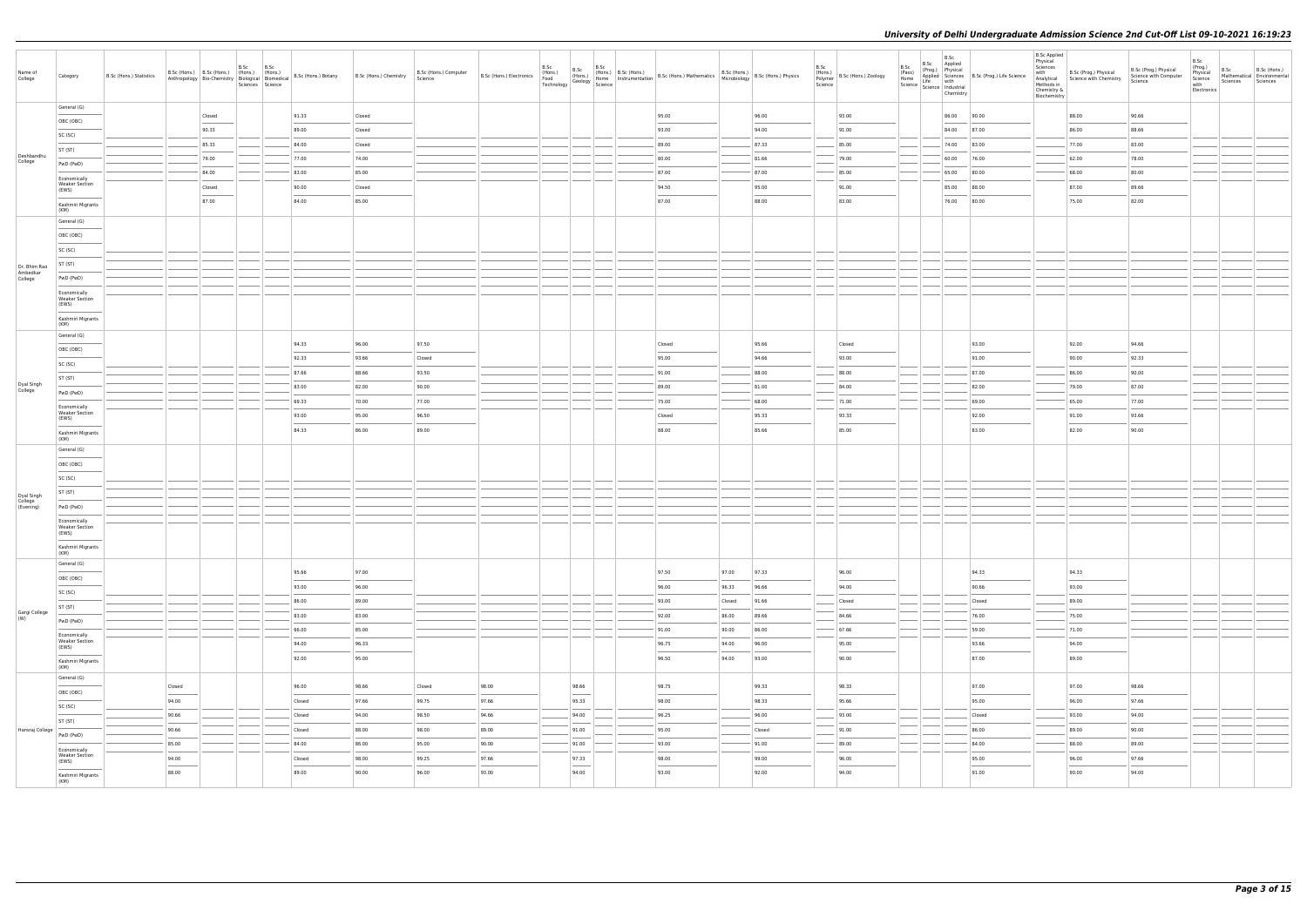| Name of<br>College                       | Category                                       | B.Sc (Hons.) Statistics |                 | B.Sc<br>B.Sc<br>Sciences Science |        | Anthropology   Bio-Chemistry   Thomas.   Thomas.   B.Sc (Hons.) Botany   B.Sc (Hons.) Chemistry   Anthropology   Bio-Chemistry   Biological   Biomedical   B.Sc (Hons.) Botany | B.Sc (Hons.) Computer<br>Science | B.Sc                              | B.Sc                              | B.Sc (Hons.) B.Sc (Hons.) B.Sc (Hons.)<br>B.Sc (Hons.) B.Sc (Hons.) B.Sc (Hons.) B.Sc (Hons.) Mathematics B.Sc (Hons.) Microbiology B.Sc (Hons.) Physics<br>Technology Geology Science Technology Science                                                                                                                                                                                                                                                                           |                                    |        | B.Sc<br>Science | (Hons.)<br>Polymer B.Sc (Hons.) Zoology | B.Sc<br>(Pass)<br>Home<br>Science   Live   Mustrial | B.Sc<br>Chemistry | B.Sc Applied<br>(Prog.) Physical<br>Applied Sciences<br>Life Science<br>Life With | B.Sc Applied<br>Physical<br>Sciences<br>with<br>Methods in<br>Chemistry &<br>Biochemistry | B.Sc (Prog.) Physical<br>Analytical Science with Chemistry | B.Sc (Prog.) Physical<br>Science with Computer<br>Science | B.Sc<br>(Prog.)<br>Physical<br>Science<br>with<br>Electronics                                                                                                                                                                                                                                                                                                                                                                                                                       | B.Sc<br>Sciences Sciences | B.Sc (Hons.)<br>Mathematical Environmental |
|------------------------------------------|------------------------------------------------|-------------------------|-----------------|----------------------------------|--------|--------------------------------------------------------------------------------------------------------------------------------------------------------------------------------|----------------------------------|-----------------------------------|-----------------------------------|-------------------------------------------------------------------------------------------------------------------------------------------------------------------------------------------------------------------------------------------------------------------------------------------------------------------------------------------------------------------------------------------------------------------------------------------------------------------------------------|------------------------------------|--------|-----------------|-----------------------------------------|-----------------------------------------------------|-------------------|-----------------------------------------------------------------------------------|-------------------------------------------------------------------------------------------|------------------------------------------------------------|-----------------------------------------------------------|-------------------------------------------------------------------------------------------------------------------------------------------------------------------------------------------------------------------------------------------------------------------------------------------------------------------------------------------------------------------------------------------------------------------------------------------------------------------------------------|---------------------------|--------------------------------------------|
|                                          | General (G)                                    | Closed                  |                 |                                  | Closed | Closed                                                                                                                                                                         |                                  |                                   |                                   | Closed                                                                                                                                                                                                                                                                                                                                                                                                                                                                              |                                    | Closed |                 | Closed                                  |                                                     |                   |                                                                                   |                                                                                           | Closed                                                     |                                                           | Closed                                                                                                                                                                                                                                                                                                                                                                                                                                                                              |                           |                                            |
|                                          | OBC (OBC)                                      | 98.50                   |                 |                                  | Closed | 97.66                                                                                                                                                                          |                                  |                                   |                                   | Closed                                                                                                                                                                                                                                                                                                                                                                                                                                                                              |                                    | Closed |                 | 96.66                                   |                                                     |                   |                                                                                   |                                                                                           | Closed                                                     |                                                           | $\frac{1}{2} \left( \frac{1}{2} \right) \left( \frac{1}{2} \right) \left( \frac{1}{2} \right) \left( \frac{1}{2} \right) \left( \frac{1}{2} \right) \left( \frac{1}{2} \right) \left( \frac{1}{2} \right) \left( \frac{1}{2} \right) \left( \frac{1}{2} \right) \left( \frac{1}{2} \right) \left( \frac{1}{2} \right) \left( \frac{1}{2} \right) \left( \frac{1}{2} \right) \left( \frac{1}{2} \right) \left( \frac{1}{2} \right) \left( \frac{1}{2} \right) \left( \frac$<br>95.66 |                           |                                            |
|                                          | SC (SC)                                        | 98.00                   |                 |                                  | Closed | 95.00                                                                                                                                                                          |                                  |                                   |                                   | Closed                                                                                                                                                                                                                                                                                                                                                                                                                                                                              |                                    | 97.00  |                 | Closed                                  |                                                     |                   |                                                                                   |                                                                                           | 93.66                                                      |                                                           | Closed                                                                                                                                                                                                                                                                                                                                                                                                                                                                              |                           |                                            |
| Hindu College                            | ST (ST)                                        | 97.75                   |                 |                                  | 93.00  | 90.66                                                                                                                                                                          |                                  |                                   |                                   | Closed                                                                                                                                                                                                                                                                                                                                                                                                                                                                              |                                    | Closed |                 | Closed                                  |                                                     |                   |                                                                                   |                                                                                           | Closed                                                     |                                                           | Closed                                                                                                                                                                                                                                                                                                                                                                                                                                                                              |                           |                                            |
|                                          | PwD (PwD)                                      | 97.00                   |                 |                                  | 90.66  | 86.66                                                                                                                                                                          |                                  |                                   |                                   | 96.00                                                                                                                                                                                                                                                                                                                                                                                                                                                                               |                                    | Closed |                 | 90.00                                   |                                                     |                   |                                                                                   |                                                                                           | 85.66                                                      |                                                           | 75.66                                                                                                                                                                                                                                                                                                                                                                                                                                                                               |                           |                                            |
|                                          | Economically<br><b>Weaker Section</b><br>(EWS) | 98.75                   |                 |                                  | Closed | Closed                                                                                                                                                                         |                                  |                                   |                                   | Closed                                                                                                                                                                                                                                                                                                                                                                                                                                                                              |                                    | 99.00  |                 | Closed                                  |                                                     |                   |                                                                                   |                                                                                           | Closed                                                     |                                                           | 95.66                                                                                                                                                                                                                                                                                                                                                                                                                                                                               |                           |                                            |
|                                          | Kashmiri Migrants                              | 98.00                   |                 |                                  | 93.66  | 90.66                                                                                                                                                                          |                                  |                                   |                                   | 96.75                                                                                                                                                                                                                                                                                                                                                                                                                                                                               |                                    | 94.66  |                 | Closed                                  |                                                     |                   |                                                                                   |                                                                                           | 89.66                                                      |                                                           | 89.66                                                                                                                                                                                                                                                                                                                                                                                                                                                                               |                           |                                            |
|                                          | (KM)<br>General (G)                            |                         |                 |                                  |        |                                                                                                                                                                                |                                  |                                   |                                   |                                                                                                                                                                                                                                                                                                                                                                                                                                                                                     |                                    |        |                 |                                         |                                                     |                   |                                                                                   |                                                                                           |                                                            |                                                           |                                                                                                                                                                                                                                                                                                                                                                                                                                                                                     |                           |                                            |
|                                          | OBC (OBC)                                      |                         |                 |                                  |        |                                                                                                                                                                                | Closed                           |                                   |                                   | 96.50                                                                                                                                                                                                                                                                                                                                                                                                                                                                               |                                    |        |                 |                                         |                                                     |                   |                                                                                   |                                                                                           |                                                            |                                                           |                                                                                                                                                                                                                                                                                                                                                                                                                                                                                     |                           |                                            |
|                                          | SC (SC)                                        |                         |                 |                                  |        |                                                                                                                                                                                | 95.00                            |                                   |                                   | 95.25                                                                                                                                                                                                                                                                                                                                                                                                                                                                               |                                    |        |                 |                                         |                                                     |                   |                                                                                   |                                                                                           |                                                            |                                                           |                                                                                                                                                                                                                                                                                                                                                                                                                                                                                     |                           |                                            |
|                                          | ST (ST)                                        |                         |                 |                                  |        |                                                                                                                                                                                | 92.00                            |                                   |                                   | 91.00                                                                                                                                                                                                                                                                                                                                                                                                                                                                               |                                    |        |                 |                                         |                                                     |                   |                                                                                   |                                                                                           |                                                            |                                                           |                                                                                                                                                                                                                                                                                                                                                                                                                                                                                     |                           |                                            |
| Indraprastha<br>College for<br>Women (W) | PwD (PwD)                                      |                         |                 |                                  |        |                                                                                                                                                                                | 88.00                            |                                   |                                   | 91.00                                                                                                                                                                                                                                                                                                                                                                                                                                                                               |                                    |        |                 |                                         |                                                     |                   |                                                                                   |                                                                                           |                                                            |                                                           |                                                                                                                                                                                                                                                                                                                                                                                                                                                                                     |                           |                                            |
|                                          | Economically                                   |                         |                 |                                  |        |                                                                                                                                                                                | 93.00                            |                                   |                                   | 90.00                                                                                                                                                                                                                                                                                                                                                                                                                                                                               |                                    |        |                 |                                         |                                                     |                   |                                                                                   |                                                                                           |                                                            |                                                           |                                                                                                                                                                                                                                                                                                                                                                                                                                                                                     |                           |                                            |
|                                          | <b>Weaker Section</b><br>(EWS)                 |                         |                 |                                  |        |                                                                                                                                                                                | 95.50                            |                                   |                                   | 96.00                                                                                                                                                                                                                                                                                                                                                                                                                                                                               |                                    |        |                 |                                         |                                                     |                   |                                                                                   |                                                                                           |                                                            |                                                           |                                                                                                                                                                                                                                                                                                                                                                                                                                                                                     |                           |                                            |
|                                          | Kashmiri Migrants<br>(KM)                      |                         |                 |                                  |        |                                                                                                                                                                                | 95.50                            |                                   |                                   | $\frac{1}{2} \left( \frac{1}{2} \right) \left( \frac{1}{2} \right) \left( \frac{1}{2} \right) \left( \frac{1}{2} \right) \left( \frac{1}{2} \right) \left( \frac{1}{2} \right) \left( \frac{1}{2} \right) \left( \frac{1}{2} \right) \left( \frac{1}{2} \right) \left( \frac{1}{2} \right) \left( \frac{1}{2} \right) \left( \frac{1}{2} \right) \left( \frac{1}{2} \right) \left( \frac{1}{2} \right) \left( \frac{1}{2} \right) \left( \frac{1}{2} \right) \left( \frac$<br>96.00 |                                    |        |                 |                                         |                                                     |                   |                                                                                   |                                                                                           |                                                            |                                                           |                                                                                                                                                                                                                                                                                                                                                                                                                                                                                     |                           |                                            |
|                                          | General (G)                                    |                         | 92.00           |                                  |        |                                                                                                                                                                                |                                  | 93.00                             | 82.00                             |                                                                                                                                                                                                                                                                                                                                                                                                                                                                                     | 93.66                              |        |                 |                                         | 81.00                                               |                   |                                                                                   |                                                                                           |                                                            |                                                           |                                                                                                                                                                                                                                                                                                                                                                                                                                                                                     |                           |                                            |
|                                          | OBC (OBC)                                      |                         | 88.00           |                                  |        |                                                                                                                                                                                |                                  | 86.00                             | $\overline{\phantom{a}}$<br>72.00 |                                                                                                                                                                                                                                                                                                                                                                                                                                                                                     | $\sim$ 100 $\mu$<br>88.00          |        |                 |                                         | $\sim$<br>70.00                                     |                   |                                                                                   |                                                                                           |                                                            |                                                           |                                                                                                                                                                                                                                                                                                                                                                                                                                                                                     |                           |                                            |
|                                          | SC (SC)                                        |                         | 80.00           |                                  |        |                                                                                                                                                                                |                                  | 80.00                             | 70.00                             |                                                                                                                                                                                                                                                                                                                                                                                                                                                                                     | 84.00                              |        |                 |                                         | 68.00                                               |                   |                                                                                   |                                                                                           |                                                            |                                                           |                                                                                                                                                                                                                                                                                                                                                                                                                                                                                     |                           |                                            |
| Institute of<br>Home                     | ST (ST)                                        |                         | 80.00           |                                  |        |                                                                                                                                                                                |                                  | 80.00                             | 70.00                             |                                                                                                                                                                                                                                                                                                                                                                                                                                                                                     | 84.00                              |        |                 |                                         | 68.00                                               |                   |                                                                                   |                                                                                           |                                                            |                                                           |                                                                                                                                                                                                                                                                                                                                                                                                                                                                                     |                           |                                            |
| Economics (W) PwD (PwD)                  |                                                |                         | 80.00           |                                  |        |                                                                                                                                                                                |                                  | 80.00                             | 70.00                             |                                                                                                                                                                                                                                                                                                                                                                                                                                                                                     | 84.00                              |        |                 |                                         | 68.00                                               |                   |                                                                                   |                                                                                           |                                                            |                                                           |                                                                                                                                                                                                                                                                                                                                                                                                                                                                                     |                           |                                            |
|                                          | Economically<br><b>Weaker Section</b>          |                         | 92.00           |                                  |        |                                                                                                                                                                                |                                  | 93.00                             | 82.00                             |                                                                                                                                                                                                                                                                                                                                                                                                                                                                                     | 93.66                              |        |                 |                                         | 81.00                                               |                   |                                                                                   |                                                                                           |                                                            |                                                           |                                                                                                                                                                                                                                                                                                                                                                                                                                                                                     |                           |                                            |
|                                          | (EWS)                                          |                         | $\sim$<br>80.00 |                                  |        |                                                                                                                                                                                |                                  | $\overline{\phantom{a}}$<br>82.00 | $\overline{\phantom{a}}$<br>70.00 |                                                                                                                                                                                                                                                                                                                                                                                                                                                                                     | $\overline{\phantom{a}}$<br>Closed |        |                 |                                         | $\overline{\phantom{a}}$<br>68.00                   |                   |                                                                                   |                                                                                           |                                                            |                                                           |                                                                                                                                                                                                                                                                                                                                                                                                                                                                                     |                           |                                            |
|                                          | Kashmiri Migrants<br>(KM)                      |                         |                 |                                  |        |                                                                                                                                                                                |                                  |                                   |                                   |                                                                                                                                                                                                                                                                                                                                                                                                                                                                                     |                                    |        |                 |                                         |                                                     |                   |                                                                                   |                                                                                           |                                                            |                                                           |                                                                                                                                                                                                                                                                                                                                                                                                                                                                                     |                           |                                            |
|                                          | General (G)                                    |                         |                 |                                  |        |                                                                                                                                                                                |                                  |                                   |                                   | 94.00                                                                                                                                                                                                                                                                                                                                                                                                                                                                               |                                    |        |                 |                                         |                                                     |                   |                                                                                   |                                                                                           |                                                            |                                                           |                                                                                                                                                                                                                                                                                                                                                                                                                                                                                     |                           |                                            |
|                                          | OBC (OBC)                                      |                         |                 |                                  |        |                                                                                                                                                                                |                                  |                                   |                                   | 92.00                                                                                                                                                                                                                                                                                                                                                                                                                                                                               |                                    |        |                 |                                         |                                                     |                   |                                                                                   |                                                                                           |                                                            |                                                           |                                                                                                                                                                                                                                                                                                                                                                                                                                                                                     |                           |                                            |
|                                          | SC (SC)                                        |                         |                 |                                  |        |                                                                                                                                                                                |                                  |                                   |                                   | 86.00                                                                                                                                                                                                                                                                                                                                                                                                                                                                               |                                    |        |                 |                                         |                                                     |                   |                                                                                   |                                                                                           |                                                            |                                                           |                                                                                                                                                                                                                                                                                                                                                                                                                                                                                     |                           |                                            |
| Janki Devi<br>Memorial                   | ST (ST)                                        |                         |                 |                                  |        |                                                                                                                                                                                |                                  |                                   |                                   | 85.00                                                                                                                                                                                                                                                                                                                                                                                                                                                                               |                                    |        |                 |                                         |                                                     |                   |                                                                                   |                                                                                           |                                                            |                                                           |                                                                                                                                                                                                                                                                                                                                                                                                                                                                                     |                           |                                            |
| College (W)                              | PwD (PwD)                                      |                         |                 |                                  |        |                                                                                                                                                                                |                                  |                                   |                                   | 85.00                                                                                                                                                                                                                                                                                                                                                                                                                                                                               |                                    |        |                 |                                         |                                                     |                   |                                                                                   |                                                                                           |                                                            |                                                           |                                                                                                                                                                                                                                                                                                                                                                                                                                                                                     |                           |                                            |
|                                          | Economically<br><b>Weaker Section</b><br>(EWS) |                         |                 |                                  |        |                                                                                                                                                                                |                                  |                                   |                                   | 92.50                                                                                                                                                                                                                                                                                                                                                                                                                                                                               |                                    |        |                 |                                         |                                                     |                   |                                                                                   |                                                                                           |                                                            |                                                           |                                                                                                                                                                                                                                                                                                                                                                                                                                                                                     |                           |                                            |
|                                          | Kashmiri Migrants                              |                         |                 |                                  |        |                                                                                                                                                                                |                                  |                                   |                                   | 85.00                                                                                                                                                                                                                                                                                                                                                                                                                                                                               |                                    |        |                 |                                         |                                                     |                   |                                                                                   |                                                                                           |                                                            |                                                           |                                                                                                                                                                                                                                                                                                                                                                                                                                                                                     |                           |                                            |
|                                          | (KM)<br>General (G)                            |                         |                 |                                  |        |                                                                                                                                                                                |                                  |                                   |                                   |                                                                                                                                                                                                                                                                                                                                                                                                                                                                                     |                                    |        |                 |                                         |                                                     |                   |                                                                                   |                                                                                           |                                                            |                                                           |                                                                                                                                                                                                                                                                                                                                                                                                                                                                                     |                           |                                            |
|                                          | OBC (OBC)                                      |                         |                 |                                  | 91.50  | Closed                                                                                                                                                                         | Closed                           |                                   |                                   | Closed                                                                                                                                                                                                                                                                                                                                                                                                                                                                              |                                    | 94.00  |                 | 93.00                                   |                                                     |                   | Closed                                                                            |                                                                                           |                                                            | 89.00                                                     |                                                                                                                                                                                                                                                                                                                                                                                                                                                                                     |                           |                                            |
|                                          | SC (SC)                                        |                         |                 |                                  | 90.00  | 91.00                                                                                                                                                                          | Closed                           |                                   |                                   | Closed                                                                                                                                                                                                                                                                                                                                                                                                                                                                              |                                    | 92.00  |                 | 91.00                                   |                                                     |                   | 87.00                                                                             |                                                                                           |                                                            | 87.00                                                     |                                                                                                                                                                                                                                                                                                                                                                                                                                                                                     |                           |                                            |
|                                          | ST (ST)                                        |                         |                 |                                  | 89.00  | 89.00                                                                                                                                                                          | 84.00                            |                                   |                                   | 88.50                                                                                                                                                                                                                                                                                                                                                                                                                                                                               |                                    | 85.00  |                 | 89.00                                   |                                                     |                   | 80.00                                                                             |                                                                                           |                                                            | 84.00                                                     |                                                                                                                                                                                                                                                                                                                                                                                                                                                                                     |                           |                                            |
| Kalindi College<br>(W)                   | PwD (PwD)                                      |                         |                 |                                  | 85.50  | 87.00                                                                                                                                                                          | 84.00                            |                                   |                                   | 83.00                                                                                                                                                                                                                                                                                                                                                                                                                                                                               |                                    | 84.00  |                 | 86.00                                   |                                                     |                   | 76.00                                                                             |                                                                                           |                                                            | 83.00                                                     |                                                                                                                                                                                                                                                                                                                                                                                                                                                                                     |                           |                                            |
|                                          | Economically                                   |                         |                 |                                  | 85.00  | 90.00                                                                                                                                                                          | 84.50                            |                                   |                                   | 84.00                                                                                                                                                                                                                                                                                                                                                                                                                                                                               |                                    | 93.00  |                 | 85.00                                   |                                                     |                   | 81.00                                                                             |                                                                                           |                                                            | 88.00                                                     |                                                                                                                                                                                                                                                                                                                                                                                                                                                                                     |                           |                                            |
|                                          | <b>Weaker Section</b><br>(EWS)                 |                         |                 |                                  | 91.00  | 91.00                                                                                                                                                                          | 92.00                            |                                   |                                   | 94.00                                                                                                                                                                                                                                                                                                                                                                                                                                                                               |                                    | 92.00  |                 | 93.00                                   |                                                     |                   | 89.00<br>$\sim$                                                                   |                                                                                           |                                                            | 87.00                                                     |                                                                                                                                                                                                                                                                                                                                                                                                                                                                                     |                           |                                            |
|                                          | Kashmiri Migrants<br>(KM)                      |                         |                 |                                  | 89.00  | 91.00                                                                                                                                                                          | 82.50                            |                                   |                                   | 89.00                                                                                                                                                                                                                                                                                                                                                                                                                                                                               |                                    | 93.00  |                 | 90.00                                   |                                                     |                   | 88.00                                                                             |                                                                                           |                                                            | 89.00                                                     |                                                                                                                                                                                                                                                                                                                                                                                                                                                                                     |                           |                                            |
|                                          | General (G)                                    |                         |                 |                                  |        |                                                                                                                                                                                |                                  |                                   |                                   |                                                                                                                                                                                                                                                                                                                                                                                                                                                                                     |                                    |        |                 |                                         |                                                     |                   |                                                                                   |                                                                                           |                                                            |                                                           |                                                                                                                                                                                                                                                                                                                                                                                                                                                                                     |                           |                                            |
|                                          | OBC (OBC)                                      |                         |                 |                                  |        |                                                                                                                                                                                |                                  |                                   |                                   | Closed                                                                                                                                                                                                                                                                                                                                                                                                                                                                              |                                    |        |                 |                                         |                                                     |                   |                                                                                   |                                                                                           |                                                            |                                                           |                                                                                                                                                                                                                                                                                                                                                                                                                                                                                     |                           |                                            |
|                                          | SC (SC)                                        |                         |                 |                                  |        |                                                                                                                                                                                |                                  |                                   |                                   | Closed                                                                                                                                                                                                                                                                                                                                                                                                                                                                              |                                    |        |                 |                                         |                                                     |                   |                                                                                   |                                                                                           |                                                            |                                                           |                                                                                                                                                                                                                                                                                                                                                                                                                                                                                     |                           |                                            |
| Kamala Nehru                             | ST (ST)                                        |                         |                 |                                  |        |                                                                                                                                                                                |                                  |                                   |                                   | 88.00                                                                                                                                                                                                                                                                                                                                                                                                                                                                               |                                    |        |                 |                                         |                                                     |                   |                                                                                   |                                                                                           |                                                            |                                                           |                                                                                                                                                                                                                                                                                                                                                                                                                                                                                     |                           |                                            |
| College (W)                              | PwD (PwD)                                      |                         |                 |                                  |        |                                                                                                                                                                                |                                  |                                   |                                   | 88.00                                                                                                                                                                                                                                                                                                                                                                                                                                                                               |                                    |        |                 |                                         |                                                     |                   |                                                                                   |                                                                                           |                                                            |                                                           |                                                                                                                                                                                                                                                                                                                                                                                                                                                                                     |                           |                                            |
|                                          | Economically<br>Weaker Section                 |                         |                 |                                  |        |                                                                                                                                                                                |                                  |                                   |                                   | 84.00                                                                                                                                                                                                                                                                                                                                                                                                                                                                               |                                    |        |                 |                                         |                                                     |                   |                                                                                   |                                                                                           |                                                            |                                                           |                                                                                                                                                                                                                                                                                                                                                                                                                                                                                     |                           |                                            |
|                                          | (EWS)                                          |                         |                 |                                  |        |                                                                                                                                                                                |                                  |                                   |                                   | Closed                                                                                                                                                                                                                                                                                                                                                                                                                                                                              |                                    |        |                 |                                         |                                                     |                   |                                                                                   |                                                                                           |                                                            |                                                           |                                                                                                                                                                                                                                                                                                                                                                                                                                                                                     |                           |                                            |
|                                          | Kashmiri Migrants<br>(KM)                      |                         |                 |                                  |        |                                                                                                                                                                                |                                  |                                   |                                   | 86.00                                                                                                                                                                                                                                                                                                                                                                                                                                                                               |                                    |        |                 |                                         |                                                     |                   |                                                                                   |                                                                                           |                                                            |                                                           |                                                                                                                                                                                                                                                                                                                                                                                                                                                                                     |                           |                                            |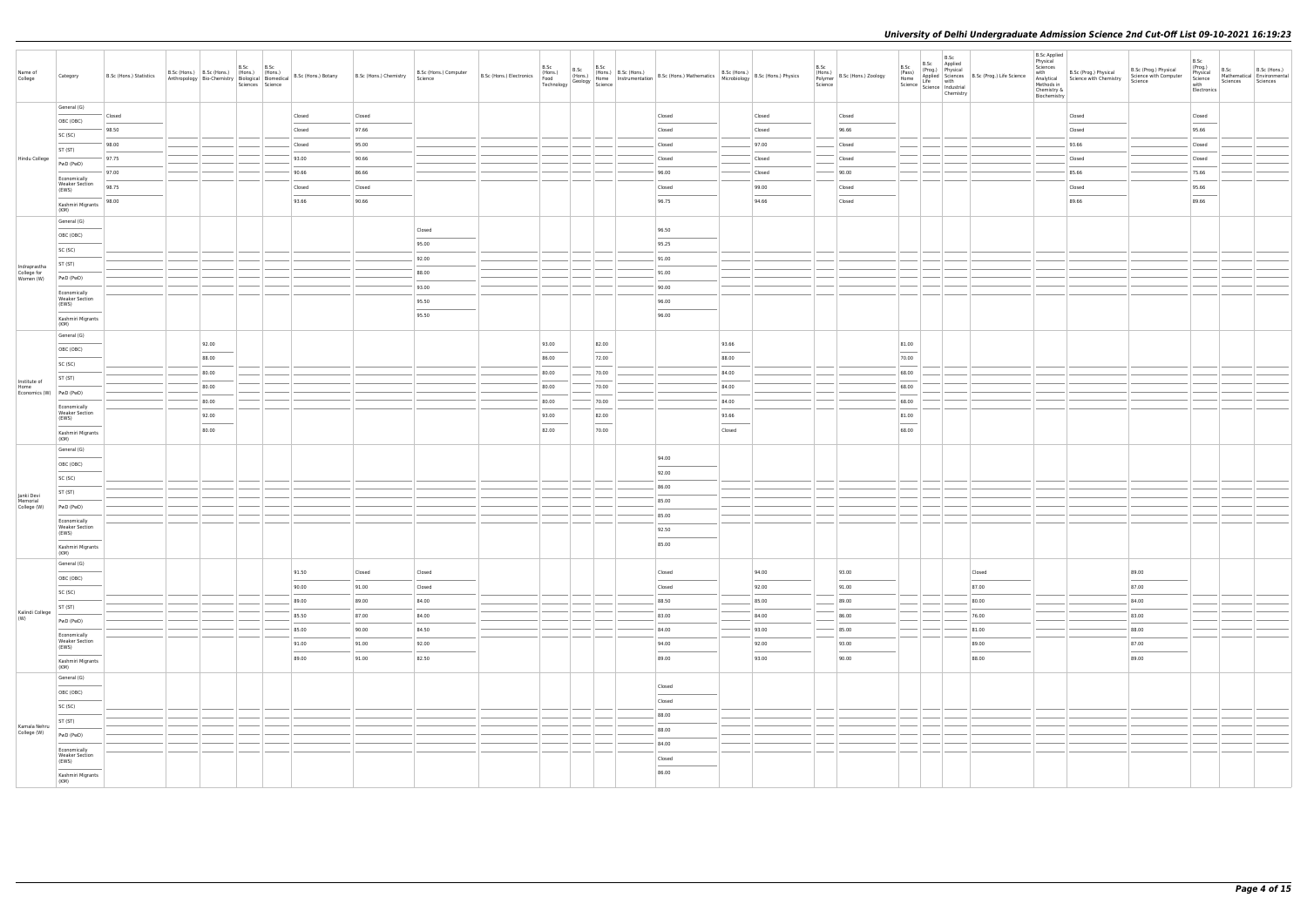| General (G)<br>93.50<br>96.75<br>91.00<br>96.00<br>94.00<br>Closed<br>OBC (OBC)<br>92.00<br>Closed<br>88.00<br>94.50<br>Closed<br>93.00<br>SC (SC)<br>86.66<br>85.50<br>87.00<br>76.00<br>88.00<br>Closed<br>ST (ST)<br>Keshav<br>83.00<br>85.00<br>82.00<br>84.00<br>84.00<br>Closed<br>Mahavidyalaya<br>PwD (PwD)<br>84.00<br>84.50<br>84.00<br>72.00<br>85.00<br>71.00<br>Economically<br><b>Weaker Section</b><br>92.50<br>93.50<br>89.00<br>95.00<br>Closed<br>Closed<br>(EWS)<br>84.33<br>88.00<br>88.00<br>89.00<br>83.00<br>90.00<br>Kashmiri Migrants<br>(KM)<br>General (G)<br>96.00<br>97.66<br>98.75<br>98.33<br>97.00<br>94.66<br>98.00<br>99.00<br>Closed<br>96.00<br>OBC (OBC)<br>95.00<br>97.66<br>97.66<br>98.00<br>97.00<br>98.50<br>95.66<br>94.33<br>93.00<br>95.00<br>SC (SC)<br>91.00<br>91.00<br>98.00<br>92.00<br>84.00<br>90.66<br>95.00<br>95.75<br>Closed<br>90.00<br>ST (ST)<br>Kirori Mal<br>College<br>91.00<br>94.50<br>86.00<br>98.00<br>90.00<br>89.33<br>89.00<br>82.00<br>85.66<br>93.00<br>PwD (PwD)<br>87.00<br>96.50<br>89.00<br>87.00<br>96.00<br>92.00<br>88.00<br>84.00<br>86.00<br>93.00<br>Economically<br><b>Weaker Section</b><br>98.00<br>94.00<br>97.00<br>98.50<br>98.00<br>96.33<br>94.00<br>93.00<br>94.00<br>97.66<br>(EWS)<br>93.00<br>96.00<br>91.00<br>95.00<br>95.00<br>94.00<br>94.33<br>96.00<br>87.00<br>90.00<br>Kashmiri Migrants<br>(KM)<br>General (G)<br>93.00<br>86.00<br>85.00<br>OBC (OBC)<br>$\overline{\phantom{a}}$<br>$\overline{a}$<br>77.00<br>86.00<br>78.00<br>SC (SC)<br>70.00<br>70.00<br>Closed<br>ST (ST)<br>Lady Irwin<br>78.00<br>70.00<br>70.00<br>College (W)<br>PwD (PwD)<br>$\sim$<br>70.00<br>80.00<br>70.00<br>Economically<br><b>Weaker Section</b><br>80.00<br>80.00<br>86.00<br>(EWS)<br>$\overline{\phantom{a}}$<br>$\overline{\phantom{a}}$<br>$\frac{1}{2}$<br>70.00<br>80.00<br>70.00<br>Kashmiri Migrants<br>(KM)<br>General (G)<br>99.00<br>Closed<br>OBC (OBC)<br>97.75<br>Closed<br>SC (SC)<br>Closed<br>Closed<br>ST (ST)<br>Lady Shri Ram<br>92.00<br>College for<br>Women (W)<br>Closed<br>PwD (PwD)<br>91.75<br>91.00<br>Economically<br><b>Weaker Section</b><br>Closed<br>Closed<br>(EWS)<br>94.00<br>Kashmiri Migrants 97.75<br>(KM)<br>General (G)<br>87.00<br>95.50<br>OBC (OBC)<br>$\frac{1}{2} \left( \frac{1}{2} \right) \left( \frac{1}{2} \right) \left( \frac{1}{2} \right) \left( \frac{1}{2} \right) \left( \frac{1}{2} \right) \left( \frac{1}{2} \right) \left( \frac{1}{2} \right) \left( \frac{1}{2} \right) \left( \frac{1}{2} \right) \left( \frac{1}{2} \right) \left( \frac{1}{2} \right) \left( \frac{1}{2} \right) \left( \frac{1}{2} \right) \left( \frac{1}{2} \right) \left( \frac{1}{2} \right) \left( \frac{1}{2} \right) \left( \frac$<br>77.00<br>91.50<br>SC (SC)<br>77.00<br>88.00<br>ST (ST)<br>Lakshmibai<br>77.00<br>87.00<br>College (W)<br>PwD (PwD)<br>77.00<br>90.00<br>Economically<br><b>Weaker Section</b><br>86.00<br>94.00<br>(EWS)<br>$\overline{\phantom{a}}$<br>86.00<br>94.00<br>Kashmiri Migrants<br>(KM)<br>General (G)<br>92.00<br>92.00<br>93.50<br>93.00<br>OBC (OBC)<br>89.00<br>89.00<br>90.50<br>89.00<br>SC (SC)<br>86.00<br>Closed<br>82.50<br>84.50<br>ST (ST)<br>Maharaja<br>Agrasen<br>College<br>81.00<br>81.00<br>79.50<br>78.50<br>PwD (PwD)<br>81.00<br>84.00<br>82.50<br>78.50<br>Economically<br><b>Weaker Section</b><br>90.50<br>92.00<br>90.00<br>91.00<br>(EWS)<br>$\frac{1}{2} \left( \frac{1}{2} \right) \left( \frac{1}{2} \right) \left( \frac{1}{2} \right) \left( \frac{1}{2} \right) \left( \frac{1}{2} \right) \left( \frac{1}{2} \right) \left( \frac{1}{2} \right) \left( \frac{1}{2} \right) \left( \frac{1}{2} \right) \left( \frac{1}{2} \right) \left( \frac{1}{2} \right) \left( \frac{1}{2} \right) \left( \frac{1}{2} \right) \left( \frac{1}{2} \right) \left( \frac{1}{2} \right) \left( \frac{1}{2} \right) \left( \frac$<br>90.00<br>90.00<br>89.00<br>88.50<br>Kashmiri Migrants | Name of<br>College | Category | B.Sc (Hons.) Statistics | B.Sc (Hons.) B.Sc (Hons.) (Hons.) (Hons.) | B.Sc B.Sc<br>Sciences Science |  | Anthropology   Bio-Chemistry   Mons.)   (Hons.)   B.Sc (Hons.) Botany   B.Sc (Hons.) Chemistry   Anthropology   Bio-Chemistry   Biological   Biomedical   B.Sc (Hons.) Botany   B.Sc (Hons.) Chemistry | B.Sc (Hons.) Computer<br>Science | B.Sc (Hons.) Electronics (Hons.) | B.Sc<br>Food<br>Technology Geology Home<br>Science | B.Sc | B.Sc | B.Sc (Hons.) B.Sc (Hons.)<br>(Honne Instrumentation B.Sc (Hons.) Mathematics B.Sc (Hons.) B.Sc (Hons.) Physics<br>(Geology Home Instrumentation B.Sc (Hons.) Mathematics Microbiology | B.Sc<br>Science | (Hons.)<br>Polymer B.Sc (Hons.) Zoology | B.Sc<br>(Pass)<br>Home | B.Sc<br>B.Sc Applied<br>(Prog.) Physical<br>Science   Lite<br>  Science   Industrial<br>Chemistry | Applied Sciences B.Sc (Prog.) Life Science<br>Life with | B.Sc Applied<br>Physical<br>Sciences<br>with<br>Chemistry &<br>Biochemistry | B.Sc (Prog.) Physical<br>Analytical Science with Chemistry | B.Sc (Prog.) Physical<br>Science with Computer<br>Science | B.Sc<br>(Prog.)<br>Physical<br>Science<br>with<br>Electronics | B.Sc<br>Sciences | B.Sc (Hons.)<br>Mathematical Environmental<br>Sciences |
|------------------------------------------------------------------------------------------------------------------------------------------------------------------------------------------------------------------------------------------------------------------------------------------------------------------------------------------------------------------------------------------------------------------------------------------------------------------------------------------------------------------------------------------------------------------------------------------------------------------------------------------------------------------------------------------------------------------------------------------------------------------------------------------------------------------------------------------------------------------------------------------------------------------------------------------------------------------------------------------------------------------------------------------------------------------------------------------------------------------------------------------------------------------------------------------------------------------------------------------------------------------------------------------------------------------------------------------------------------------------------------------------------------------------------------------------------------------------------------------------------------------------------------------------------------------------------------------------------------------------------------------------------------------------------------------------------------------------------------------------------------------------------------------------------------------------------------------------------------------------------------------------------------------------------------------------------------------------------------------------------------------------------------------------------------------------------------------------------------------------------------------------------------------------------------------------------------------------------------------------------------------------------------------------------------------------------------------------------------------------------------------------------------------------------------------------------------------------------------------------------------------------------------------------------------------------------------------------------------------------------------------------------------------------------------------------------------------------------------------------------------------------------------------------------------------------------------------------------------------------------------------------------------------------------------------------------------------------------------------------------------------------------------------------------------------------------------------------------------------------------------------------------------------------------------------------------------------------------------------------------------------------------------------------------------------------------------------------------------------------------------------------------------------------------------------------------------------------------------------------------------------------------------------------------------------------------------------------------------------------------------------------------------------------------------------------------------------------------------------------------------------------------------------------------------------------------------------------------------------------------------------------------------------------------------------------------------------------------------|--------------------|----------|-------------------------|-------------------------------------------|-------------------------------|--|--------------------------------------------------------------------------------------------------------------------------------------------------------------------------------------------------------|----------------------------------|----------------------------------|----------------------------------------------------|------|------|---------------------------------------------------------------------------------------------------------------------------------------------------------------------------------------|-----------------|-----------------------------------------|------------------------|---------------------------------------------------------------------------------------------------|---------------------------------------------------------|-----------------------------------------------------------------------------|------------------------------------------------------------|-----------------------------------------------------------|---------------------------------------------------------------|------------------|--------------------------------------------------------|
|                                                                                                                                                                                                                                                                                                                                                                                                                                                                                                                                                                                                                                                                                                                                                                                                                                                                                                                                                                                                                                                                                                                                                                                                                                                                                                                                                                                                                                                                                                                                                                                                                                                                                                                                                                                                                                                                                                                                                                                                                                                                                                                                                                                                                                                                                                                                                                                                                                                                                                                                                                                                                                                                                                                                                                                                                                                                                                                                                                                                                                                                                                                                                                                                                                                                                                                                                                                                                                                                                                                                                                                                                                                                                                                                                                                                                                                                                                                                                                                    |                    |          |                         |                                           |                               |  |                                                                                                                                                                                                        |                                  |                                  |                                                    |      |      |                                                                                                                                                                                       |                 |                                         |                        |                                                                                                   |                                                         |                                                                             |                                                            |                                                           |                                                               |                  |                                                        |
|                                                                                                                                                                                                                                                                                                                                                                                                                                                                                                                                                                                                                                                                                                                                                                                                                                                                                                                                                                                                                                                                                                                                                                                                                                                                                                                                                                                                                                                                                                                                                                                                                                                                                                                                                                                                                                                                                                                                                                                                                                                                                                                                                                                                                                                                                                                                                                                                                                                                                                                                                                                                                                                                                                                                                                                                                                                                                                                                                                                                                                                                                                                                                                                                                                                                                                                                                                                                                                                                                                                                                                                                                                                                                                                                                                                                                                                                                                                                                                                    |                    |          |                         |                                           |                               |  |                                                                                                                                                                                                        |                                  |                                  |                                                    |      |      |                                                                                                                                                                                       |                 |                                         |                        |                                                                                                   |                                                         |                                                                             |                                                            |                                                           |                                                               |                  |                                                        |
|                                                                                                                                                                                                                                                                                                                                                                                                                                                                                                                                                                                                                                                                                                                                                                                                                                                                                                                                                                                                                                                                                                                                                                                                                                                                                                                                                                                                                                                                                                                                                                                                                                                                                                                                                                                                                                                                                                                                                                                                                                                                                                                                                                                                                                                                                                                                                                                                                                                                                                                                                                                                                                                                                                                                                                                                                                                                                                                                                                                                                                                                                                                                                                                                                                                                                                                                                                                                                                                                                                                                                                                                                                                                                                                                                                                                                                                                                                                                                                                    |                    |          |                         |                                           |                               |  |                                                                                                                                                                                                        |                                  |                                  |                                                    |      |      |                                                                                                                                                                                       |                 |                                         |                        |                                                                                                   |                                                         |                                                                             |                                                            |                                                           |                                                               |                  |                                                        |
|                                                                                                                                                                                                                                                                                                                                                                                                                                                                                                                                                                                                                                                                                                                                                                                                                                                                                                                                                                                                                                                                                                                                                                                                                                                                                                                                                                                                                                                                                                                                                                                                                                                                                                                                                                                                                                                                                                                                                                                                                                                                                                                                                                                                                                                                                                                                                                                                                                                                                                                                                                                                                                                                                                                                                                                                                                                                                                                                                                                                                                                                                                                                                                                                                                                                                                                                                                                                                                                                                                                                                                                                                                                                                                                                                                                                                                                                                                                                                                                    |                    |          |                         |                                           |                               |  |                                                                                                                                                                                                        |                                  |                                  |                                                    |      |      |                                                                                                                                                                                       |                 |                                         |                        |                                                                                                   |                                                         |                                                                             |                                                            |                                                           |                                                               |                  |                                                        |
|                                                                                                                                                                                                                                                                                                                                                                                                                                                                                                                                                                                                                                                                                                                                                                                                                                                                                                                                                                                                                                                                                                                                                                                                                                                                                                                                                                                                                                                                                                                                                                                                                                                                                                                                                                                                                                                                                                                                                                                                                                                                                                                                                                                                                                                                                                                                                                                                                                                                                                                                                                                                                                                                                                                                                                                                                                                                                                                                                                                                                                                                                                                                                                                                                                                                                                                                                                                                                                                                                                                                                                                                                                                                                                                                                                                                                                                                                                                                                                                    |                    |          |                         |                                           |                               |  |                                                                                                                                                                                                        |                                  |                                  |                                                    |      |      |                                                                                                                                                                                       |                 |                                         |                        |                                                                                                   |                                                         |                                                                             |                                                            |                                                           |                                                               |                  |                                                        |
|                                                                                                                                                                                                                                                                                                                                                                                                                                                                                                                                                                                                                                                                                                                                                                                                                                                                                                                                                                                                                                                                                                                                                                                                                                                                                                                                                                                                                                                                                                                                                                                                                                                                                                                                                                                                                                                                                                                                                                                                                                                                                                                                                                                                                                                                                                                                                                                                                                                                                                                                                                                                                                                                                                                                                                                                                                                                                                                                                                                                                                                                                                                                                                                                                                                                                                                                                                                                                                                                                                                                                                                                                                                                                                                                                                                                                                                                                                                                                                                    |                    |          |                         |                                           |                               |  |                                                                                                                                                                                                        |                                  |                                  |                                                    |      |      |                                                                                                                                                                                       |                 |                                         |                        |                                                                                                   |                                                         |                                                                             |                                                            |                                                           |                                                               |                  |                                                        |
|                                                                                                                                                                                                                                                                                                                                                                                                                                                                                                                                                                                                                                                                                                                                                                                                                                                                                                                                                                                                                                                                                                                                                                                                                                                                                                                                                                                                                                                                                                                                                                                                                                                                                                                                                                                                                                                                                                                                                                                                                                                                                                                                                                                                                                                                                                                                                                                                                                                                                                                                                                                                                                                                                                                                                                                                                                                                                                                                                                                                                                                                                                                                                                                                                                                                                                                                                                                                                                                                                                                                                                                                                                                                                                                                                                                                                                                                                                                                                                                    |                    |          |                         |                                           |                               |  |                                                                                                                                                                                                        |                                  |                                  |                                                    |      |      |                                                                                                                                                                                       |                 |                                         |                        |                                                                                                   |                                                         |                                                                             |                                                            |                                                           |                                                               |                  |                                                        |
|                                                                                                                                                                                                                                                                                                                                                                                                                                                                                                                                                                                                                                                                                                                                                                                                                                                                                                                                                                                                                                                                                                                                                                                                                                                                                                                                                                                                                                                                                                                                                                                                                                                                                                                                                                                                                                                                                                                                                                                                                                                                                                                                                                                                                                                                                                                                                                                                                                                                                                                                                                                                                                                                                                                                                                                                                                                                                                                                                                                                                                                                                                                                                                                                                                                                                                                                                                                                                                                                                                                                                                                                                                                                                                                                                                                                                                                                                                                                                                                    |                    |          |                         |                                           |                               |  |                                                                                                                                                                                                        |                                  |                                  |                                                    |      |      |                                                                                                                                                                                       |                 |                                         |                        |                                                                                                   |                                                         |                                                                             |                                                            |                                                           |                                                               |                  |                                                        |
|                                                                                                                                                                                                                                                                                                                                                                                                                                                                                                                                                                                                                                                                                                                                                                                                                                                                                                                                                                                                                                                                                                                                                                                                                                                                                                                                                                                                                                                                                                                                                                                                                                                                                                                                                                                                                                                                                                                                                                                                                                                                                                                                                                                                                                                                                                                                                                                                                                                                                                                                                                                                                                                                                                                                                                                                                                                                                                                                                                                                                                                                                                                                                                                                                                                                                                                                                                                                                                                                                                                                                                                                                                                                                                                                                                                                                                                                                                                                                                                    |                    |          |                         |                                           |                               |  |                                                                                                                                                                                                        |                                  |                                  |                                                    |      |      |                                                                                                                                                                                       |                 |                                         |                        |                                                                                                   |                                                         |                                                                             |                                                            |                                                           |                                                               |                  |                                                        |
|                                                                                                                                                                                                                                                                                                                                                                                                                                                                                                                                                                                                                                                                                                                                                                                                                                                                                                                                                                                                                                                                                                                                                                                                                                                                                                                                                                                                                                                                                                                                                                                                                                                                                                                                                                                                                                                                                                                                                                                                                                                                                                                                                                                                                                                                                                                                                                                                                                                                                                                                                                                                                                                                                                                                                                                                                                                                                                                                                                                                                                                                                                                                                                                                                                                                                                                                                                                                                                                                                                                                                                                                                                                                                                                                                                                                                                                                                                                                                                                    |                    |          |                         |                                           |                               |  |                                                                                                                                                                                                        |                                  |                                  |                                                    |      |      |                                                                                                                                                                                       |                 |                                         |                        |                                                                                                   |                                                         |                                                                             |                                                            |                                                           |                                                               |                  |                                                        |
|                                                                                                                                                                                                                                                                                                                                                                                                                                                                                                                                                                                                                                                                                                                                                                                                                                                                                                                                                                                                                                                                                                                                                                                                                                                                                                                                                                                                                                                                                                                                                                                                                                                                                                                                                                                                                                                                                                                                                                                                                                                                                                                                                                                                                                                                                                                                                                                                                                                                                                                                                                                                                                                                                                                                                                                                                                                                                                                                                                                                                                                                                                                                                                                                                                                                                                                                                                                                                                                                                                                                                                                                                                                                                                                                                                                                                                                                                                                                                                                    |                    |          |                         |                                           |                               |  |                                                                                                                                                                                                        |                                  |                                  |                                                    |      |      |                                                                                                                                                                                       |                 |                                         |                        |                                                                                                   |                                                         |                                                                             |                                                            |                                                           |                                                               |                  |                                                        |
|                                                                                                                                                                                                                                                                                                                                                                                                                                                                                                                                                                                                                                                                                                                                                                                                                                                                                                                                                                                                                                                                                                                                                                                                                                                                                                                                                                                                                                                                                                                                                                                                                                                                                                                                                                                                                                                                                                                                                                                                                                                                                                                                                                                                                                                                                                                                                                                                                                                                                                                                                                                                                                                                                                                                                                                                                                                                                                                                                                                                                                                                                                                                                                                                                                                                                                                                                                                                                                                                                                                                                                                                                                                                                                                                                                                                                                                                                                                                                                                    |                    |          |                         |                                           |                               |  |                                                                                                                                                                                                        |                                  |                                  |                                                    |      |      |                                                                                                                                                                                       |                 |                                         |                        |                                                                                                   |                                                         |                                                                             |                                                            |                                                           |                                                               |                  |                                                        |
|                                                                                                                                                                                                                                                                                                                                                                                                                                                                                                                                                                                                                                                                                                                                                                                                                                                                                                                                                                                                                                                                                                                                                                                                                                                                                                                                                                                                                                                                                                                                                                                                                                                                                                                                                                                                                                                                                                                                                                                                                                                                                                                                                                                                                                                                                                                                                                                                                                                                                                                                                                                                                                                                                                                                                                                                                                                                                                                                                                                                                                                                                                                                                                                                                                                                                                                                                                                                                                                                                                                                                                                                                                                                                                                                                                                                                                                                                                                                                                                    |                    |          |                         |                                           |                               |  |                                                                                                                                                                                                        |                                  |                                  |                                                    |      |      |                                                                                                                                                                                       |                 |                                         |                        |                                                                                                   |                                                         |                                                                             |                                                            |                                                           |                                                               |                  |                                                        |
|                                                                                                                                                                                                                                                                                                                                                                                                                                                                                                                                                                                                                                                                                                                                                                                                                                                                                                                                                                                                                                                                                                                                                                                                                                                                                                                                                                                                                                                                                                                                                                                                                                                                                                                                                                                                                                                                                                                                                                                                                                                                                                                                                                                                                                                                                                                                                                                                                                                                                                                                                                                                                                                                                                                                                                                                                                                                                                                                                                                                                                                                                                                                                                                                                                                                                                                                                                                                                                                                                                                                                                                                                                                                                                                                                                                                                                                                                                                                                                                    |                    |          |                         |                                           |                               |  |                                                                                                                                                                                                        |                                  |                                  |                                                    |      |      |                                                                                                                                                                                       |                 |                                         |                        |                                                                                                   |                                                         |                                                                             |                                                            |                                                           |                                                               |                  |                                                        |
|                                                                                                                                                                                                                                                                                                                                                                                                                                                                                                                                                                                                                                                                                                                                                                                                                                                                                                                                                                                                                                                                                                                                                                                                                                                                                                                                                                                                                                                                                                                                                                                                                                                                                                                                                                                                                                                                                                                                                                                                                                                                                                                                                                                                                                                                                                                                                                                                                                                                                                                                                                                                                                                                                                                                                                                                                                                                                                                                                                                                                                                                                                                                                                                                                                                                                                                                                                                                                                                                                                                                                                                                                                                                                                                                                                                                                                                                                                                                                                                    |                    |          |                         |                                           |                               |  |                                                                                                                                                                                                        |                                  |                                  |                                                    |      |      |                                                                                                                                                                                       |                 |                                         |                        |                                                                                                   |                                                         |                                                                             |                                                            |                                                           |                                                               |                  |                                                        |
|                                                                                                                                                                                                                                                                                                                                                                                                                                                                                                                                                                                                                                                                                                                                                                                                                                                                                                                                                                                                                                                                                                                                                                                                                                                                                                                                                                                                                                                                                                                                                                                                                                                                                                                                                                                                                                                                                                                                                                                                                                                                                                                                                                                                                                                                                                                                                                                                                                                                                                                                                                                                                                                                                                                                                                                                                                                                                                                                                                                                                                                                                                                                                                                                                                                                                                                                                                                                                                                                                                                                                                                                                                                                                                                                                                                                                                                                                                                                                                                    |                    |          |                         |                                           |                               |  |                                                                                                                                                                                                        |                                  |                                  |                                                    |      |      |                                                                                                                                                                                       |                 |                                         |                        |                                                                                                   |                                                         |                                                                             |                                                            |                                                           |                                                               |                  |                                                        |
|                                                                                                                                                                                                                                                                                                                                                                                                                                                                                                                                                                                                                                                                                                                                                                                                                                                                                                                                                                                                                                                                                                                                                                                                                                                                                                                                                                                                                                                                                                                                                                                                                                                                                                                                                                                                                                                                                                                                                                                                                                                                                                                                                                                                                                                                                                                                                                                                                                                                                                                                                                                                                                                                                                                                                                                                                                                                                                                                                                                                                                                                                                                                                                                                                                                                                                                                                                                                                                                                                                                                                                                                                                                                                                                                                                                                                                                                                                                                                                                    |                    |          |                         |                                           |                               |  |                                                                                                                                                                                                        |                                  |                                  |                                                    |      |      |                                                                                                                                                                                       |                 |                                         |                        |                                                                                                   |                                                         |                                                                             |                                                            |                                                           |                                                               |                  |                                                        |
|                                                                                                                                                                                                                                                                                                                                                                                                                                                                                                                                                                                                                                                                                                                                                                                                                                                                                                                                                                                                                                                                                                                                                                                                                                                                                                                                                                                                                                                                                                                                                                                                                                                                                                                                                                                                                                                                                                                                                                                                                                                                                                                                                                                                                                                                                                                                                                                                                                                                                                                                                                                                                                                                                                                                                                                                                                                                                                                                                                                                                                                                                                                                                                                                                                                                                                                                                                                                                                                                                                                                                                                                                                                                                                                                                                                                                                                                                                                                                                                    |                    |          |                         |                                           |                               |  |                                                                                                                                                                                                        |                                  |                                  |                                                    |      |      |                                                                                                                                                                                       |                 |                                         |                        |                                                                                                   |                                                         |                                                                             |                                                            |                                                           |                                                               |                  |                                                        |
|                                                                                                                                                                                                                                                                                                                                                                                                                                                                                                                                                                                                                                                                                                                                                                                                                                                                                                                                                                                                                                                                                                                                                                                                                                                                                                                                                                                                                                                                                                                                                                                                                                                                                                                                                                                                                                                                                                                                                                                                                                                                                                                                                                                                                                                                                                                                                                                                                                                                                                                                                                                                                                                                                                                                                                                                                                                                                                                                                                                                                                                                                                                                                                                                                                                                                                                                                                                                                                                                                                                                                                                                                                                                                                                                                                                                                                                                                                                                                                                    |                    |          |                         |                                           |                               |  |                                                                                                                                                                                                        |                                  |                                  |                                                    |      |      |                                                                                                                                                                                       |                 |                                         |                        |                                                                                                   |                                                         |                                                                             |                                                            |                                                           |                                                               |                  |                                                        |
|                                                                                                                                                                                                                                                                                                                                                                                                                                                                                                                                                                                                                                                                                                                                                                                                                                                                                                                                                                                                                                                                                                                                                                                                                                                                                                                                                                                                                                                                                                                                                                                                                                                                                                                                                                                                                                                                                                                                                                                                                                                                                                                                                                                                                                                                                                                                                                                                                                                                                                                                                                                                                                                                                                                                                                                                                                                                                                                                                                                                                                                                                                                                                                                                                                                                                                                                                                                                                                                                                                                                                                                                                                                                                                                                                                                                                                                                                                                                                                                    |                    |          |                         |                                           |                               |  |                                                                                                                                                                                                        |                                  |                                  |                                                    |      |      |                                                                                                                                                                                       |                 |                                         |                        |                                                                                                   |                                                         |                                                                             |                                                            |                                                           |                                                               |                  |                                                        |
|                                                                                                                                                                                                                                                                                                                                                                                                                                                                                                                                                                                                                                                                                                                                                                                                                                                                                                                                                                                                                                                                                                                                                                                                                                                                                                                                                                                                                                                                                                                                                                                                                                                                                                                                                                                                                                                                                                                                                                                                                                                                                                                                                                                                                                                                                                                                                                                                                                                                                                                                                                                                                                                                                                                                                                                                                                                                                                                                                                                                                                                                                                                                                                                                                                                                                                                                                                                                                                                                                                                                                                                                                                                                                                                                                                                                                                                                                                                                                                                    |                    |          |                         |                                           |                               |  |                                                                                                                                                                                                        |                                  |                                  |                                                    |      |      |                                                                                                                                                                                       |                 |                                         |                        |                                                                                                   |                                                         |                                                                             |                                                            |                                                           |                                                               |                  |                                                        |
|                                                                                                                                                                                                                                                                                                                                                                                                                                                                                                                                                                                                                                                                                                                                                                                                                                                                                                                                                                                                                                                                                                                                                                                                                                                                                                                                                                                                                                                                                                                                                                                                                                                                                                                                                                                                                                                                                                                                                                                                                                                                                                                                                                                                                                                                                                                                                                                                                                                                                                                                                                                                                                                                                                                                                                                                                                                                                                                                                                                                                                                                                                                                                                                                                                                                                                                                                                                                                                                                                                                                                                                                                                                                                                                                                                                                                                                                                                                                                                                    |                    |          |                         |                                           |                               |  |                                                                                                                                                                                                        |                                  |                                  |                                                    |      |      |                                                                                                                                                                                       |                 |                                         |                        |                                                                                                   |                                                         |                                                                             |                                                            |                                                           |                                                               |                  |                                                        |
|                                                                                                                                                                                                                                                                                                                                                                                                                                                                                                                                                                                                                                                                                                                                                                                                                                                                                                                                                                                                                                                                                                                                                                                                                                                                                                                                                                                                                                                                                                                                                                                                                                                                                                                                                                                                                                                                                                                                                                                                                                                                                                                                                                                                                                                                                                                                                                                                                                                                                                                                                                                                                                                                                                                                                                                                                                                                                                                                                                                                                                                                                                                                                                                                                                                                                                                                                                                                                                                                                                                                                                                                                                                                                                                                                                                                                                                                                                                                                                                    |                    |          |                         |                                           |                               |  |                                                                                                                                                                                                        |                                  |                                  |                                                    |      |      |                                                                                                                                                                                       |                 |                                         |                        |                                                                                                   |                                                         |                                                                             |                                                            |                                                           |                                                               |                  |                                                        |
|                                                                                                                                                                                                                                                                                                                                                                                                                                                                                                                                                                                                                                                                                                                                                                                                                                                                                                                                                                                                                                                                                                                                                                                                                                                                                                                                                                                                                                                                                                                                                                                                                                                                                                                                                                                                                                                                                                                                                                                                                                                                                                                                                                                                                                                                                                                                                                                                                                                                                                                                                                                                                                                                                                                                                                                                                                                                                                                                                                                                                                                                                                                                                                                                                                                                                                                                                                                                                                                                                                                                                                                                                                                                                                                                                                                                                                                                                                                                                                                    |                    |          |                         |                                           |                               |  |                                                                                                                                                                                                        |                                  |                                  |                                                    |      |      |                                                                                                                                                                                       |                 |                                         |                        |                                                                                                   |                                                         |                                                                             |                                                            |                                                           |                                                               |                  |                                                        |
|                                                                                                                                                                                                                                                                                                                                                                                                                                                                                                                                                                                                                                                                                                                                                                                                                                                                                                                                                                                                                                                                                                                                                                                                                                                                                                                                                                                                                                                                                                                                                                                                                                                                                                                                                                                                                                                                                                                                                                                                                                                                                                                                                                                                                                                                                                                                                                                                                                                                                                                                                                                                                                                                                                                                                                                                                                                                                                                                                                                                                                                                                                                                                                                                                                                                                                                                                                                                                                                                                                                                                                                                                                                                                                                                                                                                                                                                                                                                                                                    |                    |          |                         |                                           |                               |  |                                                                                                                                                                                                        |                                  |                                  |                                                    |      |      |                                                                                                                                                                                       |                 |                                         |                        |                                                                                                   |                                                         |                                                                             |                                                            |                                                           |                                                               |                  |                                                        |
|                                                                                                                                                                                                                                                                                                                                                                                                                                                                                                                                                                                                                                                                                                                                                                                                                                                                                                                                                                                                                                                                                                                                                                                                                                                                                                                                                                                                                                                                                                                                                                                                                                                                                                                                                                                                                                                                                                                                                                                                                                                                                                                                                                                                                                                                                                                                                                                                                                                                                                                                                                                                                                                                                                                                                                                                                                                                                                                                                                                                                                                                                                                                                                                                                                                                                                                                                                                                                                                                                                                                                                                                                                                                                                                                                                                                                                                                                                                                                                                    |                    |          |                         |                                           |                               |  |                                                                                                                                                                                                        |                                  |                                  |                                                    |      |      |                                                                                                                                                                                       |                 |                                         |                        |                                                                                                   |                                                         |                                                                             |                                                            |                                                           |                                                               |                  |                                                        |
|                                                                                                                                                                                                                                                                                                                                                                                                                                                                                                                                                                                                                                                                                                                                                                                                                                                                                                                                                                                                                                                                                                                                                                                                                                                                                                                                                                                                                                                                                                                                                                                                                                                                                                                                                                                                                                                                                                                                                                                                                                                                                                                                                                                                                                                                                                                                                                                                                                                                                                                                                                                                                                                                                                                                                                                                                                                                                                                                                                                                                                                                                                                                                                                                                                                                                                                                                                                                                                                                                                                                                                                                                                                                                                                                                                                                                                                                                                                                                                                    |                    |          |                         |                                           |                               |  |                                                                                                                                                                                                        |                                  |                                  |                                                    |      |      |                                                                                                                                                                                       |                 |                                         |                        |                                                                                                   |                                                         |                                                                             |                                                            |                                                           |                                                               |                  |                                                        |
|                                                                                                                                                                                                                                                                                                                                                                                                                                                                                                                                                                                                                                                                                                                                                                                                                                                                                                                                                                                                                                                                                                                                                                                                                                                                                                                                                                                                                                                                                                                                                                                                                                                                                                                                                                                                                                                                                                                                                                                                                                                                                                                                                                                                                                                                                                                                                                                                                                                                                                                                                                                                                                                                                                                                                                                                                                                                                                                                                                                                                                                                                                                                                                                                                                                                                                                                                                                                                                                                                                                                                                                                                                                                                                                                                                                                                                                                                                                                                                                    |                    |          |                         |                                           |                               |  |                                                                                                                                                                                                        |                                  |                                  |                                                    |      |      |                                                                                                                                                                                       |                 |                                         |                        |                                                                                                   |                                                         |                                                                             |                                                            |                                                           |                                                               |                  |                                                        |
|                                                                                                                                                                                                                                                                                                                                                                                                                                                                                                                                                                                                                                                                                                                                                                                                                                                                                                                                                                                                                                                                                                                                                                                                                                                                                                                                                                                                                                                                                                                                                                                                                                                                                                                                                                                                                                                                                                                                                                                                                                                                                                                                                                                                                                                                                                                                                                                                                                                                                                                                                                                                                                                                                                                                                                                                                                                                                                                                                                                                                                                                                                                                                                                                                                                                                                                                                                                                                                                                                                                                                                                                                                                                                                                                                                                                                                                                                                                                                                                    |                    |          |                         |                                           |                               |  |                                                                                                                                                                                                        |                                  |                                  |                                                    |      |      |                                                                                                                                                                                       |                 |                                         |                        |                                                                                                   |                                                         |                                                                             |                                                            |                                                           |                                                               |                  |                                                        |
|                                                                                                                                                                                                                                                                                                                                                                                                                                                                                                                                                                                                                                                                                                                                                                                                                                                                                                                                                                                                                                                                                                                                                                                                                                                                                                                                                                                                                                                                                                                                                                                                                                                                                                                                                                                                                                                                                                                                                                                                                                                                                                                                                                                                                                                                                                                                                                                                                                                                                                                                                                                                                                                                                                                                                                                                                                                                                                                                                                                                                                                                                                                                                                                                                                                                                                                                                                                                                                                                                                                                                                                                                                                                                                                                                                                                                                                                                                                                                                                    |                    |          |                         |                                           |                               |  |                                                                                                                                                                                                        |                                  |                                  |                                                    |      |      |                                                                                                                                                                                       |                 |                                         |                        |                                                                                                   |                                                         |                                                                             |                                                            |                                                           |                                                               |                  |                                                        |
|                                                                                                                                                                                                                                                                                                                                                                                                                                                                                                                                                                                                                                                                                                                                                                                                                                                                                                                                                                                                                                                                                                                                                                                                                                                                                                                                                                                                                                                                                                                                                                                                                                                                                                                                                                                                                                                                                                                                                                                                                                                                                                                                                                                                                                                                                                                                                                                                                                                                                                                                                                                                                                                                                                                                                                                                                                                                                                                                                                                                                                                                                                                                                                                                                                                                                                                                                                                                                                                                                                                                                                                                                                                                                                                                                                                                                                                                                                                                                                                    |                    |          |                         |                                           |                               |  |                                                                                                                                                                                                        |                                  |                                  |                                                    |      |      |                                                                                                                                                                                       |                 |                                         |                        |                                                                                                   |                                                         |                                                                             |                                                            |                                                           |                                                               |                  |                                                        |
|                                                                                                                                                                                                                                                                                                                                                                                                                                                                                                                                                                                                                                                                                                                                                                                                                                                                                                                                                                                                                                                                                                                                                                                                                                                                                                                                                                                                                                                                                                                                                                                                                                                                                                                                                                                                                                                                                                                                                                                                                                                                                                                                                                                                                                                                                                                                                                                                                                                                                                                                                                                                                                                                                                                                                                                                                                                                                                                                                                                                                                                                                                                                                                                                                                                                                                                                                                                                                                                                                                                                                                                                                                                                                                                                                                                                                                                                                                                                                                                    |                    |          |                         |                                           |                               |  |                                                                                                                                                                                                        |                                  |                                  |                                                    |      |      |                                                                                                                                                                                       |                 |                                         |                        |                                                                                                   |                                                         |                                                                             |                                                            |                                                           |                                                               |                  |                                                        |
|                                                                                                                                                                                                                                                                                                                                                                                                                                                                                                                                                                                                                                                                                                                                                                                                                                                                                                                                                                                                                                                                                                                                                                                                                                                                                                                                                                                                                                                                                                                                                                                                                                                                                                                                                                                                                                                                                                                                                                                                                                                                                                                                                                                                                                                                                                                                                                                                                                                                                                                                                                                                                                                                                                                                                                                                                                                                                                                                                                                                                                                                                                                                                                                                                                                                                                                                                                                                                                                                                                                                                                                                                                                                                                                                                                                                                                                                                                                                                                                    |                    |          |                         |                                           |                               |  |                                                                                                                                                                                                        |                                  |                                  |                                                    |      |      |                                                                                                                                                                                       |                 |                                         |                        |                                                                                                   |                                                         |                                                                             |                                                            |                                                           |                                                               |                  |                                                        |
|                                                                                                                                                                                                                                                                                                                                                                                                                                                                                                                                                                                                                                                                                                                                                                                                                                                                                                                                                                                                                                                                                                                                                                                                                                                                                                                                                                                                                                                                                                                                                                                                                                                                                                                                                                                                                                                                                                                                                                                                                                                                                                                                                                                                                                                                                                                                                                                                                                                                                                                                                                                                                                                                                                                                                                                                                                                                                                                                                                                                                                                                                                                                                                                                                                                                                                                                                                                                                                                                                                                                                                                                                                                                                                                                                                                                                                                                                                                                                                                    |                    |          |                         |                                           |                               |  |                                                                                                                                                                                                        |                                  |                                  |                                                    |      |      |                                                                                                                                                                                       |                 |                                         |                        |                                                                                                   |                                                         |                                                                             |                                                            |                                                           |                                                               |                  |                                                        |
|                                                                                                                                                                                                                                                                                                                                                                                                                                                                                                                                                                                                                                                                                                                                                                                                                                                                                                                                                                                                                                                                                                                                                                                                                                                                                                                                                                                                                                                                                                                                                                                                                                                                                                                                                                                                                                                                                                                                                                                                                                                                                                                                                                                                                                                                                                                                                                                                                                                                                                                                                                                                                                                                                                                                                                                                                                                                                                                                                                                                                                                                                                                                                                                                                                                                                                                                                                                                                                                                                                                                                                                                                                                                                                                                                                                                                                                                                                                                                                                    |                    |          |                         |                                           |                               |  |                                                                                                                                                                                                        |                                  |                                  |                                                    |      |      |                                                                                                                                                                                       |                 |                                         |                        |                                                                                                   |                                                         |                                                                             |                                                            |                                                           |                                                               |                  |                                                        |
|                                                                                                                                                                                                                                                                                                                                                                                                                                                                                                                                                                                                                                                                                                                                                                                                                                                                                                                                                                                                                                                                                                                                                                                                                                                                                                                                                                                                                                                                                                                                                                                                                                                                                                                                                                                                                                                                                                                                                                                                                                                                                                                                                                                                                                                                                                                                                                                                                                                                                                                                                                                                                                                                                                                                                                                                                                                                                                                                                                                                                                                                                                                                                                                                                                                                                                                                                                                                                                                                                                                                                                                                                                                                                                                                                                                                                                                                                                                                                                                    |                    |          |                         |                                           |                               |  |                                                                                                                                                                                                        |                                  |                                  |                                                    |      |      |                                                                                                                                                                                       |                 |                                         |                        |                                                                                                   |                                                         |                                                                             |                                                            |                                                           |                                                               |                  |                                                        |
|                                                                                                                                                                                                                                                                                                                                                                                                                                                                                                                                                                                                                                                                                                                                                                                                                                                                                                                                                                                                                                                                                                                                                                                                                                                                                                                                                                                                                                                                                                                                                                                                                                                                                                                                                                                                                                                                                                                                                                                                                                                                                                                                                                                                                                                                                                                                                                                                                                                                                                                                                                                                                                                                                                                                                                                                                                                                                                                                                                                                                                                                                                                                                                                                                                                                                                                                                                                                                                                                                                                                                                                                                                                                                                                                                                                                                                                                                                                                                                                    |                    |          |                         |                                           |                               |  |                                                                                                                                                                                                        |                                  |                                  |                                                    |      |      |                                                                                                                                                                                       |                 |                                         |                        |                                                                                                   |                                                         |                                                                             |                                                            |                                                           |                                                               |                  |                                                        |
|                                                                                                                                                                                                                                                                                                                                                                                                                                                                                                                                                                                                                                                                                                                                                                                                                                                                                                                                                                                                                                                                                                                                                                                                                                                                                                                                                                                                                                                                                                                                                                                                                                                                                                                                                                                                                                                                                                                                                                                                                                                                                                                                                                                                                                                                                                                                                                                                                                                                                                                                                                                                                                                                                                                                                                                                                                                                                                                                                                                                                                                                                                                                                                                                                                                                                                                                                                                                                                                                                                                                                                                                                                                                                                                                                                                                                                                                                                                                                                                    |                    |          |                         |                                           |                               |  |                                                                                                                                                                                                        |                                  |                                  |                                                    |      |      |                                                                                                                                                                                       |                 |                                         |                        |                                                                                                   |                                                         |                                                                             |                                                            |                                                           |                                                               |                  |                                                        |
|                                                                                                                                                                                                                                                                                                                                                                                                                                                                                                                                                                                                                                                                                                                                                                                                                                                                                                                                                                                                                                                                                                                                                                                                                                                                                                                                                                                                                                                                                                                                                                                                                                                                                                                                                                                                                                                                                                                                                                                                                                                                                                                                                                                                                                                                                                                                                                                                                                                                                                                                                                                                                                                                                                                                                                                                                                                                                                                                                                                                                                                                                                                                                                                                                                                                                                                                                                                                                                                                                                                                                                                                                                                                                                                                                                                                                                                                                                                                                                                    |                    |          |                         |                                           |                               |  |                                                                                                                                                                                                        |                                  |                                  |                                                    |      |      |                                                                                                                                                                                       |                 |                                         |                        |                                                                                                   |                                                         |                                                                             |                                                            |                                                           |                                                               |                  |                                                        |
|                                                                                                                                                                                                                                                                                                                                                                                                                                                                                                                                                                                                                                                                                                                                                                                                                                                                                                                                                                                                                                                                                                                                                                                                                                                                                                                                                                                                                                                                                                                                                                                                                                                                                                                                                                                                                                                                                                                                                                                                                                                                                                                                                                                                                                                                                                                                                                                                                                                                                                                                                                                                                                                                                                                                                                                                                                                                                                                                                                                                                                                                                                                                                                                                                                                                                                                                                                                                                                                                                                                                                                                                                                                                                                                                                                                                                                                                                                                                                                                    |                    |          |                         |                                           |                               |  |                                                                                                                                                                                                        |                                  |                                  |                                                    |      |      |                                                                                                                                                                                       |                 |                                         |                        |                                                                                                   |                                                         |                                                                             |                                                            |                                                           |                                                               |                  |                                                        |
|                                                                                                                                                                                                                                                                                                                                                                                                                                                                                                                                                                                                                                                                                                                                                                                                                                                                                                                                                                                                                                                                                                                                                                                                                                                                                                                                                                                                                                                                                                                                                                                                                                                                                                                                                                                                                                                                                                                                                                                                                                                                                                                                                                                                                                                                                                                                                                                                                                                                                                                                                                                                                                                                                                                                                                                                                                                                                                                                                                                                                                                                                                                                                                                                                                                                                                                                                                                                                                                                                                                                                                                                                                                                                                                                                                                                                                                                                                                                                                                    |                    |          |                         |                                           |                               |  |                                                                                                                                                                                                        |                                  |                                  |                                                    |      |      |                                                                                                                                                                                       |                 |                                         |                        |                                                                                                   |                                                         |                                                                             |                                                            |                                                           |                                                               |                  |                                                        |
|                                                                                                                                                                                                                                                                                                                                                                                                                                                                                                                                                                                                                                                                                                                                                                                                                                                                                                                                                                                                                                                                                                                                                                                                                                                                                                                                                                                                                                                                                                                                                                                                                                                                                                                                                                                                                                                                                                                                                                                                                                                                                                                                                                                                                                                                                                                                                                                                                                                                                                                                                                                                                                                                                                                                                                                                                                                                                                                                                                                                                                                                                                                                                                                                                                                                                                                                                                                                                                                                                                                                                                                                                                                                                                                                                                                                                                                                                                                                                                                    |                    |          |                         |                                           |                               |  |                                                                                                                                                                                                        |                                  |                                  |                                                    |      |      |                                                                                                                                                                                       |                 |                                         |                        |                                                                                                   |                                                         |                                                                             |                                                            |                                                           |                                                               |                  |                                                        |
|                                                                                                                                                                                                                                                                                                                                                                                                                                                                                                                                                                                                                                                                                                                                                                                                                                                                                                                                                                                                                                                                                                                                                                                                                                                                                                                                                                                                                                                                                                                                                                                                                                                                                                                                                                                                                                                                                                                                                                                                                                                                                                                                                                                                                                                                                                                                                                                                                                                                                                                                                                                                                                                                                                                                                                                                                                                                                                                                                                                                                                                                                                                                                                                                                                                                                                                                                                                                                                                                                                                                                                                                                                                                                                                                                                                                                                                                                                                                                                                    |                    |          |                         |                                           |                               |  |                                                                                                                                                                                                        |                                  |                                  |                                                    |      |      |                                                                                                                                                                                       |                 |                                         |                        |                                                                                                   |                                                         |                                                                             |                                                            |                                                           |                                                               |                  |                                                        |
|                                                                                                                                                                                                                                                                                                                                                                                                                                                                                                                                                                                                                                                                                                                                                                                                                                                                                                                                                                                                                                                                                                                                                                                                                                                                                                                                                                                                                                                                                                                                                                                                                                                                                                                                                                                                                                                                                                                                                                                                                                                                                                                                                                                                                                                                                                                                                                                                                                                                                                                                                                                                                                                                                                                                                                                                                                                                                                                                                                                                                                                                                                                                                                                                                                                                                                                                                                                                                                                                                                                                                                                                                                                                                                                                                                                                                                                                                                                                                                                    |                    |          |                         |                                           |                               |  |                                                                                                                                                                                                        |                                  |                                  |                                                    |      |      |                                                                                                                                                                                       |                 |                                         |                        |                                                                                                   |                                                         |                                                                             |                                                            |                                                           |                                                               |                  |                                                        |
|                                                                                                                                                                                                                                                                                                                                                                                                                                                                                                                                                                                                                                                                                                                                                                                                                                                                                                                                                                                                                                                                                                                                                                                                                                                                                                                                                                                                                                                                                                                                                                                                                                                                                                                                                                                                                                                                                                                                                                                                                                                                                                                                                                                                                                                                                                                                                                                                                                                                                                                                                                                                                                                                                                                                                                                                                                                                                                                                                                                                                                                                                                                                                                                                                                                                                                                                                                                                                                                                                                                                                                                                                                                                                                                                                                                                                                                                                                                                                                                    |                    |          |                         |                                           |                               |  |                                                                                                                                                                                                        |                                  |                                  |                                                    |      |      |                                                                                                                                                                                       |                 |                                         |                        |                                                                                                   |                                                         |                                                                             |                                                            |                                                           |                                                               |                  |                                                        |
|                                                                                                                                                                                                                                                                                                                                                                                                                                                                                                                                                                                                                                                                                                                                                                                                                                                                                                                                                                                                                                                                                                                                                                                                                                                                                                                                                                                                                                                                                                                                                                                                                                                                                                                                                                                                                                                                                                                                                                                                                                                                                                                                                                                                                                                                                                                                                                                                                                                                                                                                                                                                                                                                                                                                                                                                                                                                                                                                                                                                                                                                                                                                                                                                                                                                                                                                                                                                                                                                                                                                                                                                                                                                                                                                                                                                                                                                                                                                                                                    |                    | (KM)     |                         |                                           |                               |  |                                                                                                                                                                                                        |                                  |                                  |                                                    |      |      |                                                                                                                                                                                       |                 |                                         |                        |                                                                                                   |                                                         |                                                                             |                                                            |                                                           |                                                               |                  |                                                        |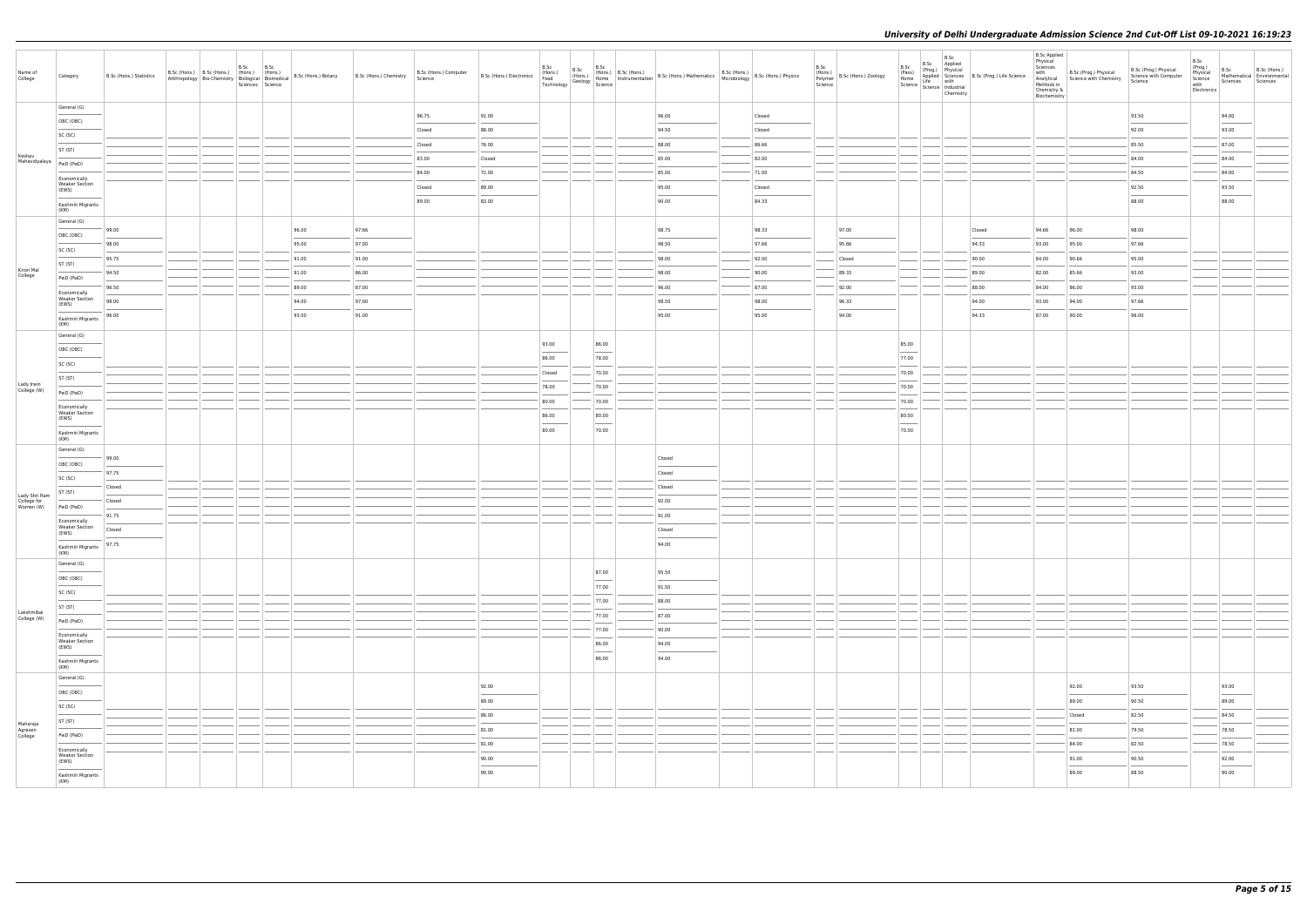| Name of<br>College                                                | Category                                                                                                                                                                                                                                                                                                                                                                                                                                                                                                     | B.Sc (Hons.) Statistics |  | B.Sc B.Sc |        | Anthropology Bio-Chemistry Biological Riomedical B.Sc (Hons.) Botany B.Sc (Hons.) Chemistry B.Sc (Hons.) Chemistry B.Sc (Hons.) Chemistry Science | B.Sc (Hons.) Computer | B.Sc (Hons.) Electronics | B.Sc (Hons.) B.Sc (Hons.) Example 1<br>Food (Hons.) Home 1<br>Technology Geology Science | (Hons.) B.Sc (Hons.)<br>(Hons.) B.Sc (Hons.) B.Sc (Hons.) Mathematics B.Sc (Hons.) B.Sc (Hons.) Physics<br>Home Instrumentation B.Sc (Hons.) Mathematics Microbiology B.Sc (Hons.) Physics                                                                                                                                                                                                                                                                                          |                | B.Sc<br>Polymer<br>Science | (Hons.) B.Sc (Hons.) Zoology | B.Sc<br>(Pass)<br>Home<br>Science   Lite<br>Science   Industrial<br>Chamistru | B.Sc | Chemistry | B.Sc Applied<br>(Prog.) Physical<br>Applied Sciences B.Sc (Prog.) Life Science<br>e Life with | <b>B.Sc Applied</b><br>Physical<br>Sciences<br>with<br>Chemistry &<br>Biochemistry | B.Sc (Prog.) Physical<br>Analytical Science with Chemistry<br>Methods in | B.Sc (Prog.) Physical<br>Science with Computer<br>Science | B.Sc<br>(Prog.)<br>Physical<br>Science<br>with<br>Electronics | B.Sc<br>Sciences                                                                                                                                                                                                                                                                                                                                                                                                                                                                    | B.Sc (Hons.)<br>Mathematical Environmental<br>Sciences |
|-------------------------------------------------------------------|--------------------------------------------------------------------------------------------------------------------------------------------------------------------------------------------------------------------------------------------------------------------------------------------------------------------------------------------------------------------------------------------------------------------------------------------------------------------------------------------------------------|-------------------------|--|-----------|--------|---------------------------------------------------------------------------------------------------------------------------------------------------|-----------------------|--------------------------|------------------------------------------------------------------------------------------|-------------------------------------------------------------------------------------------------------------------------------------------------------------------------------------------------------------------------------------------------------------------------------------------------------------------------------------------------------------------------------------------------------------------------------------------------------------------------------------|----------------|----------------------------|------------------------------|-------------------------------------------------------------------------------|------|-----------|-----------------------------------------------------------------------------------------------|------------------------------------------------------------------------------------|--------------------------------------------------------------------------|-----------------------------------------------------------|---------------------------------------------------------------|-------------------------------------------------------------------------------------------------------------------------------------------------------------------------------------------------------------------------------------------------------------------------------------------------------------------------------------------------------------------------------------------------------------------------------------------------------------------------------------|--------------------------------------------------------|
|                                                                   | General (G)                                                                                                                                                                                                                                                                                                                                                                                                                                                                                                  |                         |  |           | 91.33  | 97.00                                                                                                                                             |                       |                          |                                                                                          | 97.00                                                                                                                                                                                                                                                                                                                                                                                                                                                                               | 97.00          |                            | Closed                       |                                                                               |      |           | 91.00                                                                                         |                                                                                    | 93.66                                                                    | 94.00                                                     |                                                               |                                                                                                                                                                                                                                                                                                                                                                                                                                                                                     |                                                        |
|                                                                   | OBC (OBC)                                                                                                                                                                                                                                                                                                                                                                                                                                                                                                    |                         |  |           | 90.00  | 95.00                                                                                                                                             |                       |                          |                                                                                          | 95.00                                                                                                                                                                                                                                                                                                                                                                                                                                                                               | 95.00          |                            | 90.66                        |                                                                               |      |           | 88.00                                                                                         |                                                                                    | Closed                                                                   | 93.00                                                     |                                                               |                                                                                                                                                                                                                                                                                                                                                                                                                                                                                     |                                                        |
|                                                                   | SC (SC)                                                                                                                                                                                                                                                                                                                                                                                                                                                                                                      |                         |  |           | 83.00  | 93.00                                                                                                                                             |                       |                          |                                                                                          | 92.00                                                                                                                                                                                                                                                                                                                                                                                                                                                                               | 93.00          |                            | Closed                       |                                                                               |      |           | 82.00                                                                                         |                                                                                    | 89.00                                                                    | 88.00                                                     |                                                               |                                                                                                                                                                                                                                                                                                                                                                                                                                                                                     |                                                        |
| Maitreyi<br>College (W)                                           | ST (ST)                                                                                                                                                                                                                                                                                                                                                                                                                                                                                                      |                         |  |           | 81.00  | 93.00                                                                                                                                             |                       |                          |                                                                                          | 92.00                                                                                                                                                                                                                                                                                                                                                                                                                                                                               | 93.00          |                            | 84.66                        |                                                                               |      |           | 80.00                                                                                         |                                                                                    | 89.00                                                                    | 88.00                                                     |                                                               |                                                                                                                                                                                                                                                                                                                                                                                                                                                                                     |                                                        |
|                                                                   | PwD (PwD)                                                                                                                                                                                                                                                                                                                                                                                                                                                                                                    |                         |  |           | 80.00  | 91.00                                                                                                                                             |                       |                          |                                                                                          | 91.00                                                                                                                                                                                                                                                                                                                                                                                                                                                                               | 91.00          |                            | 84.66                        |                                                                               |      |           | 79.00                                                                                         |                                                                                    | 89.00                                                                    | 88.00                                                     |                                                               |                                                                                                                                                                                                                                                                                                                                                                                                                                                                                     |                                                        |
|                                                                   | Economically<br><b>Weaker Section</b><br>(EWS)                                                                                                                                                                                                                                                                                                                                                                                                                                                               |                         |  |           | 91.00  | 97.00                                                                                                                                             |                       |                          |                                                                                          | 97.00                                                                                                                                                                                                                                                                                                                                                                                                                                                                               | 97.00          |                            | 92.66                        |                                                                               |      |           | 90.66                                                                                         |                                                                                    | 93.00                                                                    | 94.00                                                     |                                                               |                                                                                                                                                                                                                                                                                                                                                                                                                                                                                     |                                                        |
|                                                                   | Kashmiri Migrants                                                                                                                                                                                                                                                                                                                                                                                                                                                                                            |                         |  |           | 90.00  | 95.00                                                                                                                                             |                       |                          |                                                                                          | 94.00                                                                                                                                                                                                                                                                                                                                                                                                                                                                               | 95.00          |                            | 90.66                        |                                                                               |      |           | 88.00                                                                                         |                                                                                    | 91.00                                                                    | 93.00                                                     |                                                               |                                                                                                                                                                                                                                                                                                                                                                                                                                                                                     |                                                        |
|                                                                   | (KM)<br>General (G)                                                                                                                                                                                                                                                                                                                                                                                                                                                                                          |                         |  |           |        |                                                                                                                                                   |                       |                          |                                                                                          |                                                                                                                                                                                                                                                                                                                                                                                                                                                                                     |                |                            |                              |                                                                               |      |           |                                                                                               |                                                                                    |                                                                          |                                                           |                                                               |                                                                                                                                                                                                                                                                                                                                                                                                                                                                                     |                                                        |
|                                                                   | Sikh Minority (SM)                                                                                                                                                                                                                                                                                                                                                                                                                                                                                           | 95.00                   |  |           |        |                                                                                                                                                   | 92.00                 |                          |                                                                                          | 93.00                                                                                                                                                                                                                                                                                                                                                                                                                                                                               |                |                            |                              |                                                                               |      |           |                                                                                               |                                                                                    |                                                                          |                                                           |                                                               |                                                                                                                                                                                                                                                                                                                                                                                                                                                                                     |                                                        |
|                                                                   | PwD (PwD)                                                                                                                                                                                                                                                                                                                                                                                                                                                                                                    | 87.00                   |  |           |        |                                                                                                                                                   | 87.00                 |                          |                                                                                          | 85.00                                                                                                                                                                                                                                                                                                                                                                                                                                                                               |                |                            |                              |                                                                               |      |           |                                                                                               |                                                                                    |                                                                          |                                                           |                                                               |                                                                                                                                                                                                                                                                                                                                                                                                                                                                                     |                                                        |
| Mata Sundri<br>College for<br>Women (W)<br>* Sikh<br>Minority(SM) | Economically                                                                                                                                                                                                                                                                                                                                                                                                                                                                                                 | 83.00                   |  |           |        |                                                                                                                                                   | 81.00                 |                          |                                                                                          | 81.00                                                                                                                                                                                                                                                                                                                                                                                                                                                                               |                |                            |                              |                                                                               |      |           |                                                                                               |                                                                                    |                                                                          |                                                           |                                                               |                                                                                                                                                                                                                                                                                                                                                                                                                                                                                     |                                                        |
|                                                                   | <b>Weaker Section</b><br>(EWS)                                                                                                                                                                                                                                                                                                                                                                                                                                                                               | NA                      |  |           |        |                                                                                                                                                   | <b>NA</b>             |                          |                                                                                          | NA                                                                                                                                                                                                                                                                                                                                                                                                                                                                                  |                |                            |                              |                                                                               |      |           |                                                                                               |                                                                                    |                                                                          |                                                           |                                                               |                                                                                                                                                                                                                                                                                                                                                                                                                                                                                     |                                                        |
|                                                                   | Kashmiri Migrants<br>(KM)                                                                                                                                                                                                                                                                                                                                                                                                                                                                                    | 90.00                   |  |           |        |                                                                                                                                                   | 88.00                 |                          |                                                                                          | 88.00                                                                                                                                                                                                                                                                                                                                                                                                                                                                               |                |                            |                              |                                                                               |      |           |                                                                                               |                                                                                    |                                                                          |                                                           |                                                               |                                                                                                                                                                                                                                                                                                                                                                                                                                                                                     |                                                        |
|                                                                   | General (G)                                                                                                                                                                                                                                                                                                                                                                                                                                                                                                  |                         |  |           |        |                                                                                                                                                   |                       |                          |                                                                                          |                                                                                                                                                                                                                                                                                                                                                                                                                                                                                     |                |                            |                              |                                                                               |      |           |                                                                                               |                                                                                    |                                                                          |                                                           |                                                               |                                                                                                                                                                                                                                                                                                                                                                                                                                                                                     |                                                        |
|                                                                   | OBC (OBC)                                                                                                                                                                                                                                                                                                                                                                                                                                                                                                    |                         |  |           | Closed | Closed                                                                                                                                            |                       |                          |                                                                                          | Closed                                                                                                                                                                                                                                                                                                                                                                                                                                                                              | Closed         |                            | Closed                       |                                                                               |      |           | Closed                                                                                        |                                                                                    |                                                                          | 97.33                                                     |                                                               |                                                                                                                                                                                                                                                                                                                                                                                                                                                                                     |                                                        |
|                                                                   | SC (SC)                                                                                                                                                                                                                                                                                                                                                                                                                                                                                                      |                         |  |           | 96.33  | Closed                                                                                                                                            |                       |                          |                                                                                          | Closed                                                                                                                                                                                                                                                                                                                                                                                                                                                                              | Closed         |                            | Closed                       |                                                                               |      |           | Closed                                                                                        |                                                                                    |                                                                          | Closed                                                    |                                                               |                                                                                                                                                                                                                                                                                                                                                                                                                                                                                     |                                                        |
|                                                                   | ST (ST)                                                                                                                                                                                                                                                                                                                                                                                                                                                                                                      |                         |  |           | 95.00  | Closed                                                                                                                                            |                       |                          |                                                                                          | Closed                                                                                                                                                                                                                                                                                                                                                                                                                                                                              | Closed         |                            | Closed                       |                                                                               |      |           | 94.00                                                                                         |                                                                                    |                                                                          | Closed                                                    |                                                               |                                                                                                                                                                                                                                                                                                                                                                                                                                                                                     |                                                        |
| Miranda House<br>(W)                                              | PwD (PwD)                                                                                                                                                                                                                                                                                                                                                                                                                                                                                                    |                         |  |           | 92.00  | Closed                                                                                                                                            |                       |                          |                                                                                          | Closed                                                                                                                                                                                                                                                                                                                                                                                                                                                                              | Closed         |                            | Closed                       |                                                                               |      |           | Closed                                                                                        |                                                                                    |                                                                          | 87.66                                                     |                                                               |                                                                                                                                                                                                                                                                                                                                                                                                                                                                                     |                                                        |
|                                                                   | Economically                                                                                                                                                                                                                                                                                                                                                                                                                                                                                                 |                         |  |           | 88.33  | 89.66                                                                                                                                             |                       |                          |                                                                                          | 94.50                                                                                                                                                                                                                                                                                                                                                                                                                                                                               | 90.00          |                            | Closed                       |                                                                               |      |           | 88.00                                                                                         |                                                                                    |                                                                          | 87.66                                                     |                                                               |                                                                                                                                                                                                                                                                                                                                                                                                                                                                                     |                                                        |
|                                                                   | <b>Weaker Section</b><br>(EWS)                                                                                                                                                                                                                                                                                                                                                                                                                                                                               |                         |  |           | 96.66  | 96.33                                                                                                                                             |                       |                          |                                                                                          | 98.50                                                                                                                                                                                                                                                                                                                                                                                                                                                                               | Closed         |                            | 97.00                        |                                                                               |      |           | 96.33                                                                                         |                                                                                    |                                                                          | 96.33                                                     |                                                               |                                                                                                                                                                                                                                                                                                                                                                                                                                                                                     |                                                        |
|                                                                   | Kashmiri Migrants<br>(KM)                                                                                                                                                                                                                                                                                                                                                                                                                                                                                    |                         |  |           | 92.00  | 89.66                                                                                                                                             |                       |                          |                                                                                          | 96.75                                                                                                                                                                                                                                                                                                                                                                                                                                                                               | 92.00          |                            | Closed                       |                                                                               |      |           | Closed                                                                                        |                                                                                    |                                                                          | 87.66                                                     |                                                               |                                                                                                                                                                                                                                                                                                                                                                                                                                                                                     |                                                        |
|                                                                   | General (G)                                                                                                                                                                                                                                                                                                                                                                                                                                                                                                  |                         |  |           |        |                                                                                                                                                   |                       |                          |                                                                                          |                                                                                                                                                                                                                                                                                                                                                                                                                                                                                     |                |                            |                              |                                                                               |      |           |                                                                                               |                                                                                    |                                                                          |                                                           |                                                               |                                                                                                                                                                                                                                                                                                                                                                                                                                                                                     |                                                        |
|                                                                   | OBC (OBC)                                                                                                                                                                                                                                                                                                                                                                                                                                                                                                    |                         |  |           |        | Closed                                                                                                                                            |                       |                          |                                                                                          | 95.50                                                                                                                                                                                                                                                                                                                                                                                                                                                                               | 95.00          |                            |                              |                                                                               |      |           |                                                                                               |                                                                                    | 91.00                                                                    | Closed                                                    |                                                               |                                                                                                                                                                                                                                                                                                                                                                                                                                                                                     |                                                        |
|                                                                   | SC (SC)                                                                                                                                                                                                                                                                                                                                                                                                                                                                                                      |                         |  |           |        | Closed                                                                                                                                            |                       |                          |                                                                                          | 94.00                                                                                                                                                                                                                                                                                                                                                                                                                                                                               | 94.00          |                            |                              |                                                                               |      |           |                                                                                               |                                                                                    | 90.00                                                                    | 90.00                                                     |                                                               |                                                                                                                                                                                                                                                                                                                                                                                                                                                                                     |                                                        |
| Motilal Nehru                                                     | ST (ST)                                                                                                                                                                                                                                                                                                                                                                                                                                                                                                      |                         |  |           |        | 87.00                                                                                                                                             |                       |                          |                                                                                          | 89.50                                                                                                                                                                                                                                                                                                                                                                                                                                                                               | 90.00          |                            |                              |                                                                               |      |           |                                                                                               |                                                                                    | 85.00                                                                    | 84.00                                                     |                                                               |                                                                                                                                                                                                                                                                                                                                                                                                                                                                                     |                                                        |
| College                                                           | PwD (PwD)                                                                                                                                                                                                                                                                                                                                                                                                                                                                                                    |                         |  |           |        | 87.00                                                                                                                                             |                       |                          |                                                                                          | 89.00                                                                                                                                                                                                                                                                                                                                                                                                                                                                               | 88.00          |                            |                              |                                                                               |      |           |                                                                                               |                                                                                    | 85.00                                                                    | 84.00                                                     |                                                               |                                                                                                                                                                                                                                                                                                                                                                                                                                                                                     |                                                        |
|                                                                   | Economically<br><b>Weaker Section</b>                                                                                                                                                                                                                                                                                                                                                                                                                                                                        |                         |  |           |        | 91.00                                                                                                                                             |                       |                          |                                                                                          | 89.00                                                                                                                                                                                                                                                                                                                                                                                                                                                                               | 88.00          |                            |                              |                                                                               |      |           |                                                                                               |                                                                                    | 90.00                                                                    | 87.00                                                     |                                                               |                                                                                                                                                                                                                                                                                                                                                                                                                                                                                     |                                                        |
|                                                                   | (EWS)                                                                                                                                                                                                                                                                                                                                                                                                                                                                                                        |                         |  |           |        | Closed<br>91.00                                                                                                                                   |                       |                          |                                                                                          | 94.00<br>89.00                                                                                                                                                                                                                                                                                                                                                                                                                                                                      | 94.00<br>90.00 |                            |                              |                                                                               |      |           |                                                                                               |                                                                                    | 90.00<br>90.00                                                           | 89.00<br>87.00                                            |                                                               |                                                                                                                                                                                                                                                                                                                                                                                                                                                                                     |                                                        |
|                                                                   | Kashmiri Migrants<br>(KM)                                                                                                                                                                                                                                                                                                                                                                                                                                                                                    |                         |  |           |        |                                                                                                                                                   |                       |                          |                                                                                          |                                                                                                                                                                                                                                                                                                                                                                                                                                                                                     |                |                            |                              |                                                                               |      |           |                                                                                               |                                                                                    |                                                                          |                                                           |                                                               |                                                                                                                                                                                                                                                                                                                                                                                                                                                                                     |                                                        |
|                                                                   | General (G)                                                                                                                                                                                                                                                                                                                                                                                                                                                                                                  |                         |  |           |        |                                                                                                                                                   |                       |                          |                                                                                          |                                                                                                                                                                                                                                                                                                                                                                                                                                                                                     |                |                            |                              |                                                                               |      |           |                                                                                               |                                                                                    |                                                                          |                                                           |                                                               |                                                                                                                                                                                                                                                                                                                                                                                                                                                                                     |                                                        |
|                                                                   | OBC (OBC)                                                                                                                                                                                                                                                                                                                                                                                                                                                                                                    |                         |  |           |        |                                                                                                                                                   |                       |                          |                                                                                          |                                                                                                                                                                                                                                                                                                                                                                                                                                                                                     |                |                            |                              |                                                                               |      |           |                                                                                               |                                                                                    |                                                                          |                                                           |                                                               |                                                                                                                                                                                                                                                                                                                                                                                                                                                                                     |                                                        |
|                                                                   | SC (SC)                                                                                                                                                                                                                                                                                                                                                                                                                                                                                                      |                         |  |           |        |                                                                                                                                                   |                       |                          |                                                                                          |                                                                                                                                                                                                                                                                                                                                                                                                                                                                                     |                |                            |                              |                                                                               |      |           |                                                                                               |                                                                                    |                                                                          |                                                           |                                                               |                                                                                                                                                                                                                                                                                                                                                                                                                                                                                     |                                                        |
| Motilal Nehru                                                     | ST (ST)                                                                                                                                                                                                                                                                                                                                                                                                                                                                                                      |                         |  |           |        |                                                                                                                                                   |                       |                          |                                                                                          |                                                                                                                                                                                                                                                                                                                                                                                                                                                                                     |                |                            |                              |                                                                               |      |           |                                                                                               |                                                                                    |                                                                          |                                                           |                                                               |                                                                                                                                                                                                                                                                                                                                                                                                                                                                                     |                                                        |
| College<br>(Evening)                                              | PwD (PwD)                                                                                                                                                                                                                                                                                                                                                                                                                                                                                                    |                         |  |           |        |                                                                                                                                                   |                       |                          |                                                                                          |                                                                                                                                                                                                                                                                                                                                                                                                                                                                                     |                |                            |                              |                                                                               |      |           |                                                                                               |                                                                                    |                                                                          |                                                           |                                                               |                                                                                                                                                                                                                                                                                                                                                                                                                                                                                     |                                                        |
|                                                                   | Economically<br><b>Weaker Section</b><br>(EWS)                                                                                                                                                                                                                                                                                                                                                                                                                                                               |                         |  |           |        |                                                                                                                                                   |                       |                          |                                                                                          |                                                                                                                                                                                                                                                                                                                                                                                                                                                                                     |                |                            |                              |                                                                               |      |           |                                                                                               |                                                                                    |                                                                          |                                                           |                                                               |                                                                                                                                                                                                                                                                                                                                                                                                                                                                                     |                                                        |
|                                                                   | Kashmiri Migrants                                                                                                                                                                                                                                                                                                                                                                                                                                                                                            |                         |  |           |        |                                                                                                                                                   |                       |                          |                                                                                          |                                                                                                                                                                                                                                                                                                                                                                                                                                                                                     |                |                            |                              |                                                                               |      |           |                                                                                               |                                                                                    |                                                                          |                                                           |                                                               |                                                                                                                                                                                                                                                                                                                                                                                                                                                                                     |                                                        |
|                                                                   | (KM)                                                                                                                                                                                                                                                                                                                                                                                                                                                                                                         |                         |  |           |        |                                                                                                                                                   |                       |                          |                                                                                          |                                                                                                                                                                                                                                                                                                                                                                                                                                                                                     |                |                            |                              |                                                                               |      |           |                                                                                               |                                                                                    |                                                                          |                                                           |                                                               |                                                                                                                                                                                                                                                                                                                                                                                                                                                                                     |                                                        |
|                                                                   | General (G)<br>OBC (OBC)                                                                                                                                                                                                                                                                                                                                                                                                                                                                                     | 96.00                   |  |           |        |                                                                                                                                                   | 95.00                 |                          |                                                                                          | 95.00                                                                                                                                                                                                                                                                                                                                                                                                                                                                               |                |                            |                              |                                                                               |      |           |                                                                                               |                                                                                    |                                                                          |                                                           |                                                               | 92.50                                                                                                                                                                                                                                                                                                                                                                                                                                                                               |                                                        |
|                                                                   | SC (SC)                                                                                                                                                                                                                                                                                                                                                                                                                                                                                                      | 93.50                   |  |           |        |                                                                                                                                                   | 92.00                 |                          |                                                                                          | 93.00                                                                                                                                                                                                                                                                                                                                                                                                                                                                               |                |                            |                              |                                                                               |      |           |                                                                                               |                                                                                    |                                                                          |                                                           |                                                               | 89.00                                                                                                                                                                                                                                                                                                                                                                                                                                                                               |                                                        |
|                                                                   | ST (ST)                                                                                                                                                                                                                                                                                                                                                                                                                                                                                                      | $\sim$<br>90.00         |  |           |        |                                                                                                                                                   | 90.00                 |                          |                                                                                          | 90.00                                                                                                                                                                                                                                                                                                                                                                                                                                                                               |                |                            |                              |                                                                               |      |           |                                                                                               |                                                                                    |                                                                          |                                                           |                                                               | 84.00                                                                                                                                                                                                                                                                                                                                                                                                                                                                               |                                                        |
| P.G.D.A.V.<br>College                                             | PwD (PwD)                                                                                                                                                                                                                                                                                                                                                                                                                                                                                                    | 89.00                   |  |           |        |                                                                                                                                                   | 89.00                 |                          |                                                                                          | 89.00                                                                                                                                                                                                                                                                                                                                                                                                                                                                               |                |                            |                              |                                                                               |      |           |                                                                                               |                                                                                    |                                                                          |                                                           |                                                               | 75.00                                                                                                                                                                                                                                                                                                                                                                                                                                                                               |                                                        |
|                                                                   | Economically                                                                                                                                                                                                                                                                                                                                                                                                                                                                                                 | 88.00                   |  |           |        |                                                                                                                                                   | 89.00                 |                          |                                                                                          | 83.00                                                                                                                                                                                                                                                                                                                                                                                                                                                                               |                |                            |                              |                                                                               |      |           |                                                                                               |                                                                                    |                                                                          |                                                           |                                                               | 75.00                                                                                                                                                                                                                                                                                                                                                                                                                                                                               |                                                        |
|                                                                   | <b>Weaker Section</b><br>(EWS)                                                                                                                                                                                                                                                                                                                                                                                                                                                                               | 95.00                   |  |           |        |                                                                                                                                                   | 94.50                 |                          |                                                                                          | 93.00<br>$\frac{1}{2} \left( \frac{1}{2} \right) \left( \frac{1}{2} \right) \left( \frac{1}{2} \right) \left( \frac{1}{2} \right) \left( \frac{1}{2} \right) \left( \frac{1}{2} \right) \left( \frac{1}{2} \right) \left( \frac{1}{2} \right) \left( \frac{1}{2} \right) \left( \frac{1}{2} \right) \left( \frac{1}{2} \right) \left( \frac{1}{2} \right) \left( \frac{1}{2} \right) \left( \frac{1}{2} \right) \left( \frac{1}{2} \right) \left( \frac{1}{2} \right) \left( \frac$ |                |                            |                              |                                                                               |      |           |                                                                                               |                                                                                    |                                                                          |                                                           |                                                               | 90.50<br>$\frac{1}{2} \left( \frac{1}{2} \right) \left( \frac{1}{2} \right) \left( \frac{1}{2} \right) \left( \frac{1}{2} \right) \left( \frac{1}{2} \right) \left( \frac{1}{2} \right) \left( \frac{1}{2} \right) \left( \frac{1}{2} \right) \left( \frac{1}{2} \right) \left( \frac{1}{2} \right) \left( \frac{1}{2} \right) \left( \frac{1}{2} \right) \left( \frac{1}{2} \right) \left( \frac{1}{2} \right) \left( \frac{1}{2} \right) \left( \frac{1}{2} \right) \left( \frac$ |                                                        |
|                                                                   | Kashmiri Migrants                                                                                                                                                                                                                                                                                                                                                                                                                                                                                            | 88.00                   |  |           |        |                                                                                                                                                   | 86.00                 |                          |                                                                                          | 87.00                                                                                                                                                                                                                                                                                                                                                                                                                                                                               |                |                            |                              |                                                                               |      |           |                                                                                               |                                                                                    |                                                                          |                                                           |                                                               | 83.25                                                                                                                                                                                                                                                                                                                                                                                                                                                                               |                                                        |
|                                                                   | (KM)<br>General (G)                                                                                                                                                                                                                                                                                                                                                                                                                                                                                          |                         |  |           |        |                                                                                                                                                   |                       |                          |                                                                                          |                                                                                                                                                                                                                                                                                                                                                                                                                                                                                     |                |                            |                              |                                                                               |      |           |                                                                                               |                                                                                    |                                                                          |                                                           |                                                               |                                                                                                                                                                                                                                                                                                                                                                                                                                                                                     |                                                        |
|                                                                   | OBC (OBC)                                                                                                                                                                                                                                                                                                                                                                                                                                                                                                    |                         |  |           |        |                                                                                                                                                   |                       |                          |                                                                                          | Closed                                                                                                                                                                                                                                                                                                                                                                                                                                                                              |                |                            |                              |                                                                               |      |           |                                                                                               |                                                                                    |                                                                          |                                                           |                                                               |                                                                                                                                                                                                                                                                                                                                                                                                                                                                                     |                                                        |
|                                                                   | SC (SC)                                                                                                                                                                                                                                                                                                                                                                                                                                                                                                      |                         |  |           |        |                                                                                                                                                   |                       |                          |                                                                                          | Closed                                                                                                                                                                                                                                                                                                                                                                                                                                                                              |                |                            |                              |                                                                               |      |           |                                                                                               |                                                                                    |                                                                          |                                                           |                                                               |                                                                                                                                                                                                                                                                                                                                                                                                                                                                                     |                                                        |
| P.G.D.A.V.                                                        | ST (ST)                                                                                                                                                                                                                                                                                                                                                                                                                                                                                                      |                         |  |           |        |                                                                                                                                                   |                       |                          |                                                                                          | Closed                                                                                                                                                                                                                                                                                                                                                                                                                                                                              |                |                            |                              |                                                                               |      |           |                                                                                               |                                                                                    |                                                                          |                                                           |                                                               |                                                                                                                                                                                                                                                                                                                                                                                                                                                                                     |                                                        |
| College<br>(Evening)                                              | PwD (PwD)                                                                                                                                                                                                                                                                                                                                                                                                                                                                                                    |                         |  |           |        |                                                                                                                                                   |                       |                          |                                                                                          | Closed                                                                                                                                                                                                                                                                                                                                                                                                                                                                              |                |                            |                              |                                                                               |      |           |                                                                                               |                                                                                    |                                                                          |                                                           |                                                               |                                                                                                                                                                                                                                                                                                                                                                                                                                                                                     |                                                        |
|                                                                   | Economically                                                                                                                                                                                                                                                                                                                                                                                                                                                                                                 |                         |  |           |        |                                                                                                                                                   |                       |                          |                                                                                          | 69.50                                                                                                                                                                                                                                                                                                                                                                                                                                                                               |                |                            |                              |                                                                               |      |           |                                                                                               |                                                                                    |                                                                          |                                                           |                                                               |                                                                                                                                                                                                                                                                                                                                                                                                                                                                                     |                                                        |
|                                                                   | <b>Weaker Section</b><br>(EWS)<br>$\frac{1}{2} \left( \frac{1}{2} \right) \left( \frac{1}{2} \right) \left( \frac{1}{2} \right) \left( \frac{1}{2} \right) \left( \frac{1}{2} \right) \left( \frac{1}{2} \right) \left( \frac{1}{2} \right) \left( \frac{1}{2} \right) \left( \frac{1}{2} \right) \left( \frac{1}{2} \right) \left( \frac{1}{2} \right) \left( \frac{1}{2} \right) \left( \frac{1}{2} \right) \left( \frac{1}{2} \right) \left( \frac{1}{2} \right) \left( \frac{1}{2} \right) \left( \frac$ |                         |  |           |        |                                                                                                                                                   |                       |                          |                                                                                          | Closed                                                                                                                                                                                                                                                                                                                                                                                                                                                                              |                |                            |                              |                                                                               |      |           |                                                                                               |                                                                                    |                                                                          |                                                           |                                                               |                                                                                                                                                                                                                                                                                                                                                                                                                                                                                     |                                                        |
|                                                                   | Kashmiri Migrants<br>(KM)                                                                                                                                                                                                                                                                                                                                                                                                                                                                                    |                         |  |           |        |                                                                                                                                                   |                       |                          |                                                                                          | 79.00                                                                                                                                                                                                                                                                                                                                                                                                                                                                               |                |                            |                              |                                                                               |      |           |                                                                                               |                                                                                    |                                                                          |                                                           |                                                               |                                                                                                                                                                                                                                                                                                                                                                                                                                                                                     |                                                        |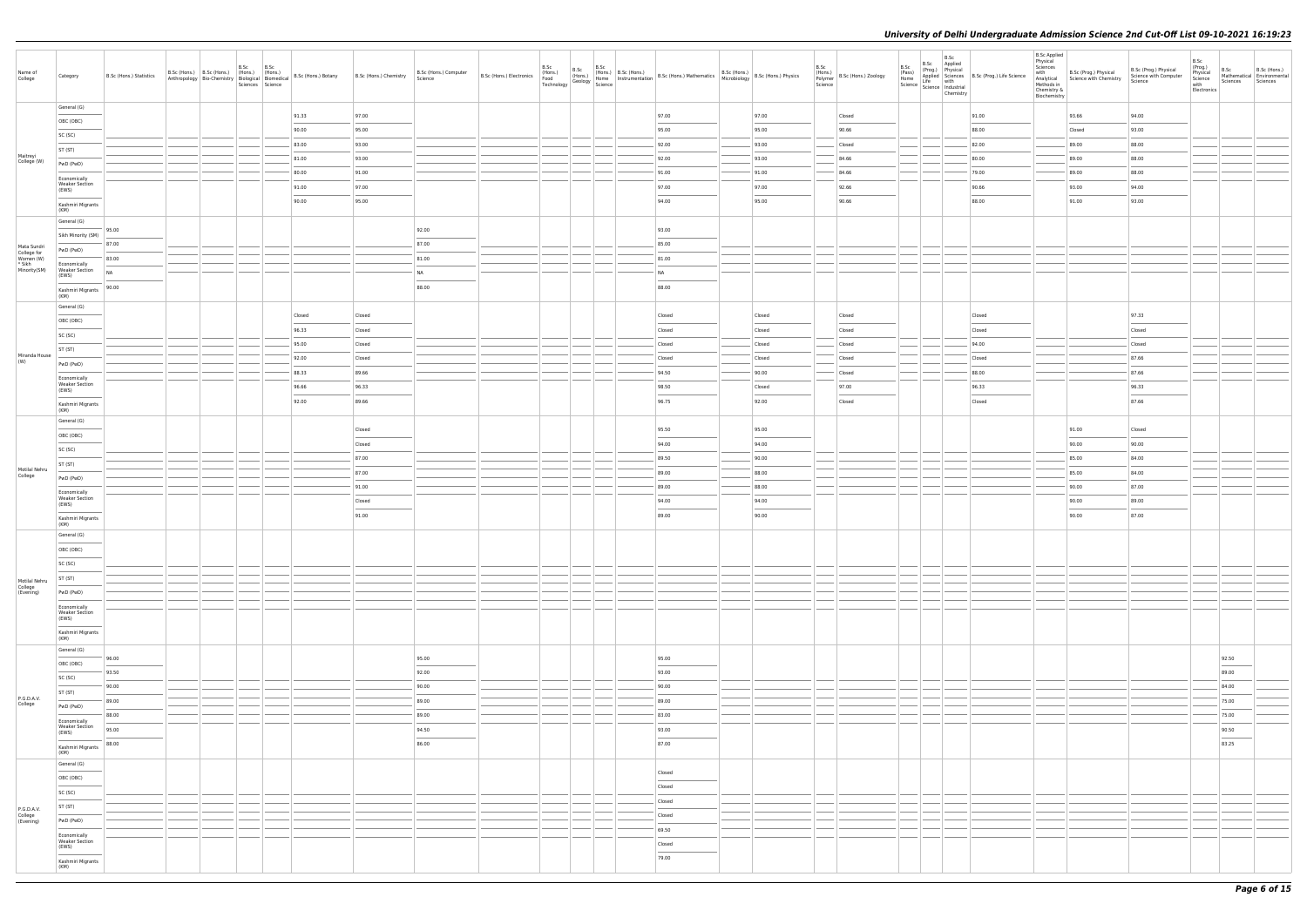| Name of<br>College                | Category                                                                                                                                                                                                                                                                                                                                                                                                                                                                                | B.Sc (Hons.) Statistics |  | B.Sc<br>Sciences Science | B.Sc | B.Sc (Hons.) B.Sc (Hons.) (Hons.) (Hons.) (Hons.) B.Sc (Hons.) Botany<br>Anthropology Bio-Chemistry Biological Biomedical B.Sc (Hons.) Botany | B.Sc (Hons.) Chemistry | B.Sc (Hons.) Computer<br>Science |       | B.Sc | B.Sc<br>B.Sc | B.Sc (Hons.) (Hons.) (Hons.) (Hons.) (Hons.) B.Sc (Hons.) Mathematics B.Sc (Hons.) (B.Sc (Hons.) Physics<br>Technology Geology Science<br>Technology Geology Science |        |        | B.Sc<br>(Hons.)<br>Polymer<br>Science | B.Sc (Hons.) Zoology | B.Sc<br>(Pass)<br>Home<br>Science   Lite<br>  Science   Industrial | B.Sc<br>B.Sc Applied<br>Chemistry                                                                                                                                                                                                                                                                                                                                                                                                                                                   | Processor Physical<br>Applied Sciences<br>Life with | <b>B.Sc Applied</b><br>Physical<br>Sciences<br>with<br>Analytical<br>Methods in<br>Chemistry &<br>Biochemistry | B.Sc (Prog.) Physical<br>Science with Chemistry | B.Sc (Prog.) Physical<br>Science with Computer<br>Science | B.Sc<br>(Prog.)<br>Physical<br>Science<br>with<br>Electronics | B.Sc<br>Sciences | B.Sc (Hons.)<br>Mathematical Environmental<br>Sciences |
|-----------------------------------|-----------------------------------------------------------------------------------------------------------------------------------------------------------------------------------------------------------------------------------------------------------------------------------------------------------------------------------------------------------------------------------------------------------------------------------------------------------------------------------------|-------------------------|--|--------------------------|------|-----------------------------------------------------------------------------------------------------------------------------------------------|------------------------|----------------------------------|-------|------|--------------|----------------------------------------------------------------------------------------------------------------------------------------------------------------------|--------|--------|---------------------------------------|----------------------|--------------------------------------------------------------------|-------------------------------------------------------------------------------------------------------------------------------------------------------------------------------------------------------------------------------------------------------------------------------------------------------------------------------------------------------------------------------------------------------------------------------------------------------------------------------------|-----------------------------------------------------|----------------------------------------------------------------------------------------------------------------|-------------------------------------------------|-----------------------------------------------------------|---------------------------------------------------------------|------------------|--------------------------------------------------------|
|                                   | General (G)                                                                                                                                                                                                                                                                                                                                                                                                                                                                             |                         |  |                          |      |                                                                                                                                               | 95.00                  |                                  | 92.00 |      |              | 96.00                                                                                                                                                                |        | 96.00  |                                       |                      |                                                                    | 91.00                                                                                                                                                                                                                                                                                                                                                                                                                                                                               |                                                     |                                                                                                                | 92.00                                           | 92.50                                                     | 89.00                                                         |                  |                                                        |
|                                   | OBC (OBC)                                                                                                                                                                                                                                                                                                                                                                                                                                                                               |                         |  |                          |      |                                                                                                                                               | 93.00                  |                                  | 88.00 |      |              | 94.00                                                                                                                                                                |        | 94.00  |                                       |                      |                                                                    | $\frac{1}{2} \left( \frac{1}{2} \right) \left( \frac{1}{2} \right) \left( \frac{1}{2} \right) \left( \frac{1}{2} \right) \left( \frac{1}{2} \right) \left( \frac{1}{2} \right) \left( \frac{1}{2} \right) \left( \frac{1}{2} \right) \left( \frac{1}{2} \right) \left( \frac{1}{2} \right) \left( \frac{1}{2} \right) \left( \frac{1}{2} \right) \left( \frac{1}{2} \right) \left( \frac{1}{2} \right) \left( \frac{1}{2} \right) \left( \frac{1}{2} \right) \left( \frac$<br>86.00 |                                                     |                                                                                                                | 89.00                                           | 89.50                                                     | 86.00                                                         |                  |                                                        |
|                                   | SC (SC)                                                                                                                                                                                                                                                                                                                                                                                                                                                                                 |                         |  |                          |      |                                                                                                                                               | 85.00                  |                                  | 84.00 |      |              | 90.00                                                                                                                                                                |        | 89.00  |                                       |                      |                                                                    | 77.00                                                                                                                                                                                                                                                                                                                                                                                                                                                                               |                                                     |                                                                                                                | 77.00                                           | 82.00                                                     | 76.00                                                         |                  |                                                        |
| Rajdhani<br>College               | ST (ST)                                                                                                                                                                                                                                                                                                                                                                                                                                                                                 |                         |  |                          |      |                                                                                                                                               | 76.00                  |                                  | 74.00 |      |              | 89.00                                                                                                                                                                |        | 87.00  |                                       |                      |                                                                    | 70.00                                                                                                                                                                                                                                                                                                                                                                                                                                                                               |                                                     |                                                                                                                | 70.00                                           | 78.00                                                     | 68.00                                                         |                  |                                                        |
|                                   | PwD (PwD)                                                                                                                                                                                                                                                                                                                                                                                                                                                                               |                         |  |                          |      |                                                                                                                                               | 72.00                  |                                  | 74.00 |      |              | 83.00                                                                                                                                                                |        | 83.00  |                                       |                      |                                                                    | 70.00                                                                                                                                                                                                                                                                                                                                                                                                                                                                               |                                                     |                                                                                                                | 70.00                                           | 73.00                                                     | 68.00                                                         |                  |                                                        |
|                                   | Economically<br><b>Weaker Section</b><br>(EWS)                                                                                                                                                                                                                                                                                                                                                                                                                                          |                         |  |                          |      |                                                                                                                                               | 94.00                  |                                  | 91.00 |      |              | 95.00                                                                                                                                                                |        | 95.00  |                                       |                      |                                                                    | 90.66                                                                                                                                                                                                                                                                                                                                                                                                                                                                               |                                                     |                                                                                                                | 90.00                                           | 91.50                                                     | 88.66                                                         |                  |                                                        |
|                                   | Kashmiri Migrants                                                                                                                                                                                                                                                                                                                                                                                                                                                                       |                         |  |                          |      |                                                                                                                                               | 90.00                  |                                  | 85.00 |      |              | 85.00                                                                                                                                                                |        | 87.00  |                                       |                      |                                                                    | $\frac{1}{2} \left( \frac{1}{2} \right) \left( \frac{1}{2} \right) \left( \frac{1}{2} \right) \left( \frac{1}{2} \right) \left( \frac{1}{2} \right) \left( \frac{1}{2} \right) \left( \frac{1}{2} \right) \left( \frac{1}{2} \right) \left( \frac{1}{2} \right) \left( \frac{1}{2} \right) \left( \frac{1}{2} \right) \left( \frac{1}{2} \right) \left( \frac{1}{2} \right) \left( \frac{1}{2} \right) \left( \frac{1}{2} \right) \left( \frac{1}{2} \right) \left( \frac$<br>83.00 |                                                     |                                                                                                                | 85.00                                           | 87.00                                                     | 69.00                                                         |                  |                                                        |
|                                   | (KM)                                                                                                                                                                                                                                                                                                                                                                                                                                                                                    |                         |  |                          |      |                                                                                                                                               |                        |                                  |       |      |              |                                                                                                                                                                      |        |        |                                       |                      |                                                                    |                                                                                                                                                                                                                                                                                                                                                                                                                                                                                     |                                                     |                                                                                                                |                                                 |                                                           |                                                               |                  |                                                        |
|                                   | General (G)                                                                                                                                                                                                                                                                                                                                                                                                                                                                             | 97.50                   |  |                          |      |                                                                                                                                               |                        | Closed                           |       |      | 93.66        | 95.50                                                                                                                                                                | Closed |        |                                       |                      |                                                                    |                                                                                                                                                                                                                                                                                                                                                                                                                                                                                     |                                                     |                                                                                                                |                                                 |                                                           |                                                               |                  |                                                        |
|                                   | OBC (OBC)<br>SC (SC)                                                                                                                                                                                                                                                                                                                                                                                                                                                                    | Closed                  |  |                          |      |                                                                                                                                               |                        | Closed                           |       |      | Closed       | 93.50                                                                                                                                                                | 91.33  |        |                                       |                      |                                                                    |                                                                                                                                                                                                                                                                                                                                                                                                                                                                                     |                                                     |                                                                                                                |                                                 |                                                           |                                                               |                  |                                                        |
|                                   | ST (ST)                                                                                                                                                                                                                                                                                                                                                                                                                                                                                 | Closed                  |  |                          |      |                                                                                                                                               |                        | 86.50                            |       |      | 86.66        | 88.00                                                                                                                                                                | Closed |        |                                       |                      |                                                                    |                                                                                                                                                                                                                                                                                                                                                                                                                                                                                     |                                                     |                                                                                                                |                                                 |                                                           |                                                               |                  |                                                        |
| Ram Lal Anand<br>College          | PwD (PwD)                                                                                                                                                                                                                                                                                                                                                                                                                                                                               | 83.00                   |  |                          |      |                                                                                                                                               |                        | 81.00                            |       |      | 82.33        | 84.00                                                                                                                                                                | 85.00  |        |                                       |                      |                                                                    |                                                                                                                                                                                                                                                                                                                                                                                                                                                                                     |                                                     |                                                                                                                |                                                 |                                                           |                                                               |                  |                                                        |
|                                   | Economically                                                                                                                                                                                                                                                                                                                                                                                                                                                                            | 84.00                   |  |                          |      |                                                                                                                                               |                        | 83.00                            |       |      | 84.00        | 84.00                                                                                                                                                                | Closed |        |                                       |                      |                                                                    |                                                                                                                                                                                                                                                                                                                                                                                                                                                                                     |                                                     |                                                                                                                |                                                 |                                                           |                                                               |                  |                                                        |
|                                   | <b>Weaker Section</b><br>(EWS)                                                                                                                                                                                                                                                                                                                                                                                                                                                          | Closed                  |  |                          |      |                                                                                                                                               |                        | Closed                           |       |      | Closed       | Closed                                                                                                                                                               | Closed |        |                                       |                      |                                                                    |                                                                                                                                                                                                                                                                                                                                                                                                                                                                                     |                                                     |                                                                                                                |                                                 |                                                           |                                                               |                  |                                                        |
|                                   | Kashmiri Migrants<br>(KM)                                                                                                                                                                                                                                                                                                                                                                                                                                                               | 90.00                   |  |                          |      |                                                                                                                                               |                        | 90.00                            |       |      | 88.00        | 89.00                                                                                                                                                                | 86.00  |        |                                       |                      |                                                                    |                                                                                                                                                                                                                                                                                                                                                                                                                                                                                     |                                                     |                                                                                                                |                                                 |                                                           |                                                               |                  |                                                        |
|                                   | General (G)                                                                                                                                                                                                                                                                                                                                                                                                                                                                             |                         |  |                          |      |                                                                                                                                               |                        |                                  |       |      |              |                                                                                                                                                                      |        |        |                                       |                      |                                                                    |                                                                                                                                                                                                                                                                                                                                                                                                                                                                                     |                                                     |                                                                                                                |                                                 |                                                           |                                                               |                  |                                                        |
|                                   | OBC (OBC)                                                                                                                                                                                                                                                                                                                                                                                                                                                                               | 97.00                   |  |                          |      |                                                                                                                                               |                        | 97.00                            |       |      |              | 97.00                                                                                                                                                                |        |        |                                       |                      |                                                                    |                                                                                                                                                                                                                                                                                                                                                                                                                                                                                     |                                                     |                                                                                                                |                                                 |                                                           |                                                               |                  | 95.00<br>$\overline{\phantom{a}}$                      |
|                                   | SC (SC)                                                                                                                                                                                                                                                                                                                                                                                                                                                                                 | 94.00                   |  |                          |      |                                                                                                                                               |                        | 95.00                            |       |      |              | 94.00                                                                                                                                                                |        |        |                                       |                      |                                                                    |                                                                                                                                                                                                                                                                                                                                                                                                                                                                                     |                                                     |                                                                                                                |                                                 |                                                           |                                                               |                  | 92.00                                                  |
|                                   | ST (ST)                                                                                                                                                                                                                                                                                                                                                                                                                                                                                 | 93.00                   |  |                          |      |                                                                                                                                               |                        | 92.00                            |       |      |              | 93.00                                                                                                                                                                |        |        |                                       |                      |                                                                    |                                                                                                                                                                                                                                                                                                                                                                                                                                                                                     |                                                     |                                                                                                                |                                                 |                                                           |                                                               |                  | 90.00                                                  |
| Ramanujan<br>College              | PwD (PwD)                                                                                                                                                                                                                                                                                                                                                                                                                                                                               | 92.00                   |  |                          |      |                                                                                                                                               |                        | 91.00                            |       |      |              | 92.00                                                                                                                                                                |        |        |                                       |                      |                                                                    |                                                                                                                                                                                                                                                                                                                                                                                                                                                                                     |                                                     |                                                                                                                |                                                 |                                                           |                                                               |                  | 89.00                                                  |
|                                   | Economically<br><b>Weaker Section</b>                                                                                                                                                                                                                                                                                                                                                                                                                                                   | 93.00                   |  |                          |      |                                                                                                                                               |                        | 92.00                            |       |      |              | 93.00                                                                                                                                                                |        |        |                                       |                      |                                                                    |                                                                                                                                                                                                                                                                                                                                                                                                                                                                                     |                                                     |                                                                                                                |                                                 |                                                           |                                                               |                  | 89.00                                                  |
|                                   | (EWS)                                                                                                                                                                                                                                                                                                                                                                                                                                                                                   | 95.50                   |  |                          |      |                                                                                                                                               |                        | 95.50                            |       |      |              | 95.50                                                                                                                                                                |        |        |                                       |                      |                                                                    |                                                                                                                                                                                                                                                                                                                                                                                                                                                                                     |                                                     |                                                                                                                |                                                 |                                                           |                                                               |                  | 93.50                                                  |
|                                   | Kashmiri Migrants<br>(KM)                                                                                                                                                                                                                                                                                                                                                                                                                                                               | 94.00                   |  |                          |      |                                                                                                                                               |                        | 93.00                            |       |      |              | 94.00                                                                                                                                                                |        |        |                                       |                      |                                                                    |                                                                                                                                                                                                                                                                                                                                                                                                                                                                                     |                                                     |                                                                                                                |                                                 |                                                           |                                                               |                  | 90.00                                                  |
|                                   | General (G)                                                                                                                                                                                                                                                                                                                                                                                                                                                                             | 98.50                   |  |                          |      | 95.00                                                                                                                                         | 97.66                  |                                  |       |      |              | 98.25                                                                                                                                                                |        | 99.33  |                                       | 97.00                |                                                                    |                                                                                                                                                                                                                                                                                                                                                                                                                                                                                     | 95.00                                               |                                                                                                                | 95.33                                           |                                                           | 97.00                                                         |                  |                                                        |
|                                   | OBC (OBC)                                                                                                                                                                                                                                                                                                                                                                                                                                                                               | 97.25                   |  |                          |      | 94.00                                                                                                                                         | 96.66                  |                                  |       |      |              | Closed                                                                                                                                                               |        | 98.33  |                                       | 95.66                |                                                                    |                                                                                                                                                                                                                                                                                                                                                                                                                                                                                     | 94.00                                               |                                                                                                                | 94.00                                           |                                                           | 96.00                                                         |                  |                                                        |
|                                   | SC (SC)                                                                                                                                                                                                                                                                                                                                                                                                                                                                                 | 95.25                   |  |                          |      | 91.00                                                                                                                                         | 92.00                  |                                  |       |      |              | 95.75                                                                                                                                                                |        | Closed |                                       | 93.66                |                                                                    |                                                                                                                                                                                                                                                                                                                                                                                                                                                                                     | 90.00                                               |                                                                                                                | 90.00                                           |                                                           | 90.00                                                         |                  |                                                        |
| Ramjas College                    | ST (ST)                                                                                                                                                                                                                                                                                                                                                                                                                                                                                 | 93.75                   |  |                          |      | 89.66                                                                                                                                         | 83.00                  |                                  |       |      |              | 94.75                                                                                                                                                                |        | Closed |                                       | 91.00                |                                                                    |                                                                                                                                                                                                                                                                                                                                                                                                                                                                                     | 87.00                                               |                                                                                                                | 82.00                                           |                                                           | 83.00                                                         |                  |                                                        |
|                                   | PwD (PwD)                                                                                                                                                                                                                                                                                                                                                                                                                                                                               | 92.75                   |  |                          |      | 88.00                                                                                                                                         | 83.00                  |                                  |       |      |              | 94.00                                                                                                                                                                |        | 85.00  |                                       | 88.00                |                                                                    |                                                                                                                                                                                                                                                                                                                                                                                                                                                                                     | 85.00                                               |                                                                                                                | 83.00                                           |                                                           | 84.00                                                         |                  |                                                        |
|                                   | Economically<br><b>Weaker Section</b><br>(EWS)                                                                                                                                                                                                                                                                                                                                                                                                                                          | 98.25                   |  |                          |      | 94.00                                                                                                                                         | 97.00                  |                                  |       |      |              | 97.75                                                                                                                                                                |        | 98.66  |                                       | 96.00                |                                                                    |                                                                                                                                                                                                                                                                                                                                                                                                                                                                                     | 94.00                                               |                                                                                                                | 95.00                                           |                                                           | 96.33                                                         |                  |                                                        |
|                                   | Kashmiri Migrants 95.75                                                                                                                                                                                                                                                                                                                                                                                                                                                                 |                         |  |                          |      | 87.00                                                                                                                                         | 89.00                  |                                  |       |      |              | 94.25                                                                                                                                                                |        | 93.66  |                                       | 99.00                |                                                                    |                                                                                                                                                                                                                                                                                                                                                                                                                                                                                     | 87.00                                               |                                                                                                                | 91.00                                           |                                                           | 91.00                                                         |                  |                                                        |
|                                   | (KM)<br>General (G)                                                                                                                                                                                                                                                                                                                                                                                                                                                                     |                         |  |                          |      |                                                                                                                                               |                        |                                  |       |      |              |                                                                                                                                                                      |        |        |                                       |                      |                                                                    |                                                                                                                                                                                                                                                                                                                                                                                                                                                                                     |                                                     |                                                                                                                |                                                 |                                                           |                                                               |                  |                                                        |
|                                   | OBC (OBC)                                                                                                                                                                                                                                                                                                                                                                                                                                                                               |                         |  |                          |      |                                                                                                                                               |                        |                                  |       |      |              | 96.00                                                                                                                                                                |        |        |                                       |                      |                                                                    |                                                                                                                                                                                                                                                                                                                                                                                                                                                                                     |                                                     |                                                                                                                |                                                 |                                                           |                                                               |                  |                                                        |
|                                   | SC (SC)                                                                                                                                                                                                                                                                                                                                                                                                                                                                                 |                         |  |                          |      |                                                                                                                                               |                        |                                  |       |      |              | 94.00                                                                                                                                                                |        |        |                                       |                      |                                                                    |                                                                                                                                                                                                                                                                                                                                                                                                                                                                                     |                                                     |                                                                                                                |                                                 |                                                           |                                                               |                  |                                                        |
|                                   | ST (ST)                                                                                                                                                                                                                                                                                                                                                                                                                                                                                 |                         |  |                          |      |                                                                                                                                               |                        |                                  |       |      |              | 90.00                                                                                                                                                                |        |        |                                       |                      |                                                                    |                                                                                                                                                                                                                                                                                                                                                                                                                                                                                     |                                                     |                                                                                                                |                                                 |                                                           |                                                               |                  |                                                        |
| Satyawati<br>College              | PwD (PwD)                                                                                                                                                                                                                                                                                                                                                                                                                                                                               |                         |  |                          |      |                                                                                                                                               |                        |                                  |       |      |              | 89.00                                                                                                                                                                |        |        |                                       |                      |                                                                    |                                                                                                                                                                                                                                                                                                                                                                                                                                                                                     |                                                     |                                                                                                                |                                                 |                                                           |                                                               |                  |                                                        |
|                                   | Economically<br><b>Weaker Section</b>                                                                                                                                                                                                                                                                                                                                                                                                                                                   |                         |  |                          |      |                                                                                                                                               |                        |                                  |       |      |              | 86.00                                                                                                                                                                |        |        |                                       |                      |                                                                    |                                                                                                                                                                                                                                                                                                                                                                                                                                                                                     |                                                     |                                                                                                                |                                                 |                                                           |                                                               |                  |                                                        |
|                                   | (EWS)                                                                                                                                                                                                                                                                                                                                                                                                                                                                                   |                         |  |                          |      |                                                                                                                                               |                        |                                  |       |      |              | 95.00<br>$\overline{\phantom{a}}$                                                                                                                                    |        |        |                                       |                      |                                                                    |                                                                                                                                                                                                                                                                                                                                                                                                                                                                                     |                                                     |                                                                                                                |                                                 |                                                           |                                                               |                  |                                                        |
|                                   | Kashmiri Migrants<br>(KM)                                                                                                                                                                                                                                                                                                                                                                                                                                                               |                         |  |                          |      |                                                                                                                                               |                        |                                  |       |      |              | <b>NA</b>                                                                                                                                                            |        |        |                                       |                      |                                                                    |                                                                                                                                                                                                                                                                                                                                                                                                                                                                                     |                                                     |                                                                                                                |                                                 |                                                           |                                                               |                  |                                                        |
|                                   | General (G)                                                                                                                                                                                                                                                                                                                                                                                                                                                                             |                         |  |                          |      |                                                                                                                                               |                        |                                  |       |      |              |                                                                                                                                                                      |        |        |                                       |                      |                                                                    |                                                                                                                                                                                                                                                                                                                                                                                                                                                                                     |                                                     |                                                                                                                |                                                 |                                                           |                                                               |                  |                                                        |
|                                   | OBC (OBC)<br>$\frac{1}{2} \left( \frac{1}{2} \right) \left( \frac{1}{2} \right) \left( \frac{1}{2} \right) \left( \frac{1}{2} \right) \left( \frac{1}{2} \right) \left( \frac{1}{2} \right) \left( \frac{1}{2} \right) \left( \frac{1}{2} \right) \left( \frac{1}{2} \right) \left( \frac{1}{2} \right) \left( \frac{1}{2} \right) \left( \frac{1}{2} \right) \left( \frac{1}{2} \right) \left( \frac{1}{2} \right) \left( \frac{1}{2} \right) \left( \frac{1}{2} \right) \left( \frac$ |                         |  |                          |      |                                                                                                                                               |                        |                                  |       |      |              |                                                                                                                                                                      |        |        |                                       |                      |                                                                    |                                                                                                                                                                                                                                                                                                                                                                                                                                                                                     |                                                     |                                                                                                                |                                                 |                                                           |                                                               |                  |                                                        |
|                                   | SC (SC)                                                                                                                                                                                                                                                                                                                                                                                                                                                                                 |                         |  |                          |      |                                                                                                                                               |                        |                                  |       |      |              |                                                                                                                                                                      |        |        |                                       |                      |                                                                    |                                                                                                                                                                                                                                                                                                                                                                                                                                                                                     |                                                     |                                                                                                                |                                                 |                                                           |                                                               |                  |                                                        |
| Satyawati<br>College<br>(Evening) | ST (ST)                                                                                                                                                                                                                                                                                                                                                                                                                                                                                 |                         |  |                          |      |                                                                                                                                               |                        |                                  |       |      |              |                                                                                                                                                                      |        |        |                                       |                      |                                                                    |                                                                                                                                                                                                                                                                                                                                                                                                                                                                                     |                                                     |                                                                                                                |                                                 |                                                           |                                                               |                  |                                                        |
|                                   | PwD (PwD)                                                                                                                                                                                                                                                                                                                                                                                                                                                                               |                         |  |                          |      |                                                                                                                                               |                        |                                  |       |      |              |                                                                                                                                                                      |        |        |                                       |                      |                                                                    |                                                                                                                                                                                                                                                                                                                                                                                                                                                                                     |                                                     |                                                                                                                |                                                 |                                                           |                                                               |                  |                                                        |
|                                   | Economically<br><b>Weaker Section</b><br>(EWS)                                                                                                                                                                                                                                                                                                                                                                                                                                          |                         |  |                          |      |                                                                                                                                               |                        |                                  |       |      |              |                                                                                                                                                                      |        |        |                                       |                      |                                                                    |                                                                                                                                                                                                                                                                                                                                                                                                                                                                                     |                                                     |                                                                                                                |                                                 |                                                           |                                                               |                  |                                                        |
|                                   | Kashmiri Migrants                                                                                                                                                                                                                                                                                                                                                                                                                                                                       |                         |  |                          |      |                                                                                                                                               |                        |                                  |       |      |              |                                                                                                                                                                      |        |        |                                       |                      |                                                                    |                                                                                                                                                                                                                                                                                                                                                                                                                                                                                     |                                                     |                                                                                                                |                                                 |                                                           |                                                               |                  |                                                        |
|                                   | (KM)                                                                                                                                                                                                                                                                                                                                                                                                                                                                                    |                         |  |                          |      |                                                                                                                                               |                        |                                  |       |      |              |                                                                                                                                                                      |        |        |                                       |                      |                                                                    |                                                                                                                                                                                                                                                                                                                                                                                                                                                                                     |                                                     |                                                                                                                |                                                 |                                                           |                                                               |                  |                                                        |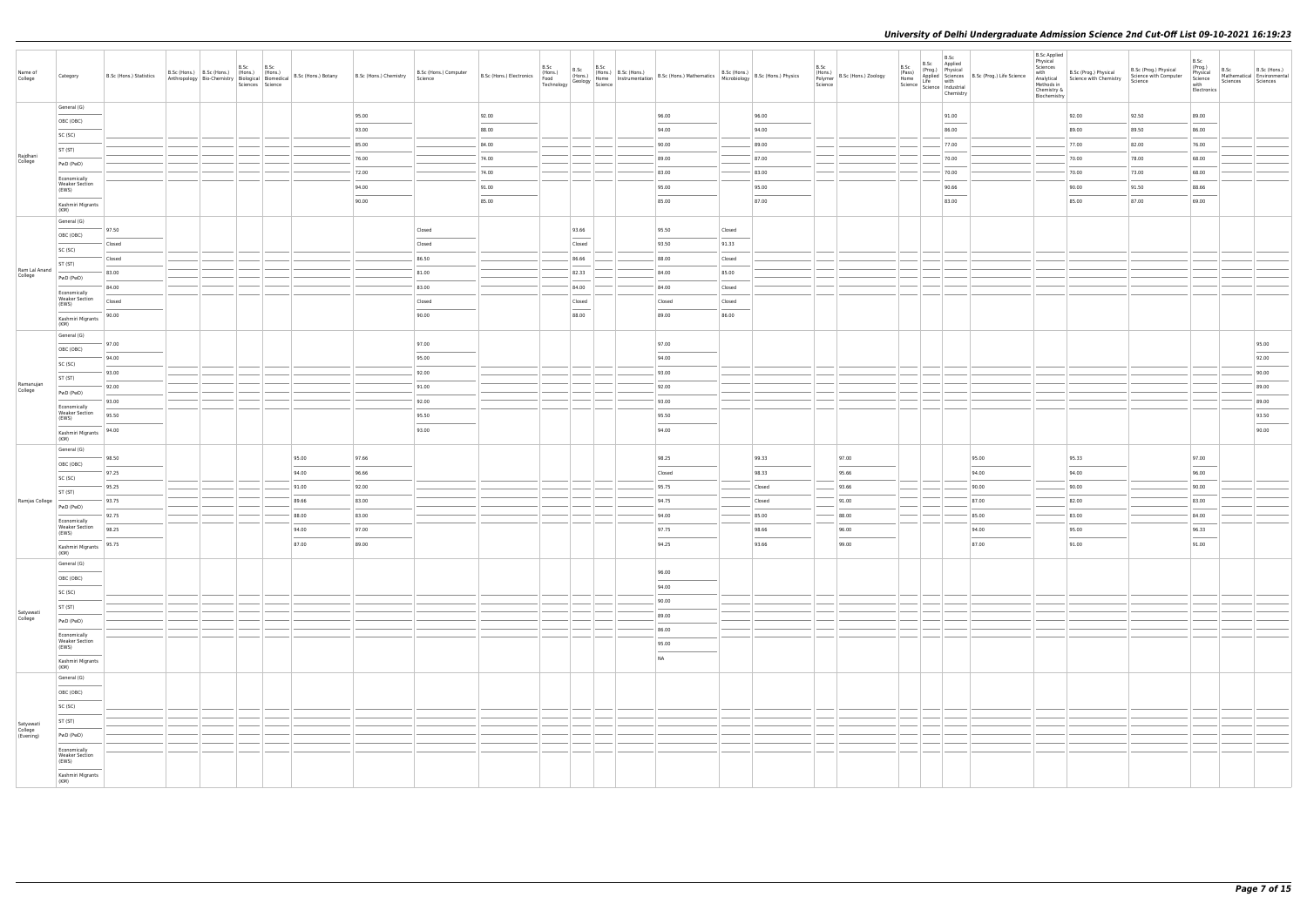|                                                                       |                                                |                         |       | B.Sc | B.Sc             |        |                                                                                                                                                                   |                                  |                                  | B.Sc   | B.Sc  |                                                                                                                                                                       |        |        | B.Sc |                                                    | B.Sc      |                                                                                                                                                                                           | <b>B.Sc Applied</b><br>Physical<br>Sciences |                                                                 |                                                           | B.Sc<br>(Prog.)                            |                  |                                                        |
|-----------------------------------------------------------------------|------------------------------------------------|-------------------------|-------|------|------------------|--------|-------------------------------------------------------------------------------------------------------------------------------------------------------------------|----------------------------------|----------------------------------|--------|-------|-----------------------------------------------------------------------------------------------------------------------------------------------------------------------|--------|--------|------|----------------------------------------------------|-----------|-------------------------------------------------------------------------------------------------------------------------------------------------------------------------------------------|---------------------------------------------|-----------------------------------------------------------------|-----------------------------------------------------------|--------------------------------------------|------------------|--------------------------------------------------------|
| Name of<br>College                                                    | Category                                       | B.Sc (Hons.) Statistics |       |      | Sciences Science |        | B.Sc (Hons.) B.Sc (Hons.) (Hons.) (Hons.) (Bons.) B.Sc (Hons.) Botany B.Sc (Hons.) Chemistry Anthropology Bio-Chemistry Biological Biomedical B.Sc (Hons.) Botany | B.Sc (Hons.) Computer<br>Science | B.Sc (Hons.) Electronics (Hons.) |        |       | B.Sc B.Sc (Hons.)<br>(Hons.) B.Sc (Hons.) B.Sc (Hons.) B.Sc (Hons.) Mathematics B.Sc (Hons.) B.Sc (Hons.) Physics<br>Technology Geology Science<br>Technology Science |        |        |      | (Hons.)<br>Polymer B.Sc (Hons.) Zoology<br>Science | Chemistry | B.Sc Applied<br>(Prog.) Physical<br>(Pass) (Prog.) Physical<br>Home Applied Science<br>Science Industrial<br>Science Industrial<br>The Conduction<br>Industrial<br>Chamietry<br>Chamietry | Methods in<br>Chemistry &<br>Biochemistry   | with B.Sc (Prog.) Physical<br>Analytical Science with Chemistry | B.Sc (Prog.) Physical<br>Science with Computer<br>Science | Physical<br>Science<br>with<br>Electronics | B.Sc<br>Sciences | B.Sc (Hons.)<br>Mathematical Environmental<br>Sciences |
|                                                                       | General (G)                                    |                         |       |      |                  |        |                                                                                                                                                                   |                                  |                                  |        |       | 96.75                                                                                                                                                                 |        |        |      |                                                    |           |                                                                                                                                                                                           |                                             |                                                                 |                                                           |                                            |                  |                                                        |
|                                                                       | OBC (OBC)                                      |                         |       |      |                  |        |                                                                                                                                                                   |                                  |                                  |        |       | Closed                                                                                                                                                                |        |        |      |                                                    |           |                                                                                                                                                                                           |                                             |                                                                 |                                                           |                                            |                  |                                                        |
|                                                                       | SC (SC)                                        |                         |       |      |                  |        |                                                                                                                                                                   |                                  |                                  |        |       | Closed                                                                                                                                                                |        |        |      |                                                    |           |                                                                                                                                                                                           |                                             |                                                                 |                                                           |                                            |                  |                                                        |
| Shaheed<br>Bhagat Singh<br>College                                    | ST (ST)                                        |                         |       |      |                  |        |                                                                                                                                                                   |                                  |                                  |        |       | Closed                                                                                                                                                                |        |        |      |                                                    |           |                                                                                                                                                                                           |                                             |                                                                 |                                                           |                                            |                  |                                                        |
|                                                                       | PwD (PwD)                                      |                         |       |      |                  |        |                                                                                                                                                                   |                                  |                                  |        |       | 84.00                                                                                                                                                                 |        |        |      |                                                    |           |                                                                                                                                                                                           |                                             |                                                                 |                                                           |                                            |                  |                                                        |
|                                                                       | Economically<br><b>Weaker Section</b><br>(EWS) |                         |       |      |                  |        |                                                                                                                                                                   |                                  |                                  |        |       | Closed                                                                                                                                                                |        |        |      |                                                    |           |                                                                                                                                                                                           |                                             |                                                                 |                                                           |                                            |                  |                                                        |
|                                                                       | Kashmiri Migrants                              |                         |       |      |                  |        |                                                                                                                                                                   |                                  |                                  |        |       | 89.00                                                                                                                                                                 |        |        |      |                                                    |           |                                                                                                                                                                                           |                                             |                                                                 |                                                           |                                            |                  |                                                        |
|                                                                       | (KM)<br>General (G)                            |                         |       |      |                  |        |                                                                                                                                                                   |                                  |                                  |        |       |                                                                                                                                                                       |        |        |      |                                                    |           |                                                                                                                                                                                           |                                             |                                                                 |                                                           |                                            |                  |                                                        |
|                                                                       | OBC (OBC)                                      |                         |       |      |                  |        |                                                                                                                                                                   |                                  |                                  |        |       |                                                                                                                                                                       |        |        |      |                                                    |           |                                                                                                                                                                                           |                                             |                                                                 |                                                           |                                            |                  |                                                        |
|                                                                       | SC (SC)                                        |                         |       |      |                  |        |                                                                                                                                                                   |                                  |                                  |        |       |                                                                                                                                                                       |        |        |      |                                                    |           |                                                                                                                                                                                           |                                             |                                                                 |                                                           |                                            |                  |                                                        |
|                                                                       | ST (ST)                                        |                         |       |      |                  |        |                                                                                                                                                                   |                                  |                                  |        |       |                                                                                                                                                                       |        |        |      |                                                    |           |                                                                                                                                                                                           |                                             |                                                                 |                                                           |                                            |                  |                                                        |
| Shaheed<br>Bhagat Singh<br>College<br>(Evening)                       | PwD (PwD)                                      |                         |       |      |                  |        |                                                                                                                                                                   |                                  |                                  |        |       |                                                                                                                                                                       |        |        |      |                                                    |           |                                                                                                                                                                                           |                                             |                                                                 |                                                           |                                            |                  |                                                        |
|                                                                       | Economically<br><b>Weaker Section</b>          |                         |       |      |                  |        |                                                                                                                                                                   |                                  |                                  |        |       |                                                                                                                                                                       |        |        |      |                                                    |           |                                                                                                                                                                                           |                                             |                                                                 |                                                           |                                            |                  |                                                        |
|                                                                       | (EWS)<br>Kashmiri Migrants                     |                         |       |      |                  |        |                                                                                                                                                                   |                                  |                                  |        |       |                                                                                                                                                                       |        |        |      |                                                    |           |                                                                                                                                                                                           |                                             |                                                                 |                                                           |                                            |                  |                                                        |
|                                                                       | (KM)                                           |                         |       |      |                  |        |                                                                                                                                                                   |                                  |                                  |        |       |                                                                                                                                                                       |        |        |      |                                                    |           |                                                                                                                                                                                           |                                             |                                                                 |                                                           |                                            |                  |                                                        |
|                                                                       | General (G)<br>OBC (OBC)                       | Closed                  | 94.00 |      | Closed           |        | Closed                                                                                                                                                            | Closed                           | Closed                           | Closed | 82.00 | 92.00                                                                                                                                                                 | Closed | 91.66  |      |                                                    |           |                                                                                                                                                                                           |                                             |                                                                 |                                                           |                                            |                  |                                                        |
|                                                                       | SC (SC)                                        | 91.50                   | 93.00 |      | 90.00            |        | 88.00                                                                                                                                                             | 91.00                            | 77.00                            | 86.33  | 79.00 | 91.00                                                                                                                                                                 | 90.00  | 86.00  |      |                                                    |           |                                                                                                                                                                                           |                                             |                                                                 |                                                           |                                            |                  |                                                        |
|                                                                       | ST (ST)                                        | 86.00                   | 87.00 |      | 88.00            |        | 80.00                                                                                                                                                             | 87.00                            | 70.00                            | 78.00  | 75.00 | 87.00                                                                                                                                                                 | 87.00  | 76.00  |      |                                                    |           |                                                                                                                                                                                           |                                             |                                                                 |                                                           |                                            |                  |                                                        |
| Shaheed<br>Rajguru College<br>of Applied<br>Sciences for<br>Women (W) | PwD (PwD)                                      | 84.00                   | 83.00 |      | 85.00            |        | 72.00                                                                                                                                                             | 84.00                            | 68.00                            | 69.00  | 72.00 | 86.00                                                                                                                                                                 | 82.00  | 70.00  |      |                                                    |           |                                                                                                                                                                                           |                                             |                                                                 |                                                           |                                            |                  |                                                        |
|                                                                       | Economically                                   | 84.00                   | 87.00 |      | 85.00            |        | 75.00                                                                                                                                                             | 85.00                            | 68.00                            | 69.00  | 72.00 | 86.00                                                                                                                                                                 | 84.00  | 77.00  |      |                                                    |           |                                                                                                                                                                                           |                                             |                                                                 |                                                           |                                            |                  |                                                        |
|                                                                       | <b>Weaker Section</b><br>(EWS)                 | 91.75                   | 93.50 |      | 91.00            |        | 90.00                                                                                                                                                             | 93.00                            | 79.00                            | 90.00  | 81.00 | 91.00                                                                                                                                                                 | 90.00  | 90.00  |      |                                                    |           |                                                                                                                                                                                           |                                             |                                                                 |                                                           |                                            |                  |                                                        |
|                                                                       | Kashmiri Migrants<br>(KM)                      | 84.00                   | 91.00 |      | 85.00            |        | 82.00                                                                                                                                                             | 88.00                            | 79.00                            | 83.00  | 78.00 | 88.00                                                                                                                                                                 | Closed | 82.00  |      |                                                    |           |                                                                                                                                                                                           |                                             |                                                                 |                                                           |                                            |                  |                                                        |
|                                                                       | General (G)                                    |                         |       |      |                  |        |                                                                                                                                                                   | 98.50                            |                                  |        |       |                                                                                                                                                                       |        |        |      |                                                    |           |                                                                                                                                                                                           |                                             |                                                                 |                                                           |                                            |                  |                                                        |
|                                                                       | OBC (OBC)                                      |                         |       |      |                  |        |                                                                                                                                                                   | 98.25                            |                                  |        |       |                                                                                                                                                                       |        |        |      |                                                    |           |                                                                                                                                                                                           |                                             |                                                                 |                                                           |                                            |                  |                                                        |
|                                                                       | SC (SC)                                        |                         |       |      |                  |        |                                                                                                                                                                   | 97.50                            |                                  |        |       |                                                                                                                                                                       |        |        |      |                                                    |           |                                                                                                                                                                                           |                                             |                                                                 |                                                           |                                            |                  |                                                        |
| Shaheed<br>Sukhdev<br>College                                         | ST (ST)                                        |                         |       |      |                  |        |                                                                                                                                                                   | 96.00                            |                                  |        |       |                                                                                                                                                                       |        |        |      |                                                    |           |                                                                                                                                                                                           |                                             |                                                                 |                                                           |                                            |                  |                                                        |
| Business<br>Studies                                                   | PwD (PwD)                                      |                         |       |      |                  |        |                                                                                                                                                                   | 97.00                            |                                  |        |       |                                                                                                                                                                       |        |        |      |                                                    |           |                                                                                                                                                                                           |                                             |                                                                 |                                                           |                                            |                  |                                                        |
|                                                                       | Economically<br><b>Weaker Section</b><br>(EWS) |                         |       |      |                  |        |                                                                                                                                                                   | 98.25                            |                                  |        |       |                                                                                                                                                                       |        |        |      |                                                    |           |                                                                                                                                                                                           |                                             |                                                                 |                                                           |                                            |                  |                                                        |
|                                                                       | Kashmiri Migrants                              |                         |       |      |                  |        |                                                                                                                                                                   | 96.00                            |                                  |        |       |                                                                                                                                                                       |        |        |      |                                                    |           |                                                                                                                                                                                           |                                             |                                                                 |                                                           |                                            |                  |                                                        |
|                                                                       | (KM)<br>General (G)                            |                         |       |      |                  |        |                                                                                                                                                                   |                                  |                                  |        |       |                                                                                                                                                                       |        |        |      |                                                    |           |                                                                                                                                                                                           |                                             |                                                                 |                                                           |                                            |                  |                                                        |
|                                                                       | OBC (OBC)                                      |                         | 96.00 |      |                  | 93.66  | 95.00                                                                                                                                                             |                                  |                                  |        |       | 96.00                                                                                                                                                                 |        | Closed |      | 96.00                                              |           | 91.00                                                                                                                                                                                     |                                             | 92.33                                                           | 92.00                                                     |                                            |                  |                                                        |
|                                                                       | SC (SC)                                        |                         | 93.00 |      |                  | 91.00  | 92.33                                                                                                                                                             |                                  |                                  |        |       | 94.00                                                                                                                                                                 |        | 92.00  |      | 93.00                                              |           | 87.00                                                                                                                                                                                     |                                             | 88.66                                                           | 89.00                                                     |                                            |                  |                                                        |
|                                                                       | ST (ST)                                        |                         | 89.00 |      |                  | 87.00  | 87.00                                                                                                                                                             |                                  |                                  |        |       | 91.00                                                                                                                                                                 |        | 87.00  |      | 88.00                                              |           | 80.00                                                                                                                                                                                     |                                             | 83.00                                                           | 83.00                                                     |                                            |                  |                                                        |
| Shivaji College                                                       | PwD (PwD)                                      |                         | 82.00 |      |                  | 87.00  | 77.00                                                                                                                                                             |                                  |                                  |        |       | 82.00                                                                                                                                                                 |        | 77.00  |      | 88.00                                              |           | 77.00                                                                                                                                                                                     |                                             | 72.00                                                           | 72.00                                                     |                                            |                  |                                                        |
|                                                                       | Economically<br><b>Weaker Section</b>          |                         | 80.00 |      |                  | Closed | 75.00                                                                                                                                                             |                                  |                                  |        |       | 72.00                                                                                                                                                                 |        | 75.00  |      | Closed                                             |           | 70.00                                                                                                                                                                                     |                                             | 70.00                                                           | 70.00                                                     |                                            |                  |                                                        |
|                                                                       | (EWS)                                          |                         | 95.00 |      |                  | 92.66  | 94.00                                                                                                                                                             |                                  |                                  |        |       | 95.00                                                                                                                                                                 |        | 94.33  |      | 95.00                                              |           | 90.00                                                                                                                                                                                     |                                             | 91.33                                                           | 91.00                                                     |                                            |                  |                                                        |
|                                                                       | Kashmiri Migrants<br>(KM)                      |                         | 91.00 |      |                  | 88.66  | 90.00                                                                                                                                                             |                                  |                                  |        |       | 91.00                                                                                                                                                                 |        | 90.00  |      | 91.00                                              |           | 86.00                                                                                                                                                                                     |                                             | 87.33                                                           | 88.00                                                     |                                            |                  |                                                        |
|                                                                       | General (G)                                    |                         |       |      |                  |        |                                                                                                                                                                   |                                  |                                  |        |       |                                                                                                                                                                       |        |        |      |                                                    |           |                                                                                                                                                                                           |                                             |                                                                 |                                                           |                                            |                  |                                                        |
|                                                                       | OBC (OBC)                                      |                         |       |      |                  |        |                                                                                                                                                                   |                                  |                                  |        |       |                                                                                                                                                                       |        |        |      |                                                    |           |                                                                                                                                                                                           |                                             |                                                                 |                                                           |                                            |                  |                                                        |
|                                                                       | SC (SC)                                        |                         |       |      |                  |        |                                                                                                                                                                   |                                  |                                  |        |       |                                                                                                                                                                       |        |        |      |                                                    |           |                                                                                                                                                                                           |                                             |                                                                 |                                                           |                                            |                  |                                                        |
| Shri Ram<br>College of<br>Commerce                                    | ST (ST)                                        |                         |       |      |                  |        |                                                                                                                                                                   |                                  |                                  |        |       |                                                                                                                                                                       |        |        |      |                                                    |           |                                                                                                                                                                                           |                                             |                                                                 |                                                           |                                            |                  |                                                        |
|                                                                       | PwD (PwD)                                      |                         |       |      |                  |        |                                                                                                                                                                   |                                  |                                  |        |       |                                                                                                                                                                       |        |        |      |                                                    |           |                                                                                                                                                                                           |                                             |                                                                 |                                                           |                                            |                  |                                                        |
|                                                                       | Economically<br>Weaker Section<br>(EWS)        |                         |       |      |                  |        |                                                                                                                                                                   |                                  |                                  |        |       |                                                                                                                                                                       |        |        |      |                                                    |           |                                                                                                                                                                                           |                                             |                                                                 |                                                           |                                            |                  |                                                        |
|                                                                       | Kashmiri Migrants<br>(KM)                      |                         |       |      |                  |        |                                                                                                                                                                   |                                  |                                  |        |       |                                                                                                                                                                       |        |        |      |                                                    |           |                                                                                                                                                                                           |                                             |                                                                 |                                                           |                                            |                  |                                                        |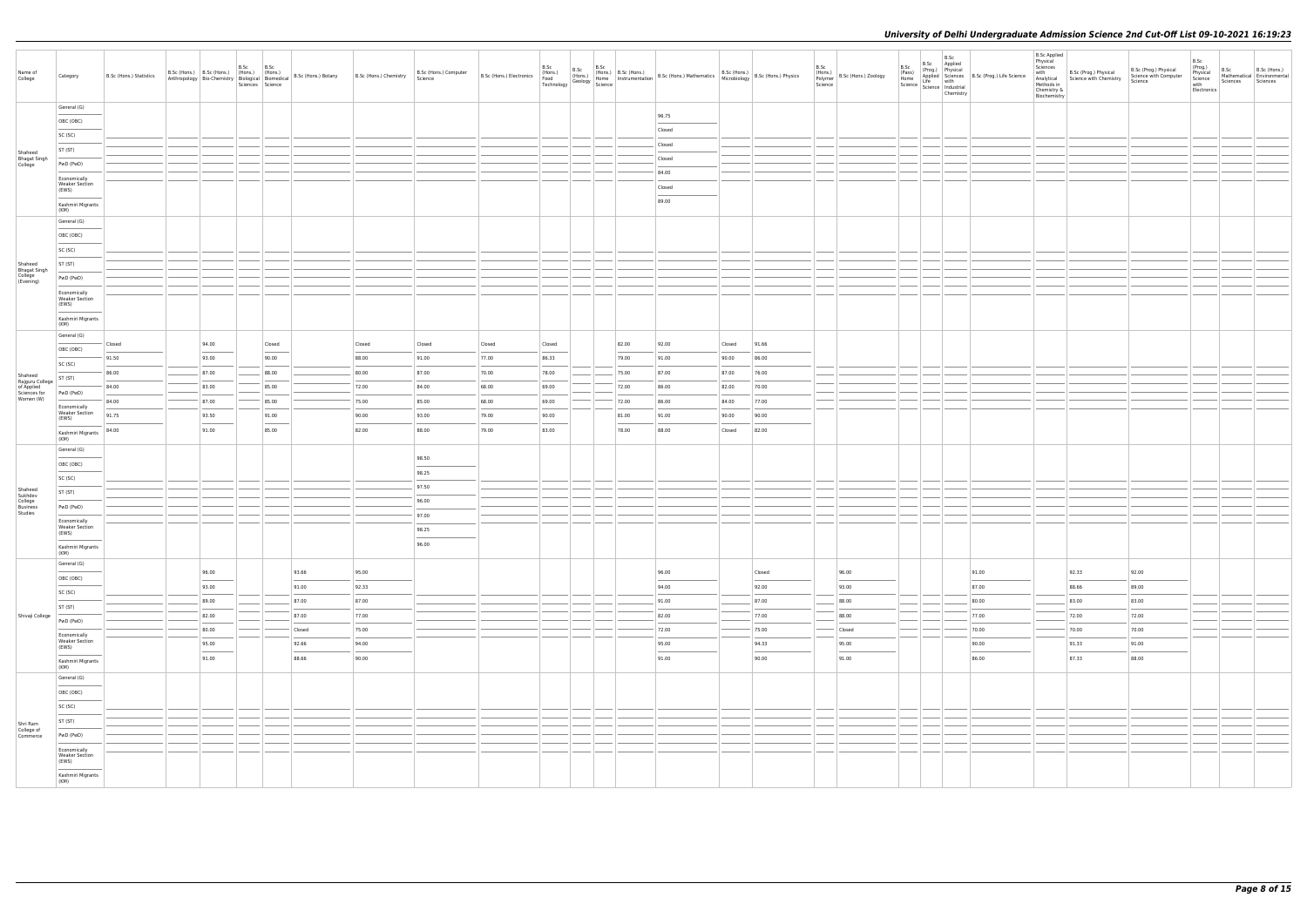| Name of<br>College                                                        | Category                                       | B.Sc (Hons.) Statistics |  | B.Sc B.Sc<br>Sciences Science |  | B.Sc (Hons.) B.Sc (Hons.) (Hons.) (Hons.) (Hons.) B.Sc (Hons.) Botany B.Sc (Hons.) Chemistry Bio-Chemistry Biological Biomedical B.Sc (Hons.) B.Sc (Hons.) Chemistry Science | B.Sc (Hons.) Computer |                | B.Sc | B.Sc |                  | B.Sc (Hons.) B.Sc (Hons.) B.Sc (Hons.) B.Sc (Hons.) B.Sc (Hons.) B.Sc (Hons.) B.Sc (Hons.) B.Sc (Hons.) B.Sc (Hons.) B.Sc (Hons.) B.Sc (Hons.) B.Sc (Hons.) B.Sc (Hons.) Physics Technology Science B.Sc (Hons.) Physics (Hons | B.Sc | (Hons.)<br>Polymer<br>Science |  | $\begin{tabular}{c c c} & & B.Sc & B.Sc & \textit{Applied} \\ \hline \textit{p} & (Prop.g.) & Phyisical & \textit{Physical} \\ \textit{Applied} & \textit{Science} & \textit{S.} \\ Science & \textit{Life} & \textit{with} \\ Science & \textit{Coience} & \textit{Maxtrial} \\ \hline \end{tabular} \begin{tabular}{c c c} S.c \\ Science & \textit{Multi} \\ Chemic \\ Chemistry \\ \end{tabular} \begin{tabular}{c c c} S.c \\ \hline \end{tabular} \begin{tabular}{c} S.c \\ S. \\ \\ \hline \end{tabular}$ | <b>B.Sc Applied</b><br>Physical<br>Biochemistry | $\begin{array}{ll}\n\text{with} & \text{B.Sc (Prog.) Physical} \\ \text{Analytical} & \text{Science with Chemistry} \\ \text{Chenistry} & \text{C.} \\ \text{Biochemistry} & \text{B.} \\ \text{Biochemistry} & \text{C.} \\ \end{array}$ | B.Sc (Prog.) Physical<br>Science with Computer<br>Science | B.Sc<br>(Prog.)<br>Physical<br>Science<br>with<br>Electronics | B.Sc<br>Sciences Sciences | B.Sc (Hons.)<br>Mathematical Environmental |
|---------------------------------------------------------------------------|------------------------------------------------|-------------------------|--|-------------------------------|--|------------------------------------------------------------------------------------------------------------------------------------------------------------------------------|-----------------------|----------------|------|------|------------------|--------------------------------------------------------------------------------------------------------------------------------------------------------------------------------------------------------------------------------|------|-------------------------------|--|------------------------------------------------------------------------------------------------------------------------------------------------------------------------------------------------------------------------------------------------------------------------------------------------------------------------------------------------------------------------------------------------------------------------------------------------------------------------------------------------------------------|-------------------------------------------------|-------------------------------------------------------------------------------------------------------------------------------------------------------------------------------------------------------------------------------------------|-----------------------------------------------------------|---------------------------------------------------------------|---------------------------|--------------------------------------------|
|                                                                           | General (G)                                    |                         |  |                               |  | 95.00                                                                                                                                                                        |                       |                |      |      | 95.50            |                                                                                                                                                                                                                                |      |                               |  |                                                                                                                                                                                                                                                                                                                                                                                                                                                                                                                  |                                                 | 93.50                                                                                                                                                                                                                                     | 94.00                                                     | 93.50                                                         |                           |                                            |
|                                                                           | OBC (OBC)                                      |                         |  |                               |  | 92.00                                                                                                                                                                        |                       |                |      |      | Closed           |                                                                                                                                                                                                                                |      |                               |  |                                                                                                                                                                                                                                                                                                                                                                                                                                                                                                                  |                                                 | 86.50                                                                                                                                                                                                                                     | 87.00                                                     | 86.50                                                         |                           |                                            |
|                                                                           | SC (SC)                                        |                         |  |                               |  | 86.00                                                                                                                                                                        |                       |                |      |      | Closed           |                                                                                                                                                                                                                                |      |                               |  |                                                                                                                                                                                                                                                                                                                                                                                                                                                                                                                  |                                                 | 83.00                                                                                                                                                                                                                                     | 84.00                                                     | 83.50                                                         |                           |                                            |
| Shyam Lal<br>College                                                      | ST (ST)                                        |                         |  |                               |  | 83.00                                                                                                                                                                        |                       |                |      |      | 83.00            |                                                                                                                                                                                                                                |      |                               |  |                                                                                                                                                                                                                                                                                                                                                                                                                                                                                                                  |                                                 | 80.00                                                                                                                                                                                                                                     | 80.00                                                     | 80.00                                                         |                           |                                            |
|                                                                           | PwD (PwD)                                      |                         |  |                               |  | 80.00                                                                                                                                                                        |                       |                |      |      | 80.00            |                                                                                                                                                                                                                                |      |                               |  |                                                                                                                                                                                                                                                                                                                                                                                                                                                                                                                  |                                                 | 80.00                                                                                                                                                                                                                                     | 80.00                                                     | 80.00                                                         |                           |                                            |
|                                                                           | Economically<br><b>Weaker Section</b><br>(EWS) |                         |  |                               |  | 94.00                                                                                                                                                                        |                       |                |      |      | 94.50            |                                                                                                                                                                                                                                |      |                               |  |                                                                                                                                                                                                                                                                                                                                                                                                                                                                                                                  |                                                 | 92.50                                                                                                                                                                                                                                     | 93.50                                                     | 93.00                                                         |                           |                                            |
|                                                                           | Kashmiri Migrants                              |                         |  |                               |  | 85.00                                                                                                                                                                        |                       |                |      |      | 85.50            |                                                                                                                                                                                                                                |      |                               |  |                                                                                                                                                                                                                                                                                                                                                                                                                                                                                                                  |                                                 | 83.50                                                                                                                                                                                                                                     | 84.00                                                     | 83.50                                                         |                           |                                            |
|                                                                           | (KM)<br>General (G)                            |                         |  |                               |  |                                                                                                                                                                              |                       |                |      |      |                  |                                                                                                                                                                                                                                |      |                               |  |                                                                                                                                                                                                                                                                                                                                                                                                                                                                                                                  |                                                 |                                                                                                                                                                                                                                           |                                                           |                                                               |                           |                                            |
|                                                                           | OBC (OBC)                                      |                         |  |                               |  |                                                                                                                                                                              |                       |                |      |      |                  |                                                                                                                                                                                                                                |      |                               |  |                                                                                                                                                                                                                                                                                                                                                                                                                                                                                                                  |                                                 |                                                                                                                                                                                                                                           |                                                           |                                                               |                           |                                            |
|                                                                           | SC (SC)                                        |                         |  |                               |  |                                                                                                                                                                              |                       |                |      |      |                  |                                                                                                                                                                                                                                |      |                               |  |                                                                                                                                                                                                                                                                                                                                                                                                                                                                                                                  |                                                 |                                                                                                                                                                                                                                           |                                                           |                                                               |                           |                                            |
|                                                                           | ST (ST)                                        |                         |  |                               |  |                                                                                                                                                                              |                       |                |      |      |                  |                                                                                                                                                                                                                                |      |                               |  |                                                                                                                                                                                                                                                                                                                                                                                                                                                                                                                  |                                                 |                                                                                                                                                                                                                                           |                                                           |                                                               |                           |                                            |
| Shyam Lal<br>College<br>(Evening)                                         | PwD (PwD)                                      |                         |  |                               |  |                                                                                                                                                                              |                       |                |      |      |                  |                                                                                                                                                                                                                                |      |                               |  |                                                                                                                                                                                                                                                                                                                                                                                                                                                                                                                  |                                                 |                                                                                                                                                                                                                                           |                                                           |                                                               |                           |                                            |
|                                                                           | Economically<br><b>Weaker Section</b><br>(EWS) |                         |  |                               |  |                                                                                                                                                                              |                       |                |      |      |                  |                                                                                                                                                                                                                                |      |                               |  |                                                                                                                                                                                                                                                                                                                                                                                                                                                                                                                  |                                                 |                                                                                                                                                                                                                                           |                                                           |                                                               |                           |                                            |
|                                                                           | ___<br>Kashmiri Migrants<br>(KM)               |                         |  |                               |  |                                                                                                                                                                              |                       |                |      |      |                  |                                                                                                                                                                                                                                |      |                               |  |                                                                                                                                                                                                                                                                                                                                                                                                                                                                                                                  |                                                 |                                                                                                                                                                                                                                           |                                                           |                                                               |                           |                                            |
|                                                                           | General (G)                                    |                         |  |                               |  |                                                                                                                                                                              |                       |                |      |      |                  |                                                                                                                                                                                                                                |      |                               |  |                                                                                                                                                                                                                                                                                                                                                                                                                                                                                                                  |                                                 |                                                                                                                                                                                                                                           |                                                           |                                                               |                           |                                            |
|                                                                           | OBC (OBC)                                      |                         |  |                               |  |                                                                                                                                                                              | Closed<br>86.75       |                |      |      | Closed<br>Closed |                                                                                                                                                                                                                                |      |                               |  |                                                                                                                                                                                                                                                                                                                                                                                                                                                                                                                  |                                                 |                                                                                                                                                                                                                                           |                                                           |                                                               |                           |                                            |
|                                                                           | SC (SC)                                        |                         |  |                               |  |                                                                                                                                                                              | 82.75                 |                |      |      | 85.50            |                                                                                                                                                                                                                                |      |                               |  |                                                                                                                                                                                                                                                                                                                                                                                                                                                                                                                  |                                                 |                                                                                                                                                                                                                                           |                                                           |                                                               |                           |                                            |
| Shyama Prasad<br>Mukherji<br>College For<br>Women (W)                     |                                                |                         |  |                               |  |                                                                                                                                                                              | 82.75                 |                |      |      | 85.50            |                                                                                                                                                                                                                                |      |                               |  |                                                                                                                                                                                                                                                                                                                                                                                                                                                                                                                  |                                                 |                                                                                                                                                                                                                                           |                                                           |                                                               |                           |                                            |
|                                                                           | PwD (PwD)                                      |                         |  |                               |  |                                                                                                                                                                              | 82.75                 |                |      |      | 88.00            |                                                                                                                                                                                                                                |      |                               |  |                                                                                                                                                                                                                                                                                                                                                                                                                                                                                                                  |                                                 |                                                                                                                                                                                                                                           |                                                           |                                                               |                           |                                            |
|                                                                           | Economically<br><b>Weaker Section</b><br>(EWS) |                         |  |                               |  |                                                                                                                                                                              | 89.75                 |                |      |      | Closed           |                                                                                                                                                                                                                                |      |                               |  |                                                                                                                                                                                                                                                                                                                                                                                                                                                                                                                  |                                                 |                                                                                                                                                                                                                                           |                                                           |                                                               |                           |                                            |
|                                                                           | Kashmiri Migrants<br>(KM)                      |                         |  |                               |  |                                                                                                                                                                              | 85.75                 |                |      |      | 88.00            |                                                                                                                                                                                                                                |      |                               |  |                                                                                                                                                                                                                                                                                                                                                                                                                                                                                                                  |                                                 |                                                                                                                                                                                                                                           |                                                           |                                                               |                           |                                            |
|                                                                           | General (G)                                    |                         |  |                               |  |                                                                                                                                                                              |                       |                |      |      |                  |                                                                                                                                                                                                                                |      |                               |  |                                                                                                                                                                                                                                                                                                                                                                                                                                                                                                                  |                                                 |                                                                                                                                                                                                                                           |                                                           |                                                               |                           |                                            |
|                                                                           | OBC (OBC)                                      |                         |  |                               |  |                                                                                                                                                                              |                       | 91.00          |      |      |                  |                                                                                                                                                                                                                                |      |                               |  | 90.00                                                                                                                                                                                                                                                                                                                                                                                                                                                                                                            |                                                 | 89.00                                                                                                                                                                                                                                     |                                                           |                                                               |                           |                                            |
|                                                                           | SC (SC)                                        |                         |  |                               |  |                                                                                                                                                                              |                       | 89.00          |      |      |                  |                                                                                                                                                                                                                                |      |                               |  | 87.00                                                                                                                                                                                                                                                                                                                                                                                                                                                                                                            |                                                 | 87.00                                                                                                                                                                                                                                     |                                                           |                                                               |                           |                                            |
| Sri Aurobindo                                                             | ST (ST)                                        |                         |  |                               |  |                                                                                                                                                                              |                       | 88.00          |      |      |                  |                                                                                                                                                                                                                                |      |                               |  | 85.00                                                                                                                                                                                                                                                                                                                                                                                                                                                                                                            |                                                 | 83.00                                                                                                                                                                                                                                     |                                                           |                                                               |                           |                                            |
| College (Day)                                                             | PwD (PwD)                                      |                         |  |                               |  |                                                                                                                                                                              |                       | 78.00          |      |      |                  |                                                                                                                                                                                                                                |      |                               |  | 82.00                                                                                                                                                                                                                                                                                                                                                                                                                                                                                                            |                                                 | 78.00                                                                                                                                                                                                                                     |                                                           |                                                               |                           |                                            |
|                                                                           | Economically<br><b>Weaker Section</b>          |                         |  |                               |  |                                                                                                                                                                              |                       | 82.00<br>90.00 |      |      |                  |                                                                                                                                                                                                                                |      |                               |  | 80.00<br>89.00                                                                                                                                                                                                                                                                                                                                                                                                                                                                                                   |                                                 | 85.00<br>88.00                                                                                                                                                                                                                            |                                                           |                                                               |                           |                                            |
|                                                                           | (EWS)                                          |                         |  |                               |  |                                                                                                                                                                              |                       | 82.00          |      |      |                  |                                                                                                                                                                                                                                |      |                               |  | 81.00                                                                                                                                                                                                                                                                                                                                                                                                                                                                                                            |                                                 | 80.00                                                                                                                                                                                                                                     |                                                           |                                                               |                           |                                            |
|                                                                           | Kashmiri Migrants<br>(KM)                      |                         |  |                               |  |                                                                                                                                                                              |                       |                |      |      |                  |                                                                                                                                                                                                                                |      |                               |  |                                                                                                                                                                                                                                                                                                                                                                                                                                                                                                                  |                                                 |                                                                                                                                                                                                                                           |                                                           |                                                               |                           |                                            |
|                                                                           | General (G)<br>OBC (OBC)                       |                         |  |                               |  |                                                                                                                                                                              |                       |                |      |      |                  |                                                                                                                                                                                                                                |      |                               |  |                                                                                                                                                                                                                                                                                                                                                                                                                                                                                                                  |                                                 |                                                                                                                                                                                                                                           |                                                           |                                                               |                           |                                            |
|                                                                           | SC (SC)                                        |                         |  |                               |  |                                                                                                                                                                              |                       |                |      |      |                  |                                                                                                                                                                                                                                |      |                               |  |                                                                                                                                                                                                                                                                                                                                                                                                                                                                                                                  |                                                 |                                                                                                                                                                                                                                           |                                                           |                                                               |                           |                                            |
|                                                                           | ST (ST)                                        |                         |  |                               |  |                                                                                                                                                                              |                       |                |      |      |                  |                                                                                                                                                                                                                                |      |                               |  |                                                                                                                                                                                                                                                                                                                                                                                                                                                                                                                  |                                                 |                                                                                                                                                                                                                                           |                                                           |                                                               |                           |                                            |
| Sri Aurobindo<br>College<br>(Evening)                                     | PwD (PwD)                                      |                         |  |                               |  |                                                                                                                                                                              |                       |                |      |      |                  |                                                                                                                                                                                                                                |      |                               |  |                                                                                                                                                                                                                                                                                                                                                                                                                                                                                                                  |                                                 |                                                                                                                                                                                                                                           |                                                           |                                                               |                           |                                            |
|                                                                           | Economically<br><b>Weaker Section</b>          |                         |  |                               |  |                                                                                                                                                                              |                       |                |      |      |                  |                                                                                                                                                                                                                                |      |                               |  |                                                                                                                                                                                                                                                                                                                                                                                                                                                                                                                  |                                                 |                                                                                                                                                                                                                                           |                                                           |                                                               |                           |                                            |
|                                                                           | (EWS)<br>Kashmiri Migrants                     |                         |  |                               |  |                                                                                                                                                                              |                       |                |      |      |                  |                                                                                                                                                                                                                                |      |                               |  |                                                                                                                                                                                                                                                                                                                                                                                                                                                                                                                  |                                                 |                                                                                                                                                                                                                                           |                                                           |                                                               |                           |                                            |
|                                                                           | (KM)<br>General (G)                            |                         |  |                               |  |                                                                                                                                                                              |                       |                |      |      |                  |                                                                                                                                                                                                                                |      |                               |  |                                                                                                                                                                                                                                                                                                                                                                                                                                                                                                                  |                                                 |                                                                                                                                                                                                                                           |                                                           |                                                               |                           |                                            |
|                                                                           | Sikh Minority (SM)                             |                         |  |                               |  |                                                                                                                                                                              | 97.00                 |                |      |      |                  |                                                                                                                                                                                                                                |      |                               |  |                                                                                                                                                                                                                                                                                                                                                                                                                                                                                                                  |                                                 |                                                                                                                                                                                                                                           |                                                           |                                                               |                           |                                            |
|                                                                           | PwD (PwD)                                      |                         |  |                               |  |                                                                                                                                                                              | 92.00                 |                |      |      |                  |                                                                                                                                                                                                                                |      |                               |  |                                                                                                                                                                                                                                                                                                                                                                                                                                                                                                                  |                                                 |                                                                                                                                                                                                                                           |                                                           |                                                               |                           |                                            |
|                                                                           | Economically<br>Weaker Section                 |                         |  |                               |  |                                                                                                                                                                              | Closed                |                |      |      |                  |                                                                                                                                                                                                                                |      |                               |  |                                                                                                                                                                                                                                                                                                                                                                                                                                                                                                                  |                                                 |                                                                                                                                                                                                                                           |                                                           |                                                               |                           |                                            |
| Sri Guru Gobind<br>Singh College<br>of Commerce<br>* Sikh<br>Minority(SM) | (EWS)                                          |                         |  |                               |  |                                                                                                                                                                              | NA                    |                |      |      |                  |                                                                                                                                                                                                                                |      |                               |  |                                                                                                                                                                                                                                                                                                                                                                                                                                                                                                                  |                                                 |                                                                                                                                                                                                                                           |                                                           |                                                               |                           |                                            |
|                                                                           | <b>STATISTICS</b><br>Kashmiri Migrants<br>(KM) |                         |  |                               |  |                                                                                                                                                                              | 87.25                 |                |      |      |                  |                                                                                                                                                                                                                                |      |                               |  |                                                                                                                                                                                                                                                                                                                                                                                                                                                                                                                  |                                                 |                                                                                                                                                                                                                                           |                                                           |                                                               |                           |                                            |
|                                                                           | General (G)                                    |                         |  |                               |  |                                                                                                                                                                              |                       |                |      |      |                  |                                                                                                                                                                                                                                |      |                               |  |                                                                                                                                                                                                                                                                                                                                                                                                                                                                                                                  |                                                 |                                                                                                                                                                                                                                           |                                                           |                                                               |                           |                                            |
|                                                                           | Sikh Minority (SM)                             |                         |  |                               |  |                                                                                                                                                                              |                       |                |      |      | 97.75            |                                                                                                                                                                                                                                |      |                               |  |                                                                                                                                                                                                                                                                                                                                                                                                                                                                                                                  |                                                 |                                                                                                                                                                                                                                           |                                                           |                                                               |                           |                                            |
|                                                                           | PwD (PwD)                                      |                         |  |                               |  |                                                                                                                                                                              |                       |                |      |      | 89.75            |                                                                                                                                                                                                                                |      |                               |  |                                                                                                                                                                                                                                                                                                                                                                                                                                                                                                                  |                                                 |                                                                                                                                                                                                                                           |                                                           |                                                               |                           |                                            |
| Sri Guru Nanak<br>Dev Khalsa<br>College<br>* Sikh<br>Minority(SM)         | Economically<br>Weaker Section                 |                         |  |                               |  |                                                                                                                                                                              |                       |                |      |      | 79.00            |                                                                                                                                                                                                                                |      |                               |  |                                                                                                                                                                                                                                                                                                                                                                                                                                                                                                                  |                                                 |                                                                                                                                                                                                                                           |                                                           |                                                               |                           |                                            |
|                                                                           | (EWS)                                          |                         |  |                               |  |                                                                                                                                                                              |                       |                |      |      | <b>NA</b>        |                                                                                                                                                                                                                                |      |                               |  |                                                                                                                                                                                                                                                                                                                                                                                                                                                                                                                  |                                                 |                                                                                                                                                                                                                                           |                                                           |                                                               |                           |                                            |
|                                                                           | Kashmiri Migrants<br>(KM)                      |                         |  |                               |  |                                                                                                                                                                              |                       |                |      |      | 87.75            |                                                                                                                                                                                                                                |      |                               |  |                                                                                                                                                                                                                                                                                                                                                                                                                                                                                                                  |                                                 |                                                                                                                                                                                                                                           |                                                           |                                                               |                           |                                            |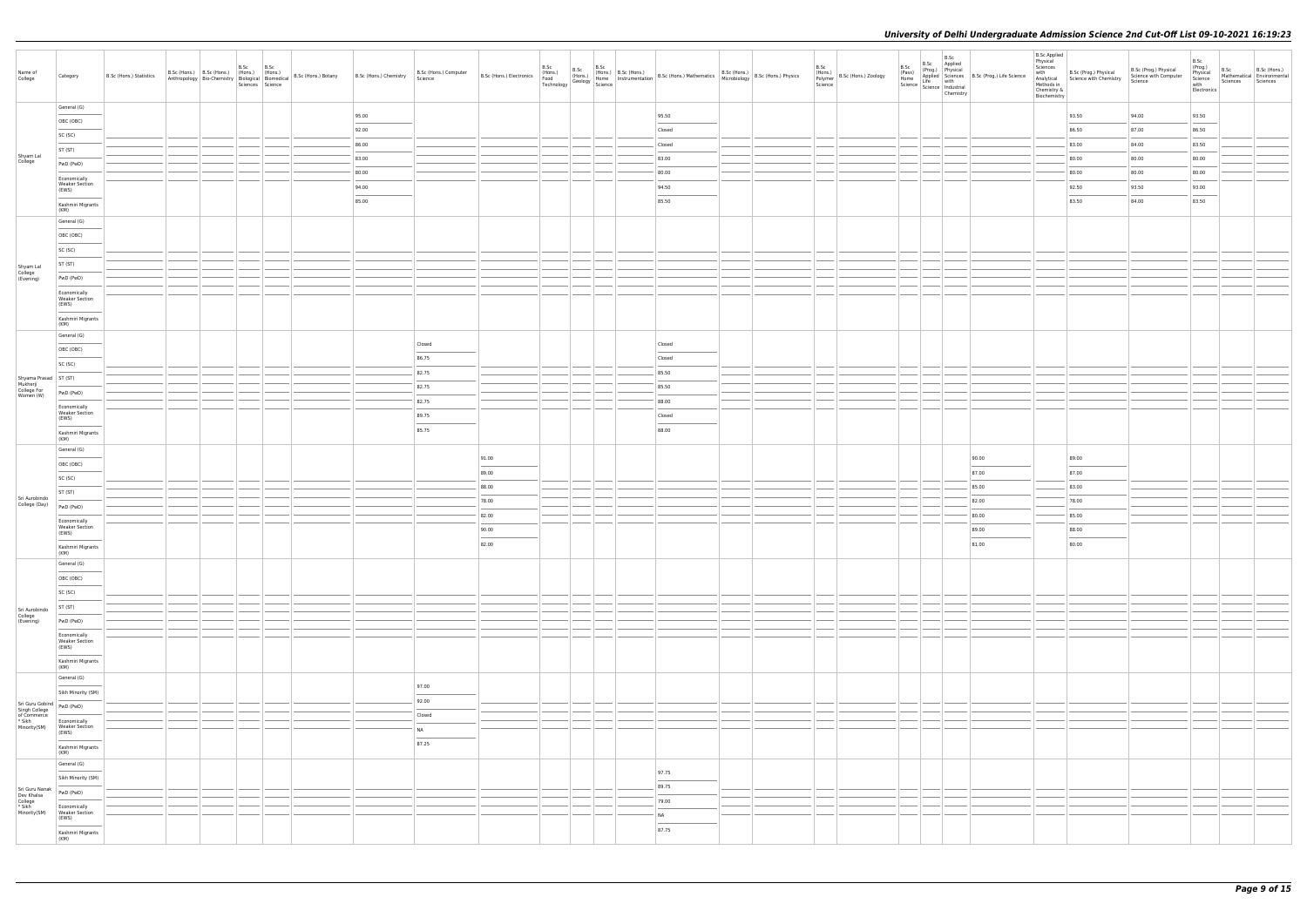| Name of<br>College                                  | Category                                       | B.Sc (Hons.) Statistics |       | B.Sc<br>B.Sc<br>B.Sc (Hons.) B.Sc (Hons.) (Hons.) (Hons.)<br>Sciences Science |       | Anthropology   Bio-Chemistry   Thomas.   Thomas.   Thomas.   B.Sc (Hons.) Botany   B.Sc (Hons.) Chemistry | B.Sc (Hons.) Computer<br>Science | B.Sc (Hons.) Electronics (Hons.) | B.Sc<br>Food<br>Technology Geology Home<br>Science | B.Sc<br>(Hons.) | B.Sc                              | (Hons.) B.Sc (Hons.) B.Sc (Hons.) Mathematics B.Sc (Hons.) B.Sc (Hons.) Physics<br>Home Instrumentation B.Sc (Hons.) Mathematics Microbiology |       |       | B.Sc<br>Polymer<br>Science | $\left  \begin{array}{c} 1.11 \\ \text{(Hons.)} \\ \text{Path-mor} \end{array} \right $ B.Sc (Hons.) Zoology | B.Sc<br>(Pass)<br>Home | B.Sc<br>B.Sc Applied<br>(Prog.) Physical<br>Science Science Industrial | Applied Sciences B.Sc (Prog.) Life Science<br>Life with | <b>B.Sc Applied</b><br>Physical<br>Sciences<br>with<br>Analytical<br>Methods in<br>Chemistry &<br>Biochemistry | B.Sc (Prog.) Physical<br>Science with Chemistry | B.Sc (Prog.) Physical<br>Science with Computer<br>Science | B.Sc<br>(Prog.)<br>B.Sc<br>B.Sc (Hons.)<br>Physical<br>Science<br>Mathematical Environmental<br>Sciences<br>Sciences<br>with<br>Electronics |
|-----------------------------------------------------|------------------------------------------------|-------------------------|-------|-------------------------------------------------------------------------------|-------|-----------------------------------------------------------------------------------------------------------|----------------------------------|----------------------------------|----------------------------------------------------|-----------------|-----------------------------------|-----------------------------------------------------------------------------------------------------------------------------------------------|-------|-------|----------------------------|--------------------------------------------------------------------------------------------------------------|------------------------|------------------------------------------------------------------------|---------------------------------------------------------|----------------------------------------------------------------------------------------------------------------|-------------------------------------------------|-----------------------------------------------------------|---------------------------------------------------------------------------------------------------------------------------------------------|
|                                                     | General (G)                                    |                         |       |                                                                               | 94.00 | 97.33                                                                                                     | 98.00                            | 94.66                            |                                                    |                 |                                   | 98.00                                                                                                                                         |       | 97.66 |                            | 95.66                                                                                                        |                        |                                                                        | Closed                                                  |                                                                                                                | 94.00                                           | 95.33                                                     |                                                                                                                                             |
| Sri Guru Tegh                                       | Sikh Minority (SM)                             |                         |       |                                                                               | 72.00 | 85.00                                                                                                     | 92.00                            | 69.00                            |                                                    |                 |                                   | 92.00                                                                                                                                         |       | 85.00 |                            | 79.00                                                                                                        |                        |                                                                        | 70.00                                                   |                                                                                                                | 80.00                                           | 80.00                                                     |                                                                                                                                             |
| Bahadur Khalsa<br>College<br>* Sikh<br>Minority(SM) | PwD (PwD)                                      |                         |       |                                                                               | 75.00 | 80.00                                                                                                     | 80.00                            | 80.00                            |                                                    |                 |                                   | Closed                                                                                                                                        |       | 80.00 |                            | 75.00                                                                                                        |                        |                                                                        | 75.00                                                   |                                                                                                                | 75.00                                           | 75.00                                                     |                                                                                                                                             |
|                                                     | Economically<br><b>Weaker Section</b><br>(EWS) |                         |       |                                                                               | NA    | <b>NA</b>                                                                                                 | <b>NA</b>                        | NA                               |                                                    |                 |                                   | NA                                                                                                                                            |       | NA    |                            | <b>NA</b>                                                                                                    |                        |                                                                        | NA                                                      |                                                                                                                | <b>NA</b>                                       | NA                                                        |                                                                                                                                             |
|                                                     | Kashmiri Migrants                              |                         |       |                                                                               | 84.00 | 87.33                                                                                                     | 88.00                            | 84.66                            |                                                    |                 |                                   | 88.00                                                                                                                                         |       | 87.66 |                            | 85.66                                                                                                        |                        |                                                                        | 84.00                                                   |                                                                                                                | 84.00                                           | 85.33                                                     |                                                                                                                                             |
|                                                     | (KM)<br>General (G)                            |                         |       |                                                                               |       |                                                                                                           |                                  |                                  |                                                    |                 |                                   |                                                                                                                                               |       |       |                            |                                                                                                              |                        |                                                                        |                                                         |                                                                                                                |                                                 |                                                           |                                                                                                                                             |
|                                                     | OBC (OBC)                                      | 98.25                   | 97.66 | 96.00                                                                         | 96.00 | 97.66                                                                                                     |                                  | 96.00                            |                                                    |                 |                                   | 98.00                                                                                                                                         |       | 98.33 |                            | 96.66                                                                                                        |                        |                                                                        | 95.33                                                   |                                                                                                                |                                                 |                                                           |                                                                                                                                             |
|                                                     | SC (SC)                                        | 97.25                   | 96.33 | 94.33                                                                         | 95.00 | 97.33                                                                                                     |                                  | 95.00                            |                                                    |                 |                                   | 97.25                                                                                                                                         |       | 97.33 |                            | 95.66                                                                                                        |                        |                                                                        | 94.33                                                   |                                                                                                                |                                                 |                                                           |                                                                                                                                             |
|                                                     | ST (ST)                                        | 95.00                   | 92.33 | 92.33                                                                         | 93.00 | 96.00                                                                                                     |                                  | 92.00                            |                                                    |                 |                                   | 95.00                                                                                                                                         |       | 96.33 |                            | 93.66                                                                                                        |                        |                                                                        | 88.33                                                   |                                                                                                                |                                                 |                                                           |                                                                                                                                             |
| Sri<br>Venketeswara<br>College                      | PwD (PwD)                                      | 93.50                   | 91.00 | 90.33                                                                         | 91.00 | 94.66                                                                                                     |                                  | 89.00                            |                                                    |                 |                                   | 94.00                                                                                                                                         |       | 95.00 |                            | 91.33                                                                                                        |                        |                                                                        | 85.33                                                   |                                                                                                                |                                                 |                                                           |                                                                                                                                             |
|                                                     | Economically                                   | 95.00                   | 90.00 | 90.00                                                                         | 88.00 | 93.00                                                                                                     |                                  | 90.00                            |                                                    |                 |                                   | 93.00                                                                                                                                         |       | 94.00 |                            | 88.00                                                                                                        |                        |                                                                        | 85.00                                                   |                                                                                                                |                                                 |                                                           |                                                                                                                                             |
|                                                     | <b>Weaker Section</b><br>(EWS)                 | 98.00                   | 96.33 | 95.33                                                                         | 95.00 | 97.00                                                                                                     |                                  | 95.00                            |                                                    |                 |                                   | 97.50                                                                                                                                         |       | 97.66 |                            | 95.66                                                                                                        |                        |                                                                        | 94.66                                                   |                                                                                                                |                                                 |                                                           |                                                                                                                                             |
|                                                     | Kashmiri Migrants                              | 97.00                   | 93.00 | 91.00                                                                         | 93.00 | 93.00                                                                                                     |                                  | 90.00                            |                                                    |                 |                                   | 93.00                                                                                                                                         |       | 95.00 |                            | 94.00                                                                                                        |                        |                                                                        | 93.00                                                   |                                                                                                                |                                                 |                                                           |                                                                                                                                             |
|                                                     | (KM)<br>General (G)                            |                         |       |                                                                               |       |                                                                                                           |                                  |                                  |                                                    |                 |                                   |                                                                                                                                               |       |       |                            |                                                                                                              |                        |                                                                        |                                                         |                                                                                                                |                                                 |                                                           |                                                                                                                                             |
|                                                     | OBC (OBC)                                      |                         |       |                                                                               | 90.00 | 93.00                                                                                                     |                                  |                                  |                                                    |                 |                                   |                                                                                                                                               | 92.00 | 95.00 |                            | 91.00                                                                                                        |                        | 88.00                                                                  | 88.00                                                   |                                                                                                                | 90.00                                           |                                                           |                                                                                                                                             |
|                                                     | SC (SC)                                        |                         |       |                                                                               | 89.00 | 91.00                                                                                                     |                                  |                                  |                                                    |                 |                                   |                                                                                                                                               | 91.00 | 94.00 |                            | 90.00                                                                                                        |                        | 86.00                                                                  | 85.00                                                   |                                                                                                                | 89.00                                           |                                                           |                                                                                                                                             |
| Swami<br>Shardhanand<br>College                     | ST (ST)                                        |                         |       |                                                                               | 87.00 | 86.00                                                                                                     |                                  |                                  |                                                    |                 |                                   |                                                                                                                                               | 89.00 | 90.00 |                            | 88.00                                                                                                        |                        | 85.00                                                                  | 85.00                                                   |                                                                                                                | 83.00                                           |                                                           |                                                                                                                                             |
|                                                     | PwD (PwD)                                      |                         |       |                                                                               | 84.00 | 80.00                                                                                                     |                                  |                                  |                                                    |                 |                                   |                                                                                                                                               | 86.00 | 85.00 |                            | 80.00                                                                                                        |                        | 80.00                                                                  | 80.00                                                   |                                                                                                                | 80.00                                           |                                                           |                                                                                                                                             |
|                                                     | Economically                                   |                         |       |                                                                               | 84.00 | 80.00                                                                                                     |                                  |                                  |                                                    |                 |                                   |                                                                                                                                               | 85.00 | 85.00 |                            | 85.00                                                                                                        |                        | 80.00                                                                  | 80.00                                                   |                                                                                                                | 80.00                                           |                                                           |                                                                                                                                             |
|                                                     | <b>Weaker Section</b><br>(EWS)                 |                         |       |                                                                               | 89.00 | 91.00                                                                                                     |                                  |                                  |                                                    |                 |                                   |                                                                                                                                               | 91.00 | 94.00 |                            | 90.00                                                                                                        |                        | 86.00                                                                  | 86.00                                                   |                                                                                                                | 89.00<br>$\sim$                                 |                                                           |                                                                                                                                             |
|                                                     | Kashmiri Migrants<br>(KM)                      |                         |       |                                                                               | 84.00 | 80.00                                                                                                     |                                  |                                  |                                                    |                 |                                   |                                                                                                                                               | 89.00 | 85.00 |                            | 85.00                                                                                                        |                        | 82.00                                                                  | 80.00                                                   |                                                                                                                | 80.00                                           |                                                           |                                                                                                                                             |
|                                                     | General (G)                                    |                         |       |                                                                               |       |                                                                                                           |                                  |                                  |                                                    |                 |                                   |                                                                                                                                               |       |       |                            |                                                                                                              |                        |                                                                        |                                                         |                                                                                                                |                                                 |                                                           |                                                                                                                                             |
|                                                     | OBC (OBC)                                      |                         |       |                                                                               |       |                                                                                                           |                                  |                                  |                                                    |                 | 88.00<br>$\overline{\phantom{a}}$ | 92.00                                                                                                                                         |       |       |                            |                                                                                                              |                        |                                                                        |                                                         |                                                                                                                |                                                 |                                                           |                                                                                                                                             |
|                                                     | SC (SC)                                        |                         |       |                                                                               |       |                                                                                                           |                                  |                                  |                                                    |                 | 86.00                             | 88.00                                                                                                                                         |       |       |                            |                                                                                                              |                        |                                                                        |                                                         |                                                                                                                |                                                 |                                                           |                                                                                                                                             |
|                                                     | ST (ST)                                        |                         |       |                                                                               |       |                                                                                                           |                                  |                                  |                                                    |                 | 83.00                             | 88.00                                                                                                                                         |       |       |                            |                                                                                                              |                        |                                                                        |                                                         |                                                                                                                |                                                 |                                                           |                                                                                                                                             |
| Vivekananda<br>College (W)                          | PwD (PwD)                                      |                         |       |                                                                               |       |                                                                                                           |                                  |                                  |                                                    |                 | 83.00                             | 88.00                                                                                                                                         |       |       |                            |                                                                                                              |                        |                                                                        |                                                         |                                                                                                                |                                                 |                                                           |                                                                                                                                             |
|                                                     | Economically                                   |                         |       |                                                                               |       |                                                                                                           |                                  |                                  |                                                    |                 | 83.00                             | 84.00                                                                                                                                         |       |       |                            |                                                                                                              |                        |                                                                        |                                                         |                                                                                                                |                                                 |                                                           |                                                                                                                                             |
|                                                     | <b>Weaker Section</b><br>(EWS)                 |                         |       |                                                                               |       |                                                                                                           |                                  |                                  |                                                    |                 | 88.00<br>$\overline{\phantom{a}}$ | 91.00                                                                                                                                         |       |       |                            |                                                                                                              |                        |                                                                        |                                                         |                                                                                                                |                                                 |                                                           |                                                                                                                                             |
|                                                     | Kashmiri Migrants<br>(KM)                      |                         |       |                                                                               |       |                                                                                                           |                                  |                                  |                                                    |                 | 85.00                             | 88.00                                                                                                                                         |       |       |                            |                                                                                                              |                        |                                                                        |                                                         |                                                                                                                |                                                 |                                                           |                                                                                                                                             |
|                                                     | General (G)                                    |                         |       |                                                                               |       |                                                                                                           |                                  |                                  |                                                    |                 |                                   |                                                                                                                                               |       |       |                            |                                                                                                              |                        |                                                                        |                                                         |                                                                                                                |                                                 |                                                           |                                                                                                                                             |
|                                                     | OBC (OBC)                                      |                         |       |                                                                               | 91.00 | 95.00                                                                                                     |                                  | 93.00                            |                                                    |                 |                                   | 96.00                                                                                                                                         |       |       |                            | 92.50                                                                                                        |                        |                                                                        | 91.00                                                   |                                                                                                                | 90.00                                           |                                                           |                                                                                                                                             |
|                                                     | SC (SC)                                        |                         |       |                                                                               | 89.00 | 93.00                                                                                                     |                                  | 90.00                            |                                                    |                 |                                   | 93.00                                                                                                                                         |       |       |                            | Closed                                                                                                       |                        |                                                                        | 88.00                                                   |                                                                                                                | 89.00                                           |                                                           |                                                                                                                                             |
| Zakir Husain                                        | ST (ST)                                        |                         |       |                                                                               | 84.00 | 82.00                                                                                                     |                                  | 83.00                            |                                                    |                 |                                   | 87.00                                                                                                                                         |       |       |                            | 84.00                                                                                                        |                        |                                                                        | 84.00                                                   |                                                                                                                | 81.00                                           |                                                           |                                                                                                                                             |
| Delhi College                                       | PwD (PwD)                                      |                         |       |                                                                               | 78.00 | 81.00                                                                                                     |                                  | 73.00                            |                                                    |                 |                                   | 82.00                                                                                                                                         |       |       |                            | 81.00                                                                                                        |                        |                                                                        | 79.00                                                   |                                                                                                                | 75.00                                           |                                                           |                                                                                                                                             |
|                                                     | Economically<br><b>Weaker Section</b>          |                         |       |                                                                               | 75.00 | 78.00                                                                                                     |                                  | 73.00                            |                                                    |                 |                                   | 82.00                                                                                                                                         |       |       |                            | 75.00                                                                                                        |                        |                                                                        | 70.00                                                   |                                                                                                                | 70.00                                           |                                                           |                                                                                                                                             |
|                                                     | (EWS)                                          |                         |       |                                                                               | 90.00 | 94.00                                                                                                     |                                  | 92.00                            |                                                    |                 |                                   | 94.00                                                                                                                                         |       |       |                            | 91.00                                                                                                        |                        |                                                                        | 90.00                                                   |                                                                                                                | 89.00                                           |                                                           |                                                                                                                                             |
|                                                     | Kashmiri Migrants<br>(KM)                      |                         |       |                                                                               | 88.00 | 93.00                                                                                                     |                                  | 93.00                            |                                                    |                 |                                   | 93.00                                                                                                                                         |       |       |                            | 90.00                                                                                                        |                        |                                                                        | 86.00                                                   |                                                                                                                | 87.00                                           |                                                           |                                                                                                                                             |
|                                                     | General (G)                                    |                         |       |                                                                               |       |                                                                                                           |                                  |                                  |                                                    |                 |                                   |                                                                                                                                               |       |       |                            |                                                                                                              |                        |                                                                        |                                                         |                                                                                                                |                                                 |                                                           |                                                                                                                                             |
|                                                     | OBC (OBC)                                      |                         |       |                                                                               |       |                                                                                                           |                                  |                                  |                                                    |                 |                                   |                                                                                                                                               |       |       |                            |                                                                                                              |                        |                                                                        |                                                         |                                                                                                                |                                                 |                                                           |                                                                                                                                             |
|                                                     | SC (SC)                                        |                         |       |                                                                               |       |                                                                                                           |                                  |                                  |                                                    |                 |                                   |                                                                                                                                               |       |       |                            |                                                                                                              |                        |                                                                        |                                                         |                                                                                                                |                                                 |                                                           |                                                                                                                                             |
| Zakir Husain                                        | ST (ST)                                        |                         |       |                                                                               |       |                                                                                                           |                                  |                                  |                                                    |                 |                                   |                                                                                                                                               |       |       |                            |                                                                                                              |                        |                                                                        |                                                         |                                                                                                                |                                                 |                                                           |                                                                                                                                             |
| Delhi College<br>(Evening)                          | PwD (PwD)                                      |                         |       |                                                                               |       |                                                                                                           |                                  |                                  |                                                    |                 |                                   |                                                                                                                                               |       |       |                            |                                                                                                              |                        |                                                                        |                                                         |                                                                                                                |                                                 |                                                           |                                                                                                                                             |
|                                                     | Economically                                   |                         |       |                                                                               |       |                                                                                                           |                                  |                                  |                                                    |                 |                                   |                                                                                                                                               |       |       |                            |                                                                                                              |                        |                                                                        |                                                         |                                                                                                                |                                                 |                                                           |                                                                                                                                             |
|                                                     | <b>Weaker Section</b><br>(EWS)                 |                         |       |                                                                               |       |                                                                                                           |                                  |                                  |                                                    |                 |                                   |                                                                                                                                               |       |       |                            |                                                                                                              |                        |                                                                        |                                                         |                                                                                                                |                                                 |                                                           |                                                                                                                                             |
|                                                     | Kashmiri Migrants<br>(KM)                      |                         |       |                                                                               |       |                                                                                                           |                                  |                                  |                                                    |                 |                                   |                                                                                                                                               |       |       |                            |                                                                                                              |                        |                                                                        |                                                         |                                                                                                                |                                                 |                                                           |                                                                                                                                             |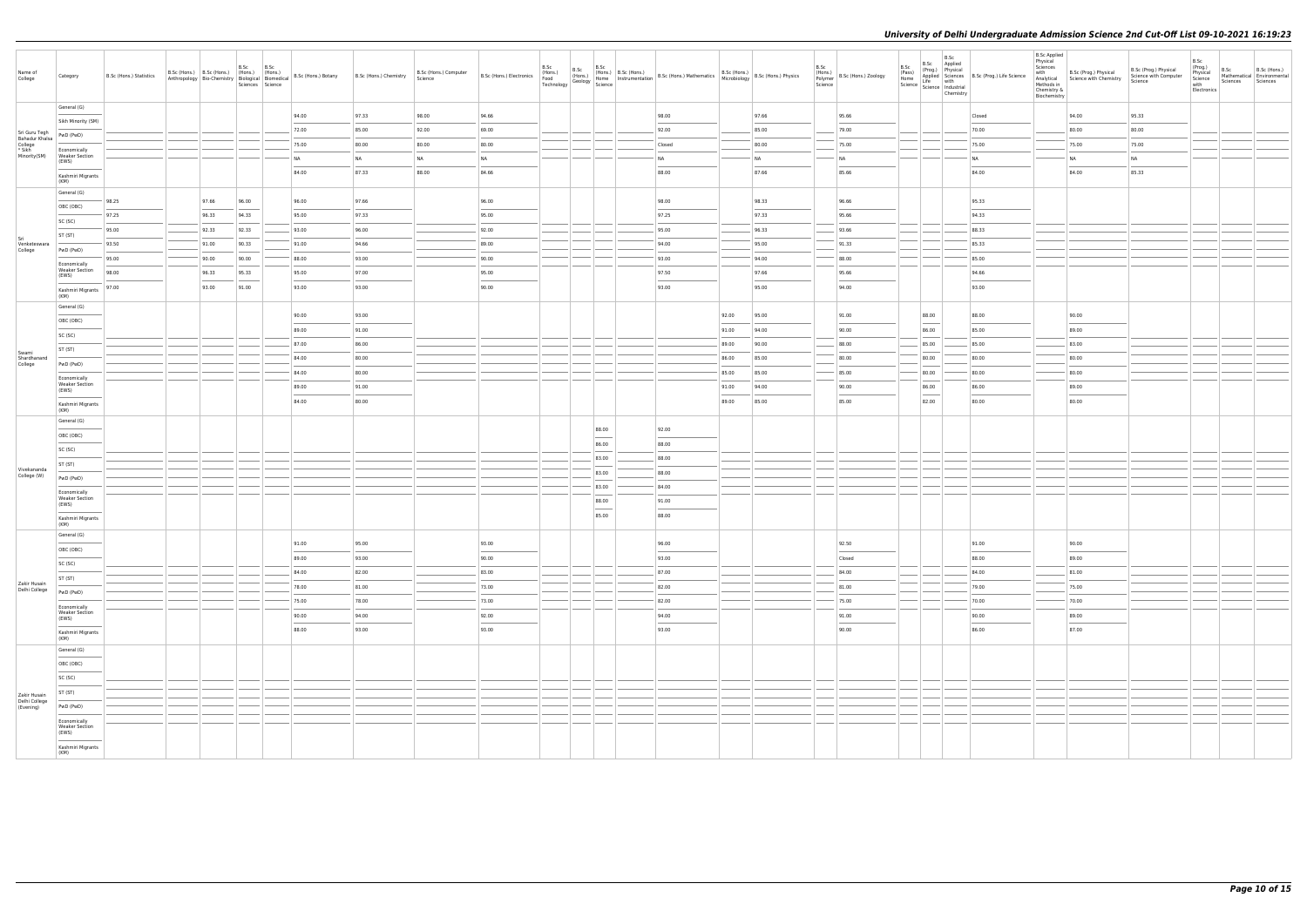# **Science Courses 2nd Cut-Off Remarks**

| Name of<br>College                                  | B.Sc<br>(Hons.)<br>Statistics | B.Sc (Hons.)   B.Sc (Hons.)<br>Anthropology   Bio-Chemistry   Biological | B.Sc<br>(Hons.)<br>Sciences | B.Sc (Hons.)   B.Sc<br>Biomedical<br>Science                                      | (Hons.)<br>Botany               | Chemistry Science                                                                                                                                                                                                                | B.Sc (Hons.)   B.Sc (Hons.) Computer                                                                                                                                                                                       | B.Sc (Hons.)<br>Electronics                                                                                                                                                                                                       | B.Sc (Hons.)<br>Food<br>Technology                                 | B.Sc<br>(Hons.)<br>Geology | B.Sc<br>(Hons.)<br>B.Sc (Hons.)<br>Home<br>Instrumentation   Mathematics   Microbiology   Physics<br>Science |                                                                                                                                                                                                                                  | B.Sc (Hons.)   B.Sc (Hons.)   B.Sc (Hons.) |                                                                                                                                                                                                                                  | B.Sc<br>(Hons.)<br>Polymer<br>Science | B.Sc<br>(Hons.)<br>Zoology                     | B.Sc<br>(Pass)<br>Home<br>Science | B.Sc<br>(Prog.)<br>Life | B.Sc<br>Applied<br>Physical<br>Applied Sciences<br>with<br>Science   Industrial<br>Chemistry                                                                                                                                           | B.Sc (Prog.)<br>Life Science                   | <b>B.Sc Applied</b><br>Physical<br>Sciences<br>with<br>Analytical<br>Methods in<br>Chemistry &<br>Biochemistry | B.Sc (Prog.)<br>Physical<br>Science with<br>Chemistry                                                                                                                                                                             | $B.Sc$ (Prog.) $ B.Sc $<br>Physical<br>Science<br>with<br>Computer<br>Science                                                                                                                                                           | (Prog.)<br>Physical<br>Science<br>with<br>Electronics                                                                                                                                                                            | B.Sc<br>Mathematical   Environmental<br>Sciences | B.Sc (Hons.)<br>Sciences |
|-----------------------------------------------------|-------------------------------|--------------------------------------------------------------------------|-----------------------------|-----------------------------------------------------------------------------------|---------------------------------|----------------------------------------------------------------------------------------------------------------------------------------------------------------------------------------------------------------------------------|----------------------------------------------------------------------------------------------------------------------------------------------------------------------------------------------------------------------------|-----------------------------------------------------------------------------------------------------------------------------------------------------------------------------------------------------------------------------------|--------------------------------------------------------------------|----------------------------|--------------------------------------------------------------------------------------------------------------|----------------------------------------------------------------------------------------------------------------------------------------------------------------------------------------------------------------------------------|--------------------------------------------|----------------------------------------------------------------------------------------------------------------------------------------------------------------------------------------------------------------------------------|---------------------------------------|------------------------------------------------|-----------------------------------|-------------------------|----------------------------------------------------------------------------------------------------------------------------------------------------------------------------------------------------------------------------------------|------------------------------------------------|----------------------------------------------------------------------------------------------------------------|-----------------------------------------------------------------------------------------------------------------------------------------------------------------------------------------------------------------------------------|-----------------------------------------------------------------------------------------------------------------------------------------------------------------------------------------------------------------------------------------|----------------------------------------------------------------------------------------------------------------------------------------------------------------------------------------------------------------------------------|--------------------------------------------------|--------------------------|
| Acharya<br>Narendra Dev<br>College                  |                               |                                                                          |                             | up to 3%<br>advantage to<br>candidates<br>with at least<br>60% in<br>Mathematics. |                                 | up to 1%<br>less for girl<br>candidates.                                                                                                                                                                                         | cut-offs are for science<br>stream. up to 1% less for<br>girl candidates.                                                                                                                                                  | up to 1%<br>less for girl<br>candidates.                                                                                                                                                                                          |                                                                    |                            |                                                                                                              |                                                                                                                                                                                                                                  |                                            | up to 1%<br>less for girl<br>candidates.                                                                                                                                                                                         |                                       |                                                |                                   |                         |                                                                                                                                                                                                                                        |                                                |                                                                                                                |                                                                                                                                                                                                                                   | up to $1\%$                                                                                                                                                                                                                             | up to 1%<br>less for girl   less for girl<br>candidates.   candidates.                                                                                                                                                           |                                                  |                          |
| Aditi<br>Mahavidyalaya<br>(W)                       |                               |                                                                          |                             |                                                                                   |                                 |                                                                                                                                                                                                                                  |                                                                                                                                                                                                                            |                                                                                                                                                                                                                                   |                                                                    |                            |                                                                                                              |                                                                                                                                                                                                                                  |                                            |                                                                                                                                                                                                                                  |                                       |                                                |                                   |                         |                                                                                                                                                                                                                                        |                                                |                                                                                                                |                                                                                                                                                                                                                                   |                                                                                                                                                                                                                                         |                                                                                                                                                                                                                                  |                                                  |                          |
| Aryabhatta<br>College                               |                               |                                                                          |                             |                                                                                   |                                 |                                                                                                                                                                                                                                  | 1% less for women<br>candidates                                                                                                                                                                                            |                                                                                                                                                                                                                                   |                                                                    |                            |                                                                                                              | 1% less for<br>women<br>candidates                                                                                                                                                                                               |                                            |                                                                                                                                                                                                                                  |                                       |                                                |                                   |                         |                                                                                                                                                                                                                                        |                                                |                                                                                                                |                                                                                                                                                                                                                                   |                                                                                                                                                                                                                                         |                                                                                                                                                                                                                                  |                                                  |                          |
| Atma Ram<br>Sanatan<br>Dharma College               |                               |                                                                          |                             |                                                                                   |                                 | a) 1%<br>concession<br>to Girl<br>Candidates<br>in the<br>aggregate<br>only. b)<br>Applicants<br>who were<br>eligible for<br>admission in<br>the First<br>Cut-off will<br>not be given<br>admission in<br>the second<br>cut-off. | a) 1% concession to Girl<br>Candidates in the<br>aggregate only. b)<br>Applicants who were<br>eligible for admission in the<br>First Cut-off will not be<br>given admission in the<br>second cut-off.                      | a) 1%<br>concession<br>to Girl<br>Candidates<br>in the<br>aggregate<br>only. b)<br>Applicants<br>who were<br>eligible for<br>admission in<br>the First Cut-<br>off will not<br>be given<br>admission in<br>the second<br>cut-off. |                                                                    |                            |                                                                                                              | a) 1%<br>concession<br>to Girl<br>Candidates<br>in the<br>aggregate<br>only. b)<br>Applicants<br>who were<br>eligible for<br>admission in<br>the First<br>Cut-off will<br>not be given<br>admission in<br>the second<br>cut-off. |                                            | a) 1%<br>concession<br>to Girl<br>Candidates<br>in the<br>aggregate<br>only. b)<br>Applicants<br>who were<br>eligible for<br>admission in<br>the First<br>Cut-off will<br>not be given<br>admission in<br>the second<br>cut-off. |                                       |                                                |                                   |                         | a) 1%<br>concession<br>to Girl<br>Candidates<br>in the<br>aggregate<br>only. b)<br>Applicants<br>who were<br>eligible for<br>admission<br>in the First<br>Cut-off will<br>not be<br>given<br>admission<br>in the<br>second<br>cut-off. |                                                |                                                                                                                | a) 1%<br>concession<br>to Girl<br>Candidates<br>in the<br>aggregate<br>only. b)<br>Applicants<br>who were<br>eligible for<br>admission in<br>the First Cut-<br>off will not<br>be given<br>admission in<br>the second<br>cut-off. | a) 1%<br>concession<br>to Girl<br>in the<br>aggregate<br>only. b)<br>Applicants<br>who were<br>admission<br>in the First   in the First<br>Cut-off will   Cut-off will<br>not be<br>given<br>admission<br>in the<br>second cut-<br>off. | a) 1%<br>concession<br>to Girl<br>Candidates   Candidates<br>in the<br>aggregate<br>only. b)<br>Applicants<br>who were<br>eligible for eligible for<br>admission<br>not be<br>given<br>admission<br>in the<br>second<br>cut-off. |                                                  |                          |
| Bhagini<br>Nivedita<br>College (W)                  |                               |                                                                          |                             |                                                                                   |                                 |                                                                                                                                                                                                                                  |                                                                                                                                                                                                                            |                                                                                                                                                                                                                                   |                                                                    |                            |                                                                                                              |                                                                                                                                                                                                                                  |                                            |                                                                                                                                                                                                                                  |                                       |                                                |                                   |                         |                                                                                                                                                                                                                                        |                                                |                                                                                                                |                                                                                                                                                                                                                                   |                                                                                                                                                                                                                                         |                                                                                                                                                                                                                                  |                                                  |                          |
| <b>Bharati College</b><br>(W)                       |                               |                                                                          |                             |                                                                                   |                                 |                                                                                                                                                                                                                                  |                                                                                                                                                                                                                            |                                                                                                                                                                                                                                   |                                                                    |                            |                                                                                                              |                                                                                                                                                                                                                                  |                                            |                                                                                                                                                                                                                                  |                                       |                                                |                                   |                         |                                                                                                                                                                                                                                        |                                                |                                                                                                                |                                                                                                                                                                                                                                   |                                                                                                                                                                                                                                         |                                                                                                                                                                                                                                  |                                                  |                          |
| Bhaskaracharya<br>College of<br>Applied<br>Sciences |                               |                                                                          |                             | PCB/PCBt<br>(3%<br>advantage to<br>with at least<br>60% in<br>Maths               | candidates PCB/PCBt PCM         |                                                                                                                                                                                                                                  | one language, Mathematics<br>and two subjects out of<br>Physics, Chemistry and<br><b>Computer Science</b><br>/Informatics Practices. (2%<br>disadvantage for Non-<br>Science Stream)                                       | <b>PCM</b>                                                                                                                                                                                                                        | PCM/PCB/PCBt<br>(3%<br>relaxation to<br>candidates<br>studied PCMB |                            | <b>PCM</b>                                                                                                   |                                                                                                                                                                                                                                  |                                            | PCB/PCBt PCM PCM PCM PCB/PCBt                                                                                                                                                                                                    |                                       |                                                |                                   |                         |                                                                                                                                                                                                                                        |                                                |                                                                                                                |                                                                                                                                                                                                                                   |                                                                                                                                                                                                                                         |                                                                                                                                                                                                                                  |                                                  |                          |
| College of<br>Vocational<br>Studies                 |                               |                                                                          |                             |                                                                                   |                                 |                                                                                                                                                                                                                                  | SC<br>85.25? Less than 85.50<br><b>ST</b><br>84? Less than  84.50<br>PWD<br>83? Less than 84 Â<br>KM 85? Less than 86Â                                                                                                     |                                                                                                                                                                                                                                   |                                                                    |                            |                                                                                                              |                                                                                                                                                                                                                                  |                                            |                                                                                                                                                                                                                                  |                                       |                                                |                                   |                         |                                                                                                                                                                                                                                        |                                                |                                                                                                                |                                                                                                                                                                                                                                   |                                                                                                                                                                                                                                         |                                                                                                                                                                                                                                  |                                                  |                          |
| Daulat Ram<br>College (W)                           |                               |                                                                          |                             |                                                                                   |                                 |                                                                                                                                                                                                                                  |                                                                                                                                                                                                                            |                                                                                                                                                                                                                                   |                                                                    |                            |                                                                                                              |                                                                                                                                                                                                                                  |                                            |                                                                                                                                                                                                                                  |                                       |                                                |                                   |                         |                                                                                                                                                                                                                                        |                                                |                                                                                                                |                                                                                                                                                                                                                                   |                                                                                                                                                                                                                                         |                                                                                                                                                                                                                                  |                                                  |                          |
| Deen Dayal<br>Upadhyaya<br>College                  |                               |                                                                          |                             |                                                                                   | $1\%$<br>concession<br>for Girl | $1\%$<br>concession<br>for Girl<br>Candidates.   Candidates.                                                                                                                                                                     | 1% concession for Girl<br>Candidates. Declared cut-<br>off is for science stream<br>students. For other streams<br>a deduction of 2% will be<br>levied while determining<br>the effective percentage of<br>the candidates. | 1%<br>concession<br>for Girl<br>Candidates.                                                                                                                                                                                       |                                                                    |                            |                                                                                                              | $1\%$<br>concession<br>for Girl<br>Candidates.                                                                                                                                                                                   |                                            | $1\%$<br>concession<br>for Girl<br>Candidates.                                                                                                                                                                                   |                                       | $1\%$<br>concession<br>for Girl<br>Candidates. |                                   |                         |                                                                                                                                                                                                                                        | $1\%$<br>concession<br>for Girl<br>Candidates. |                                                                                                                | $1\%$<br>concession<br>for Girl<br>Candidates.                                                                                                                                                                                    | $1\%$<br>concession<br>for Girl<br>Candidates.                                                                                                                                                                                          |                                                                                                                                                                                                                                  | $1\%$<br>concession<br>for Girl<br>Candidates.   |                          |
| Delhi College of<br>Arts and<br>Commerce            |                               |                                                                          |                             |                                                                                   |                                 |                                                                                                                                                                                                                                  |                                                                                                                                                                                                                            |                                                                                                                                                                                                                                   |                                                                    |                            |                                                                                                              |                                                                                                                                                                                                                                  |                                            |                                                                                                                                                                                                                                  |                                       |                                                |                                   |                         |                                                                                                                                                                                                                                        |                                                |                                                                                                                |                                                                                                                                                                                                                                   |                                                                                                                                                                                                                                         |                                                                                                                                                                                                                                  |                                                  |                          |
| Department of<br>Germanic and<br>Romance<br>Studies |                               |                                                                          |                             |                                                                                   |                                 |                                                                                                                                                                                                                                  |                                                                                                                                                                                                                            |                                                                                                                                                                                                                                   |                                                                    |                            |                                                                                                              |                                                                                                                                                                                                                                  |                                            |                                                                                                                                                                                                                                  |                                       |                                                |                                   |                         |                                                                                                                                                                                                                                        |                                                |                                                                                                                |                                                                                                                                                                                                                                   |                                                                                                                                                                                                                                         |                                                                                                                                                                                                                                  |                                                  |                          |
|                                                     |                               |                                                                          |                             |                                                                                   |                                 |                                                                                                                                                                                                                                  |                                                                                                                                                                                                                            |                                                                                                                                                                                                                                   |                                                                    |                            |                                                                                                              |                                                                                                                                                                                                                                  |                                            |                                                                                                                                                                                                                                  |                                       |                                                |                                   |                         |                                                                                                                                                                                                                                        |                                                |                                                                                                                |                                                                                                                                                                                                                                   |                                                                                                                                                                                                                                         |                                                                                                                                                                                                                                  |                                                  |                          |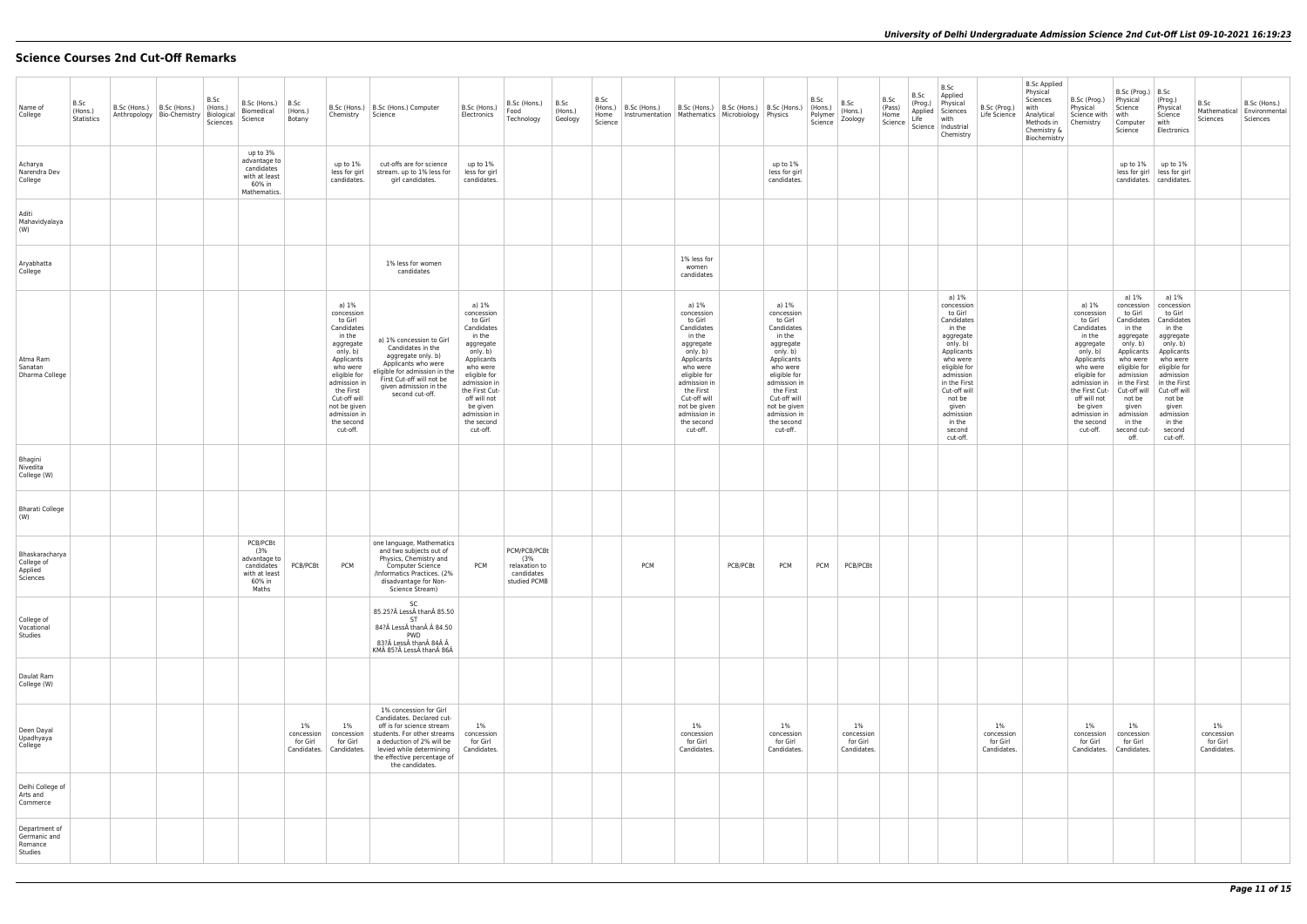| Name of<br>College                       | B.Sc<br>(Hons.)<br>Statistics                                           | B.Sc (Hons.)   B.Sc (Hons.) | Anthropology   Bio-Chemistry | B.Sc<br>(Hons.)<br>Biological<br>Sciences | B.Sc (Hons.)<br>Biomedical<br>Science | B.Sc<br>(Hons.)<br>Botany                                               | Chemistry                                                               | B.Sc (Hons.)   B.Sc (Hons.) Computer<br>Science                                                                                | B.Sc (Hons.)<br>Electronics                                                                                                                         | B.Sc (Hons.)<br>Food<br>Technology | B.Sc<br>(Hons.)<br>Geology | B.Sc<br>(Hons.)<br>Home<br>Science | B.Sc (Hons.)<br>Instrumentation   Mathematics   Microbiology   Physics |                                                                                                   | B.Sc (Hons.)   B.Sc (Hons.)   B.Sc (Hons.) |                                                                                                                                                     | B.Sc<br>(Hons.)<br>Polymer<br>Science | B.Sc<br>(Hons.)<br>Zoology                                              | B.Sc<br>(Pass)<br>Home<br>Science | B.Sc<br>(Prog.)<br>Applied<br>Life | B.Sc<br>Applied<br>Physical<br>Sciences<br>with<br>Science   Industrial<br>Chemistry | B.9<br>Lif |
|------------------------------------------|-------------------------------------------------------------------------|-----------------------------|------------------------------|-------------------------------------------|---------------------------------------|-------------------------------------------------------------------------|-------------------------------------------------------------------------|--------------------------------------------------------------------------------------------------------------------------------|-----------------------------------------------------------------------------------------------------------------------------------------------------|------------------------------------|----------------------------|------------------------------------|------------------------------------------------------------------------|---------------------------------------------------------------------------------------------------|--------------------------------------------|-----------------------------------------------------------------------------------------------------------------------------------------------------|---------------------------------------|-------------------------------------------------------------------------|-----------------------------------|------------------------------------|--------------------------------------------------------------------------------------|------------|
| Deshbandhu<br>College                    |                                                                         |                             |                              |                                           |                                       |                                                                         |                                                                         |                                                                                                                                |                                                                                                                                                     |                                    |                            |                                    |                                                                        |                                                                                                   |                                            |                                                                                                                                                     |                                       |                                                                         |                                   |                                    |                                                                                      |            |
| Dr. Bhim Rao<br>Ambedkar<br>College      |                                                                         |                             |                              |                                           |                                       |                                                                         |                                                                         |                                                                                                                                |                                                                                                                                                     |                                    |                            |                                    |                                                                        |                                                                                                   |                                            |                                                                                                                                                     |                                       |                                                                         |                                   |                                    |                                                                                      |            |
| Dyal Singh<br>College                    |                                                                         |                             |                              |                                           |                                       | $1\%$<br>relaxation<br>for Girls<br>Candidates                          | $1\%$<br>relaxation<br>for Girls<br>Candidates                          | 1% relaxation for Girls<br>Candidates                                                                                          |                                                                                                                                                     |                                    |                            |                                    |                                                                        | $1\%$<br>relaxation<br>for Girls<br>Candidates                                                    |                                            | 1%<br>relaxation<br>for Girls<br>Candidates                                                                                                         |                                       | $1\%$<br>relaxation<br>for Girls<br>Candidates                          |                                   |                                    |                                                                                      | C          |
| Dyal Singh<br>College<br>(Evening)       |                                                                         |                             |                              |                                           |                                       |                                                                         |                                                                         |                                                                                                                                |                                                                                                                                                     |                                    |                            |                                    |                                                                        |                                                                                                   |                                            |                                                                                                                                                     |                                       |                                                                         |                                   |                                    |                                                                                      |            |
| Gargi College<br>(W)                     |                                                                         |                             |                              |                                           |                                       |                                                                         |                                                                         |                                                                                                                                |                                                                                                                                                     |                                    |                            |                                    |                                                                        |                                                                                                   |                                            |                                                                                                                                                     |                                       |                                                                         |                                   |                                    |                                                                                      |            |
| Hansraj College                          |                                                                         |                             |                              |                                           |                                       |                                                                         |                                                                         |                                                                                                                                |                                                                                                                                                     |                                    |                            |                                    |                                                                        |                                                                                                   |                                            |                                                                                                                                                     |                                       |                                                                         |                                   |                                    |                                                                                      |            |
| Hindu College                            |                                                                         |                             |                              |                                           |                                       |                                                                         |                                                                         |                                                                                                                                |                                                                                                                                                     |                                    |                            |                                    |                                                                        |                                                                                                   |                                            |                                                                                                                                                     |                                       |                                                                         |                                   |                                    |                                                                                      |            |
| Indraprastha<br>College for<br>Women (W) |                                                                         |                             |                              |                                           |                                       |                                                                         |                                                                         |                                                                                                                                |                                                                                                                                                     |                                    |                            |                                    |                                                                        |                                                                                                   |                                            |                                                                                                                                                     |                                       |                                                                         |                                   |                                    |                                                                                      |            |
| Institute of<br>Home<br>Economics (W)    |                                                                         |                             |                              |                                           |                                       |                                                                         |                                                                         |                                                                                                                                |                                                                                                                                                     |                                    |                            |                                    |                                                                        |                                                                                                   |                                            |                                                                                                                                                     |                                       |                                                                         |                                   |                                    |                                                                                      |            |
| Janki Devi<br>Memorial<br>College (W)    |                                                                         |                             |                              |                                           |                                       |                                                                         |                                                                         |                                                                                                                                |                                                                                                                                                     |                                    |                            |                                    |                                                                        |                                                                                                   |                                            |                                                                                                                                                     |                                       |                                                                         |                                   |                                    |                                                                                      |            |
| Kalindi College<br>(W)                   |                                                                         |                             |                              |                                           |                                       |                                                                         |                                                                         |                                                                                                                                |                                                                                                                                                     |                                    |                            |                                    |                                                                        |                                                                                                   |                                            |                                                                                                                                                     |                                       |                                                                         |                                   |                                    |                                                                                      |            |
| Kamala Nehru<br>College (W)              |                                                                         |                             |                              |                                           |                                       |                                                                         |                                                                         |                                                                                                                                |                                                                                                                                                     |                                    |                            |                                    |                                                                        | Admission in<br>2nd Cut Off<br>as per<br>University<br>Guidelines.                                |                                            |                                                                                                                                                     |                                       |                                                                         |                                   |                                    |                                                                                      |            |
| Keshav<br>Mahavidyalaya                  |                                                                         |                             |                              |                                           |                                       |                                                                         |                                                                         | 1% concession to girl<br>candidates. Candidates<br>eligible for First Cut off will<br>not be considered in the<br>second list. | $1\%$<br>concession<br>to girl<br>candidates.<br>Candidates<br>eligible for<br>First Cut off<br>will not be<br>considered<br>in the<br>second list. |                                    |                            |                                    |                                                                        | Candidates<br>eligible for<br>First Cut off<br>will not be<br>considered<br>in the<br>second list |                                            | $1\%$<br>concession<br>to girl<br>candidates.<br>Candidates<br>eligible for<br>First Cut off<br>will not be<br>considered<br>in the<br>second list. |                                       |                                                                         |                                   |                                    |                                                                                      |            |
| Kirori Mal<br>College                    | See the<br>bulletin of<br>information<br>for<br>University<br>of Delhi. |                             |                              |                                           |                                       | See the<br>bulletin of<br>information<br>for<br>University<br>of Delhi. | See the<br>bulletin of<br>information<br>for<br>University<br>of Delhi. |                                                                                                                                |                                                                                                                                                     |                                    |                            |                                    |                                                                        | See the<br>bulletin of<br>information<br>for<br>University of<br>Delhi.                           |                                            | See the<br>bulletin of<br>information<br>for<br>University of<br>Delhi.                                                                             |                                       | See the<br>bulletin of<br>information<br>for<br>University<br>of Delhi. |                                   |                                    |                                                                                      | in<br>Ur   |
| Lady Irwin<br>College (W)                |                                                                         |                             |                              |                                           |                                       |                                                                         |                                                                         |                                                                                                                                |                                                                                                                                                     |                                    |                            |                                    |                                                                        |                                                                                                   |                                            |                                                                                                                                                     |                                       |                                                                         |                                   |                                    |                                                                                      |            |

| B.Sc (Prog.)<br>Life Science                                            | <b>B.Sc Applied</b><br>Physical<br>Sciences<br>with<br>Analytical<br>Methods in<br>Chemistry &<br>Biochemistry | B.Sc (Prog.)<br>Physical<br>Science with<br>Chemistry                   | B.Sc (Prog.)<br>Physical<br>Science<br>with<br>Computer<br>Science                                                                              | B.Sc<br>(Prog.)<br>Physical<br>Science<br>with<br>Electronics | B.Sc<br>Mathematical<br>Sciences                                                                  | B.Sc (Hons.)<br>Environmental<br>Sciences |
|-------------------------------------------------------------------------|----------------------------------------------------------------------------------------------------------------|-------------------------------------------------------------------------|-------------------------------------------------------------------------------------------------------------------------------------------------|---------------------------------------------------------------|---------------------------------------------------------------------------------------------------|-------------------------------------------|
|                                                                         |                                                                                                                |                                                                         |                                                                                                                                                 |                                                               |                                                                                                   |                                           |
|                                                                         |                                                                                                                |                                                                         |                                                                                                                                                 |                                                               |                                                                                                   |                                           |
| 1%<br>relaxation<br>for Girls<br>Candidates                             |                                                                                                                | 1%<br>relaxation<br>for Girls<br>Candidates                             | 1%<br>relaxation<br>for Girls<br>Candidates                                                                                                     |                                                               |                                                                                                   |                                           |
|                                                                         |                                                                                                                |                                                                         |                                                                                                                                                 |                                                               |                                                                                                   |                                           |
|                                                                         |                                                                                                                |                                                                         |                                                                                                                                                 |                                                               |                                                                                                   |                                           |
|                                                                         |                                                                                                                |                                                                         |                                                                                                                                                 |                                                               |                                                                                                   |                                           |
|                                                                         |                                                                                                                |                                                                         |                                                                                                                                                 |                                                               |                                                                                                   |                                           |
|                                                                         |                                                                                                                |                                                                         |                                                                                                                                                 |                                                               |                                                                                                   |                                           |
|                                                                         |                                                                                                                |                                                                         |                                                                                                                                                 |                                                               |                                                                                                   |                                           |
|                                                                         |                                                                                                                |                                                                         |                                                                                                                                                 |                                                               |                                                                                                   |                                           |
|                                                                         |                                                                                                                |                                                                         |                                                                                                                                                 |                                                               |                                                                                                   |                                           |
|                                                                         |                                                                                                                |                                                                         |                                                                                                                                                 |                                                               |                                                                                                   |                                           |
|                                                                         |                                                                                                                |                                                                         | 1%<br>concession<br>to girl<br>candidates.<br>Candidates<br>eligible for<br>First Cut off<br>will not be<br>considered<br>in the<br>second list |                                                               | Candidates<br>eligible for<br>First Cut off<br>will not be<br>considered in<br>the second<br>list |                                           |
| See the<br>bulletin of<br>information<br>for<br>University of<br>Delhi. | See the<br>bulletin of<br>information<br>for<br>University of<br>Delhi.                                        | See the<br>bulletin of<br>information<br>for<br>University of<br>Delhi. | See the<br>bulletin of<br>information<br>for<br>University<br>of Delhi.                                                                         |                                                               |                                                                                                   |                                           |
|                                                                         |                                                                                                                |                                                                         |                                                                                                                                                 |                                                               |                                                                                                   |                                           |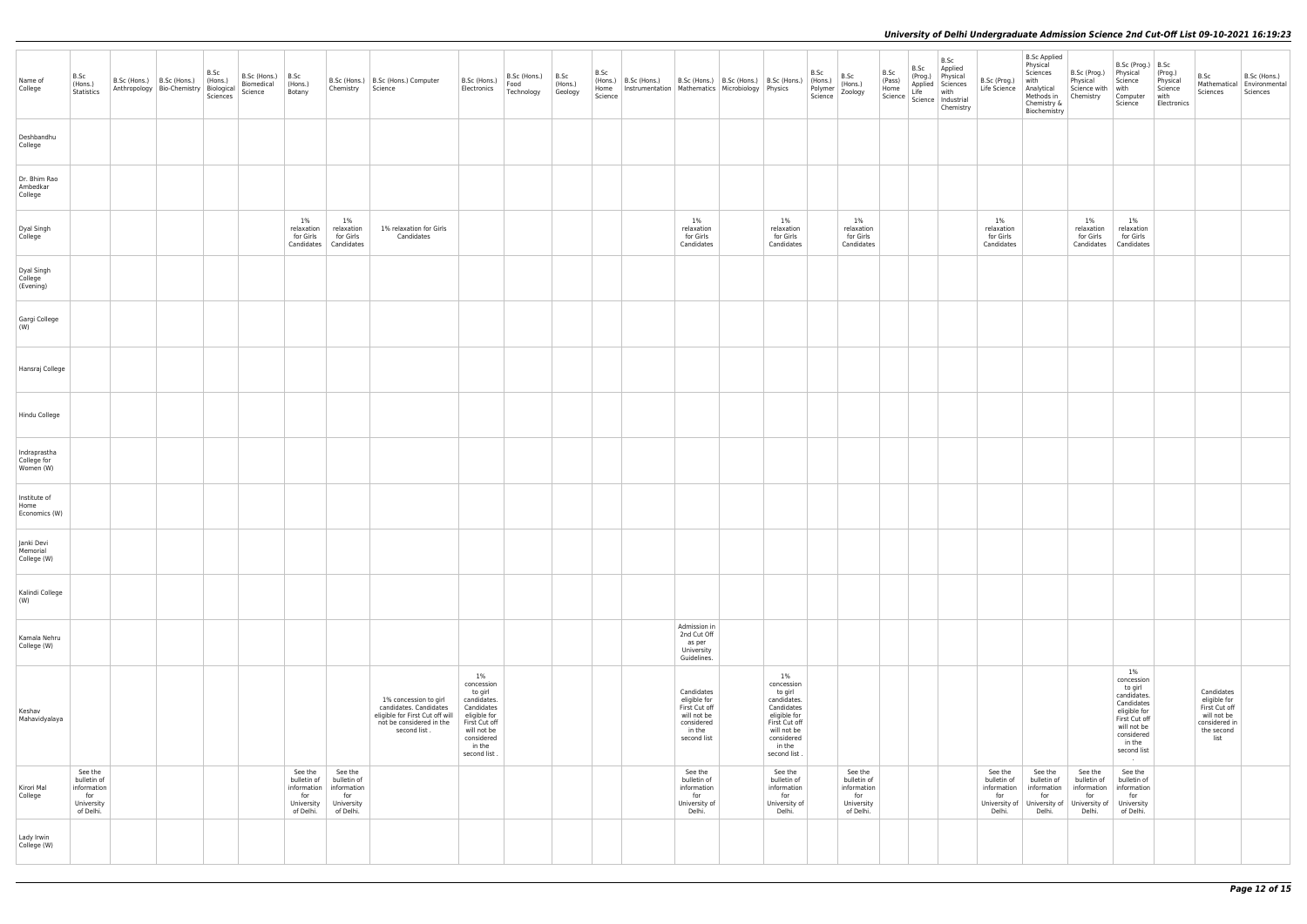| Name of<br>College                        | B.Sc<br>(Hons.)<br>Statistics                                                                                                                                                         | $B.Sc$ (Hons.) $B.Sc$ (Hons.)<br>Anthropology   Bio-Chemistry   Biological | B.Sc<br>$ $ (Hons.)<br>Sciences | B.Sc (Hons.)<br>Biomedical<br>Science | B.Sc<br>(Hons.)<br>Botany                              | Chemistry                                             | B.Sc (Hons.)   B.Sc (Hons.) Computer<br>Science                                                                                                         | B.Sc (Hons.)<br>Electronics              | $B.Sc$ (Hons.) $\Big $ B.Sc<br>Food<br>Technology | (Hons.)<br>Geology                                                                                                                                                                    | B.Sc<br>Home<br>Science | $ $ (Hons.) $ $ B.Sc (Hons.)<br>Instrumentation   Mathematics   Microbiology   Physics | B.Sc (Hons.)   B.Sc (Hons.)   B.Sc (Hons.)                                                                                                                                       |                                                                                                                                                                   |                                                      | B.Sc<br>(Hons.)<br>Polymer<br>Science | B.Sc<br>$ $ (Hons.)<br>Zoology                        | B.Sc<br>(Pass)<br>Home<br>Science | B.Sc<br>(Prog.)<br>Applied Sciences<br>Life | B.Sc<br>Applied<br>Physical<br>with<br>Science   Industrial<br>Chemistry | B.Sc (Prog.)<br>Life Science                       | <b>B.Sc Applied</b><br>Physical<br>Sciences<br>with<br>Analytical<br>Methods in<br>Chemistry &<br>Biochemistry | B.Sc (Prog.)<br>Physical<br>Science with<br>  Chemistry | B.Sc (Prog.) B.Sc<br>Physical<br>Science<br>with<br>Computer<br>Science | (Prog.)<br>Physical<br>Science<br>with<br>Electronics | B.Sc<br>Sciences                            | B.Sc (Hons.)<br>Mathematical   Environmental<br>Sciences                                                                                              |
|-------------------------------------------|---------------------------------------------------------------------------------------------------------------------------------------------------------------------------------------|----------------------------------------------------------------------------|---------------------------------|---------------------------------------|--------------------------------------------------------|-------------------------------------------------------|---------------------------------------------------------------------------------------------------------------------------------------------------------|------------------------------------------|---------------------------------------------------|---------------------------------------------------------------------------------------------------------------------------------------------------------------------------------------|-------------------------|----------------------------------------------------------------------------------------|----------------------------------------------------------------------------------------------------------------------------------------------------------------------------------|-------------------------------------------------------------------------------------------------------------------------------------------------------------------|------------------------------------------------------|---------------------------------------|-------------------------------------------------------|-----------------------------------|---------------------------------------------|--------------------------------------------------------------------------|----------------------------------------------------|----------------------------------------------------------------------------------------------------------------|---------------------------------------------------------|-------------------------------------------------------------------------|-------------------------------------------------------|---------------------------------------------|-------------------------------------------------------------------------------------------------------------------------------------------------------|
| Lady Shri Ram<br>College for<br>Women (W) |                                                                                                                                                                                       |                                                                            |                                 |                                       |                                                        |                                                       |                                                                                                                                                         |                                          |                                                   |                                                                                                                                                                                       |                         |                                                                                        |                                                                                                                                                                                  |                                                                                                                                                                   |                                                      |                                       |                                                       |                                   |                                             |                                                                          |                                                    |                                                                                                                |                                                         |                                                                         |                                                       |                                             |                                                                                                                                                       |
| Lakshmibai<br>College (W)                 |                                                                                                                                                                                       |                                                                            |                                 |                                       |                                                        |                                                       |                                                                                                                                                         |                                          |                                                   |                                                                                                                                                                                       |                         |                                                                                        |                                                                                                                                                                                  |                                                                                                                                                                   |                                                      |                                       |                                                       |                                   |                                             |                                                                          |                                                    |                                                                                                                |                                                         |                                                                         |                                                       |                                             |                                                                                                                                                       |
| Maharaja<br>Agrasen<br>College            |                                                                                                                                                                                       |                                                                            |                                 |                                       |                                                        |                                                       |                                                                                                                                                         | 1%<br>Relaxation<br>for Girls<br>Student |                                                   |                                                                                                                                                                                       |                         |                                                                                        |                                                                                                                                                                                  |                                                                                                                                                                   |                                                      |                                       |                                                       |                                   |                                             |                                                                          |                                                    |                                                                                                                | $1\%$<br>Relaxation<br>for Girls<br>Student             | 1%<br>Relaxation<br>for Girls<br>Student                                |                                                       | $1\%$<br>Relaxation<br>for Girls<br>Student |                                                                                                                                                       |
| Maitreyi<br>College (W)                   |                                                                                                                                                                                       |                                                                            |                                 |                                       | As per<br>guidelines<br>of<br>University<br>of Delhi . | As per<br>guidelines<br>of<br>University<br>of Delhi. |                                                                                                                                                         |                                          |                                                   |                                                                                                                                                                                       |                         |                                                                                        | As per<br>guidelines of<br>University of<br>Delhi.                                                                                                                               |                                                                                                                                                                   | As per<br>guidelines<br>of University<br>of Delhi.   |                                       | As per<br>guidelines<br>of<br>University<br>of Delhi. |                                   |                                             |                                                                          | As per<br>guidelines of<br>University of<br>Delhi. |                                                                                                                | As per<br>guidelines of<br>University of<br>Delhi.      | As per<br>guidelines<br>of<br>University<br>of Delhi.                   |                                                       |                                             |                                                                                                                                                       |
| Mata Sundri<br>College for<br>Women (W)   |                                                                                                                                                                                       |                                                                            |                                 |                                       |                                                        |                                                       |                                                                                                                                                         |                                          |                                                   |                                                                                                                                                                                       |                         |                                                                                        |                                                                                                                                                                                  |                                                                                                                                                                   |                                                      |                                       |                                                       |                                   |                                             |                                                                          |                                                    |                                                                                                                |                                                         |                                                                         |                                                       |                                             |                                                                                                                                                       |
| Miranda House<br>(W)                      |                                                                                                                                                                                       |                                                                            |                                 |                                       |                                                        |                                                       |                                                                                                                                                         |                                          |                                                   |                                                                                                                                                                                       |                         |                                                                                        |                                                                                                                                                                                  |                                                                                                                                                                   |                                                      |                                       |                                                       |                                   |                                             |                                                                          |                                                    |                                                                                                                |                                                         |                                                                         |                                                       |                                             |                                                                                                                                                       |
| Motilal Nehru<br>College                  |                                                                                                                                                                                       |                                                                            |                                 |                                       |                                                        |                                                       |                                                                                                                                                         |                                          |                                                   |                                                                                                                                                                                       |                         |                                                                                        | $1\%$<br>RELAXATION<br><b>FOR GIRL</b><br>CANDIDATE.                                                                                                                             |                                                                                                                                                                   | $1\%$<br>RELAXATION<br><b>FOR GIRL</b><br>CANDIDATE. |                                       |                                                       |                                   |                                             |                                                                          |                                                    |                                                                                                                |                                                         |                                                                         |                                                       |                                             |                                                                                                                                                       |
| Motilal Nehru<br>College<br>(Evening)     |                                                                                                                                                                                       |                                                                            |                                 |                                       |                                                        |                                                       |                                                                                                                                                         |                                          |                                                   |                                                                                                                                                                                       |                         |                                                                                        |                                                                                                                                                                                  |                                                                                                                                                                   |                                                      |                                       |                                                       |                                   |                                             |                                                                          |                                                    |                                                                                                                |                                                         |                                                                         |                                                       |                                             |                                                                                                                                                       |
| P.G.D.A.V.<br>College                     | 1% Less<br>for Girls.                                                                                                                                                                 |                                                                            |                                 |                                       |                                                        |                                                       | 1% Less for Girls.                                                                                                                                      |                                          |                                                   |                                                                                                                                                                                       |                         |                                                                                        | 1% Less for<br>Girls.                                                                                                                                                            |                                                                                                                                                                   |                                                      |                                       |                                                       |                                   |                                             |                                                                          |                                                    |                                                                                                                |                                                         |                                                                         |                                                       | 1% Less for<br>Girls.                       |                                                                                                                                                       |
| P.G.D.A.V.<br>College<br>(Evening)        |                                                                                                                                                                                       |                                                                            |                                 |                                       |                                                        |                                                       |                                                                                                                                                         |                                          |                                                   |                                                                                                                                                                                       |                         |                                                                                        | $1\%$<br>concession<br>to Girl<br>candidates                                                                                                                                     |                                                                                                                                                                   |                                                      |                                       |                                                       |                                   |                                             |                                                                          |                                                    |                                                                                                                |                                                         |                                                                         |                                                       |                                             |                                                                                                                                                       |
| Rajdhani<br>College                       |                                                                                                                                                                                       |                                                                            |                                 |                                       |                                                        | $1\%$<br>relaxation<br>for girls                      |                                                                                                                                                         | $1\%$<br>relaxation<br>for girls         |                                                   |                                                                                                                                                                                       |                         |                                                                                        | $1\%$<br>relaxation<br>for girls                                                                                                                                                 |                                                                                                                                                                   | $1\%$<br>relaxation<br>for girls                     |                                       |                                                       |                                   |                                             | $1\%$<br>relaxation<br>for girls                                         |                                                    |                                                                                                                | $1\%$<br>relaxation<br>for girls                        | 1%<br>relaxation<br>for girls                                           | $1\%$<br>relaxation<br>for girls                      |                                             |                                                                                                                                                       |
| Ram Lal Anand<br>College                  | $1\%$<br>Concession<br>for girls,<br>candidates<br>eligible in<br>the first<br>cut-off list<br>would not<br>be<br>considered<br>for<br>admission<br>in the<br>second<br>cut-off list. |                                                                            |                                 |                                       |                                                        |                                                       | 1% Concession for girls,<br>candidates eligible in the<br>first cut-off list would not<br>be considered for<br>admission in the second<br>cut-off list. |                                          |                                                   | $1\%$<br>Concession<br>for girls,<br>candidates<br>eligible in<br>the first<br>cut-off list<br>would not<br>be<br>considered<br>for<br>admission<br>in the<br>second<br>cut-off list. |                         |                                                                                        | $1\%$<br>Concession<br>for girls,<br>candidates<br>eligible in<br>the first cut-<br>off list would<br>not be<br>considered<br>for<br>admission in<br>the second<br>cut-off list. | No<br>Concesssion,<br>candidates<br>eligible in<br>the first cut-<br>off list would<br>not be<br>considered<br>for<br>admission in<br>the second<br>cut-off list. |                                                      |                                       |                                                       |                                   |                                             |                                                                          |                                                    |                                                                                                                |                                                         |                                                                         |                                                       |                                             |                                                                                                                                                       |
| Ramanujan<br>College                      | a. 1%<br>concession<br>given to<br>women<br>applicants<br>(General<br>Category).<br>b.<br>Directives<br>and<br>guidelines<br>as per<br>University<br>of Delhi.                        |                                                                            |                                 |                                       |                                                        |                                                       | a. 1% concession given to<br>women applicants (General<br>Category). b. Directives and<br>guidelines as per University<br>of Delhi.                     |                                          |                                                   |                                                                                                                                                                                       |                         |                                                                                        | a. 1%<br>concession<br>given to<br>women<br>applicants<br>(General<br>Category).<br>b. Directives<br>and<br>guidelines<br>as per<br>University of<br>Delhi.                      |                                                                                                                                                                   |                                                      |                                       |                                                       |                                   |                                             |                                                                          |                                                    |                                                                                                                |                                                         |                                                                         |                                                       |                                             | a. 1%<br>concession<br>given to<br>women<br>applicants<br>(General<br>Category). b.<br>Directives and<br>guidelines as<br>per University<br>of Delhi. |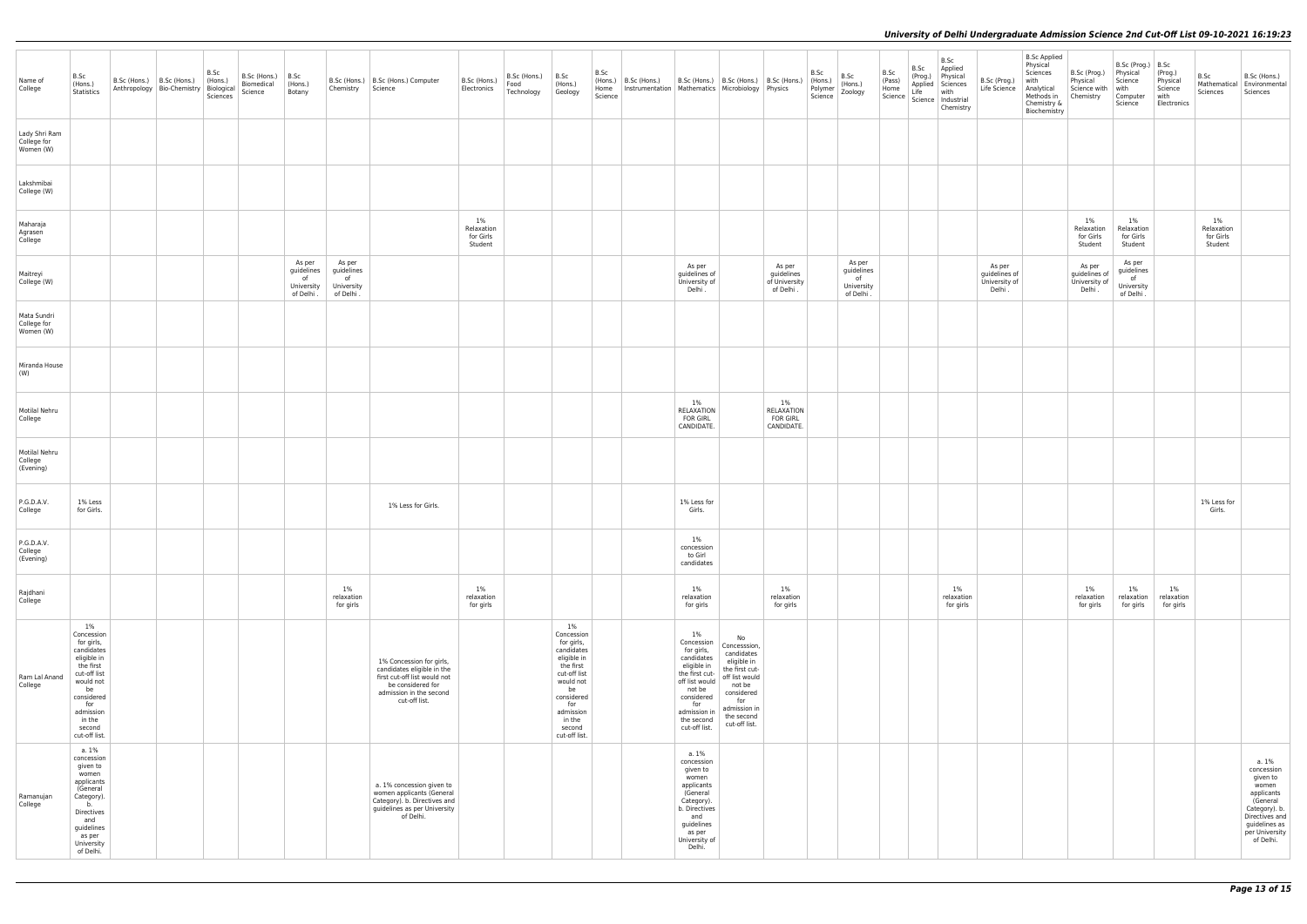| Name of<br>College                                                    | B.Sc<br>(Hons.)<br>Statistics | B.Sc<br>$B.Sc$ (Hons.) $B.Sc$<br>B.Sc (Hons.) B.Sc (Hons.) (Hons.)<br>Anthropology Bio-Chemistry Biological<br>Biomedical<br>Science<br>Sciences | (Hons.)<br>Botany              | Chemistry Science                                                    | B.Sc (Hons.)   B.Sc (Hons.) Computer | B.Sc (Hons.)<br>Electronics           | $B.Sc$ (Hons.) $\Big $ B.Sc<br>Food<br>Technology | $ $ (Hons.)<br>Geology | B.Sc<br>(Hons.) B.Sc (Hons.) B.Sc (Hons.) B.Sc (Hons.) B.Sc (Hons.)<br>Home   Instrumentation   Mathematics   Microbiology   Physics<br>Science |                                                                                                  |                                   | B.Sc<br>(Hons.) | B.Sc<br>(Hons.)<br>Polymer (Hons.)<br>Science Zoology | B.Sc | B.Sc | B.Sc<br>Applied<br>(Prog.) Physical<br>Applied Sciences<br>Life with<br>Prog.) Physical<br>Home Applied Sciences<br>Science Life with<br>Science Industrial<br>Chemistry | B.Sc (Prog.)<br>Life Science Analytical<br>Methods in | <b>B.Sc Applied</b><br>Physical<br>Sciences<br>with<br>Chemistry &<br>Biochemistry | B.Sc (Prog.)<br>Physical<br>Science with<br>Chemistry                | B.Sc (Prog.) B.Sc<br>Physical<br>Science<br>with<br>Computer<br>Science | (Prog.)<br>Physical<br>Science<br>with<br>Electronics                   | B.Sc<br>Sciences | B.Sc (Hons.)<br>Mathematical Environmental<br>Sciences |
|-----------------------------------------------------------------------|-------------------------------|--------------------------------------------------------------------------------------------------------------------------------------------------|--------------------------------|----------------------------------------------------------------------|--------------------------------------|---------------------------------------|---------------------------------------------------|------------------------|-------------------------------------------------------------------------------------------------------------------------------------------------|--------------------------------------------------------------------------------------------------|-----------------------------------|-----------------|-------------------------------------------------------|------|------|--------------------------------------------------------------------------------------------------------------------------------------------------------------------------|-------------------------------------------------------|------------------------------------------------------------------------------------|----------------------------------------------------------------------|-------------------------------------------------------------------------|-------------------------------------------------------------------------|------------------|--------------------------------------------------------|
| Ramjas College                                                        |                               |                                                                                                                                                  |                                |                                                                      |                                      |                                       |                                                   |                        |                                                                                                                                                 |                                                                                                  |                                   |                 |                                                       |      |      |                                                                                                                                                                          |                                                       |                                                                                    |                                                                      |                                                                         |                                                                         |                  |                                                        |
| Satyawati<br>College                                                  |                               |                                                                                                                                                  |                                |                                                                      |                                      |                                       |                                                   |                        |                                                                                                                                                 | 1. Girls<br>candidates<br>will be given<br>relaxation<br>up to 1% in<br>best four<br>percentage. |                                   |                 |                                                       |      |      |                                                                                                                                                                          |                                                       |                                                                                    |                                                                      |                                                                         |                                                                         |                  |                                                        |
| Satyawati<br>College<br>(Evening)                                     |                               |                                                                                                                                                  |                                |                                                                      |                                      |                                       |                                                   |                        |                                                                                                                                                 |                                                                                                  |                                   |                 |                                                       |      |      |                                                                                                                                                                          |                                                       |                                                                                    |                                                                      |                                                                         |                                                                         |                  |                                                        |
| Shaheed<br>Bhagat Singh<br>College                                    |                               |                                                                                                                                                  |                                |                                                                      |                                      |                                       |                                                   |                        |                                                                                                                                                 |                                                                                                  |                                   |                 |                                                       |      |      |                                                                                                                                                                          |                                                       |                                                                                    |                                                                      |                                                                         |                                                                         |                  |                                                        |
| Shaheed<br><b>Bhagat Singh</b><br>College<br>(Evening)                |                               |                                                                                                                                                  |                                |                                                                      |                                      |                                       |                                                   |                        |                                                                                                                                                 |                                                                                                  |                                   |                 |                                                       |      |      |                                                                                                                                                                          |                                                       |                                                                                    |                                                                      |                                                                         |                                                                         |                  |                                                        |
| Shaheed<br>Rajguru College<br>of Applied<br>Sciences for<br>Women (W) |                               |                                                                                                                                                  |                                |                                                                      |                                      |                                       |                                                   |                        |                                                                                                                                                 |                                                                                                  |                                   |                 |                                                       |      |      |                                                                                                                                                                          |                                                       |                                                                                    |                                                                      |                                                                         |                                                                         |                  |                                                        |
| Shaheed<br>Sukhdev<br>College<br>Business<br>Studies                  |                               |                                                                                                                                                  |                                |                                                                      |                                      |                                       |                                                   |                        |                                                                                                                                                 |                                                                                                  |                                   |                 |                                                       |      |      |                                                                                                                                                                          |                                                       |                                                                                    |                                                                      |                                                                         |                                                                         |                  |                                                        |
| Shivaji College                                                       |                               | 1% relaxation<br>for Girls.                                                                                                                      | 1%<br>relaxation<br>for Girls. | 1%<br>relaxation<br>for Girls.                                       |                                      |                                       |                                                   |                        |                                                                                                                                                 | 1%<br>relaxation<br>for Girls.                                                                   | $1\%$<br>relaxation<br>for Girls. |                 | 1%<br>relaxation<br>for Girls.                        |      |      |                                                                                                                                                                          | $1\%$<br>relaxation<br>for Girls.                     |                                                                                    | $1\%$<br>relaxation<br>for Girls.                                    | 1%<br>relaxation<br>for Girls.                                          |                                                                         |                  |                                                        |
| Shri Ram<br>College of<br>Commerce                                    |                               |                                                                                                                                                  |                                |                                                                      |                                      |                                       |                                                   |                        |                                                                                                                                                 |                                                                                                  |                                   |                 |                                                       |      |      |                                                                                                                                                                          |                                                       |                                                                                    |                                                                      |                                                                         |                                                                         |                  |                                                        |
| Shyam Lal<br>College                                                  |                               |                                                                                                                                                  |                                | 1%<br>concession<br>to Female<br>candidates<br>in all the<br>courses |                                      |                                       |                                                   |                        |                                                                                                                                                 | 1%<br>concession<br>to Female<br>candidates<br>in all the<br>courses                             |                                   |                 |                                                       |      |      |                                                                                                                                                                          |                                                       |                                                                                    | 1%<br>concession<br>to Female<br>candidates<br>in all the<br>courses | 1%<br>concession<br>to Female<br>candidates<br>in all the<br>courses    | $1\%$<br>concession<br>to Female<br>candidates<br>in all the<br>courses |                  |                                                        |
| Shyam Lal<br>College<br>(Evening)                                     |                               |                                                                                                                                                  |                                |                                                                      |                                      |                                       |                                                   |                        |                                                                                                                                                 |                                                                                                  |                                   |                 |                                                       |      |      |                                                                                                                                                                          |                                                       |                                                                                    |                                                                      |                                                                         |                                                                         |                  |                                                        |
| Shyama Prasad<br>Mukherji<br>College For<br>Women (W)                 |                               |                                                                                                                                                  |                                |                                                                      |                                      |                                       |                                                   |                        |                                                                                                                                                 |                                                                                                  |                                   |                 |                                                       |      |      |                                                                                                                                                                          |                                                       |                                                                                    |                                                                      |                                                                         |                                                                         |                  |                                                        |
| Sri Aurobindo<br>College (Day)                                        |                               |                                                                                                                                                  |                                |                                                                      |                                      | 1%relaxation<br>for girls<br>students |                                                   |                        |                                                                                                                                                 |                                                                                                  |                                   |                 |                                                       |      |      |                                                                                                                                                                          | 1%relaxation<br>for girls<br>students                 |                                                                                    | 1%relaxation<br>for girls<br>students                                |                                                                         |                                                                         |                  |                                                        |
| Sri Aurobindo<br>College<br>(Evening)                                 |                               |                                                                                                                                                  |                                |                                                                      |                                      |                                       |                                                   |                        |                                                                                                                                                 |                                                                                                  |                                   |                 |                                                       |      |      |                                                                                                                                                                          |                                                       |                                                                                    |                                                                      |                                                                         |                                                                         |                  |                                                        |
| Sri Guru Gobind<br>Singh College<br>of Commerce                       |                               |                                                                                                                                                  |                                |                                                                      |                                      |                                       |                                                   |                        |                                                                                                                                                 |                                                                                                  |                                   |                 |                                                       |      |      |                                                                                                                                                                          |                                                       |                                                                                    |                                                                      |                                                                         |                                                                         |                  |                                                        |
| Sri Guru Nanak<br>Dev Khalsa<br>College                               |                               |                                                                                                                                                  |                                |                                                                      |                                      |                                       |                                                   |                        |                                                                                                                                                 |                                                                                                  |                                   |                 |                                                       |      |      |                                                                                                                                                                          |                                                       |                                                                                    |                                                                      |                                                                         |                                                                         |                  |                                                        |